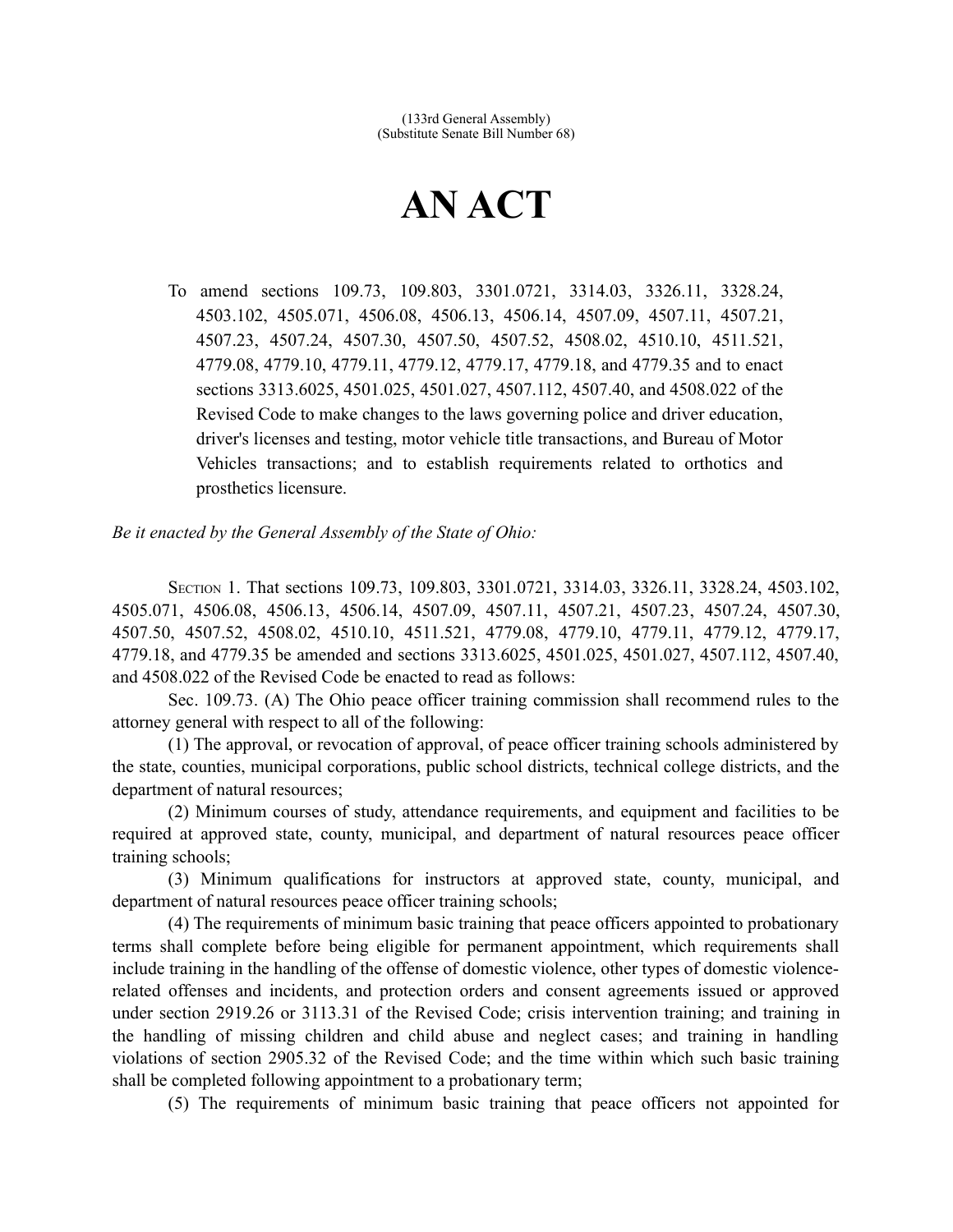probationary terms but appointed on other than a permanent basis shall complete in order to be eligible for continued employment or permanent appointment, which requirements shall include training in the handling of the offense of domestic violence, other types of domestic violence-related offenses and incidents, and protection orders and consent agreements issued or approved under section 2919.26 or 3113.31 of the Revised Code, crisis intervention training, and training in the handling of missing children and child abuse and neglect cases, and training in handling violations of section 2905.32 of the Revised Code, and the time within which such basic training shall be completed following appointment on other than a permanent basis;

(6) Categories or classifications of advanced in-service training programs for peace officers, including programs in the handling of the offense of domestic violence, other types of domestic violence-related offenses and incidents, and protection orders and consent agreements issued or approved under section 2919.26 or 3113.31 of the Revised Code, in crisis intervention, and in the handling of missing children and child abuse and neglect cases, and in handling violations of section 2905.32 of the Revised Code, and minimum courses of study and attendance requirements with respect to such categories or classifications;

(7) Permitting persons, who are employed as members of a campus police department appointed under section 1713.50 of the Revised Code; who are employed as police officers by a qualified nonprofit corporation police department pursuant to section 1702.80 of the Revised Code; who are appointed and commissioned as bank, savings and loan association, savings bank, credit union, or association of banks, savings and loan associations, savings banks, or credit unions police officers, as railroad police officers, or as hospital police officers pursuant to sections 4973.17 to 4973.22 of the Revised Code; or who are appointed and commissioned as amusement park police officers pursuant to section 4973.17 of the Revised Code, to attend approved peace officer training schools, including the Ohio peace officer training academy, and to receive certificates of satisfactory completion of basic training programs, if the private college or university that established the campus police department; qualified nonprofit corporation police department; bank, savings and loan association, savings bank, credit union, or association of banks, savings and loan associations, savings banks, or credit unions; railroad company; hospital; or amusement park sponsoring the police officers pays the entire cost of the training and certification and if trainee vacancies are available;

(8) Permitting undercover drug agents to attend approved peace officer training schools, other than the Ohio peace officer training academy, and to receive certificates of satisfactory completion of basic training programs, if, for each undercover drug agent, the county, township, or municipal corporation that employs that undercover drug agent pays the entire cost of the training and certification;

(9)(a) The requirements for basic training programs for bailiffs and deputy bailiffs of courts of record of this state and for criminal investigators employed by the state public defender that those persons shall complete before they may carry a firearm while on duty;

(b) The requirements for any training received by a bailiff or deputy bailiff of a court of record of this state or by a criminal investigator employed by the state public defender prior to June 6, 1986, that is to be considered equivalent to the training described in division  $(A)(9)(a)$  of this section.

(10) Establishing minimum qualifications and requirements for certification for dogs utilized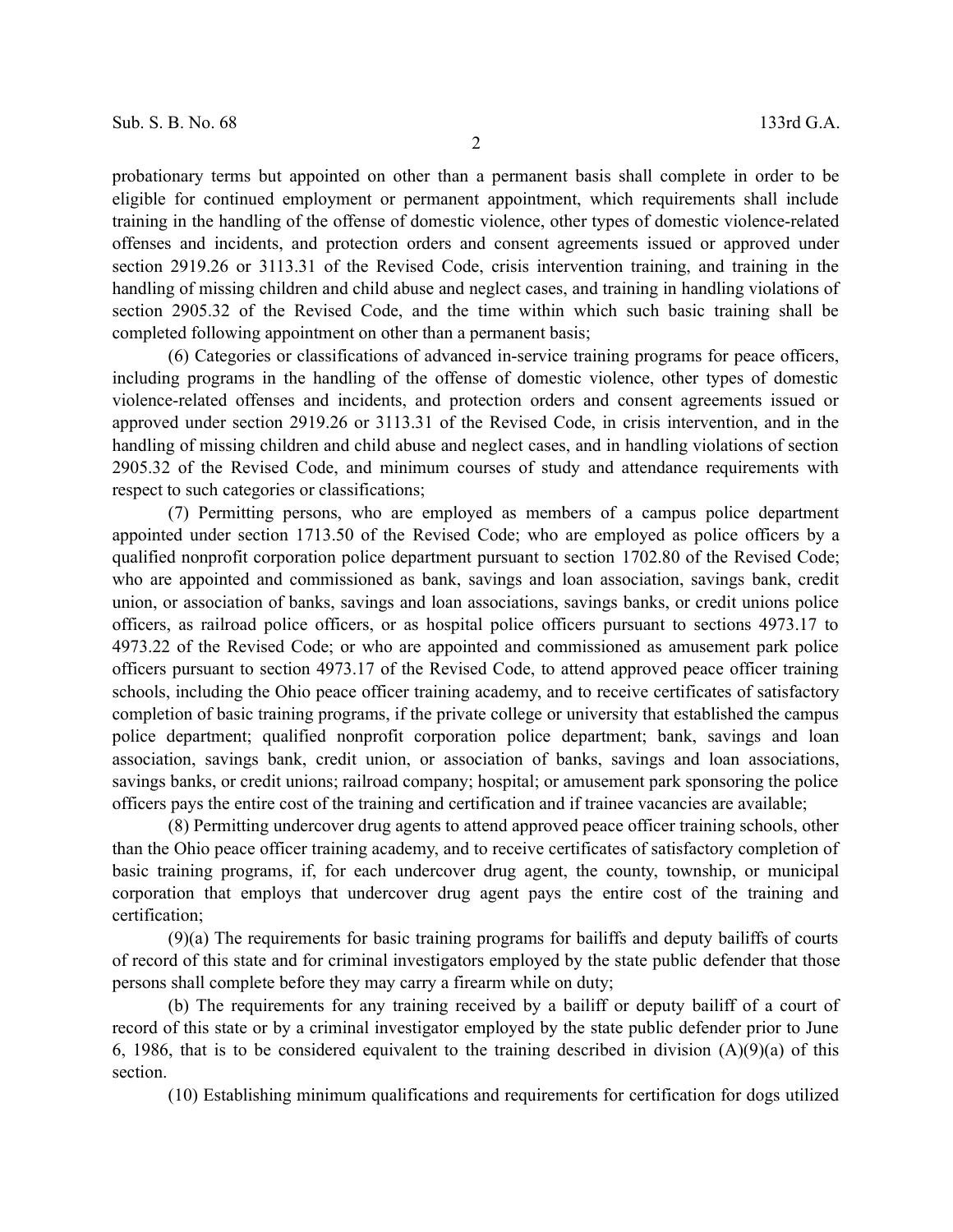by law enforcement agencies;

(11) Establishing minimum requirements for certification of persons who are employed as correction officers in a full-service jail, five-day facility, or eight-hour holding facility or who provide correction services in such a jail or facility;

(12) Establishing requirements for the training of agents of a county humane society under section 1717.06 of the Revised Code, including, without limitation, a requirement that the agents receive instruction on traditional animal husbandry methods and training techniques, including customary owner-performed practices;

(13) Permitting tactical medical professionals to attend approved peace officer training schools, including the Ohio peace officer training academy, to receive training of the type described in division (A)(14) of this section and to receive certificates of satisfactory completion of training programs described in that division;

(14) The requirements for training programs that tactical medical professionals shall complete to qualify them to carry firearms while on duty under section 109.771 of the Revised Code, which requirements shall include at least the firearms training specified in division (A) of section 109.748 of the Revised Code;

(15) Procedures and requirements for a portion of basic training that peace officers complete in proper interactions with civilians during traffic stops and other in-person encounters as specified in division (B)(4) of section 109.803 of the Revised Code and including the topics of instruction listed for active duty peace officers under divisions  $(B)(4)(a)$  to  $(d)$  of that section.

(B) The commission shall appoint an executive director, with the approval of the attorney general, who shall hold office during the pleasure of the commission. The executive director shall perform such duties assigned by the commission. The executive director shall receive a salary fixed pursuant to Chapter 124. of the Revised Code and reimbursement for expenses within the amounts available by appropriation. The executive director may appoint officers, employees, agents, and consultants as the executive director considers necessary, prescribe their duties, and provide for reimbursement of their expenses within the amounts available for reimbursement by appropriation and with the approval of the commission.

(C) The commission may do all of the following:

(1) Recommend studies, surveys, and reports to be made by the executive director regarding the carrying out of the objectives and purposes of sections 109.71 to 109.77 of the Revised Code;

(2) Visit and inspect any peace officer training school that has been approved by the executive director or for which application for approval has been made;

(3) Make recommendations, from time to time, to the executive director, the attorney general, and the general assembly regarding the carrying out of the purposes of sections 109.71 to 109.77 of the Revised Code;

(4) Report to the attorney general from time to time, and to the governor and the general assembly at least annually, concerning the activities of the commission;

(5) Establish fees for the services the commission offers under sections 109.71 to 109.79 of the Revised Code, including, but not limited to, fees for training, certification, and testing;

(6) Perform such other acts as are necessary or appropriate to carry out the powers and duties of the commission as set forth in sections 109.71 to 109.77 of the Revised Code.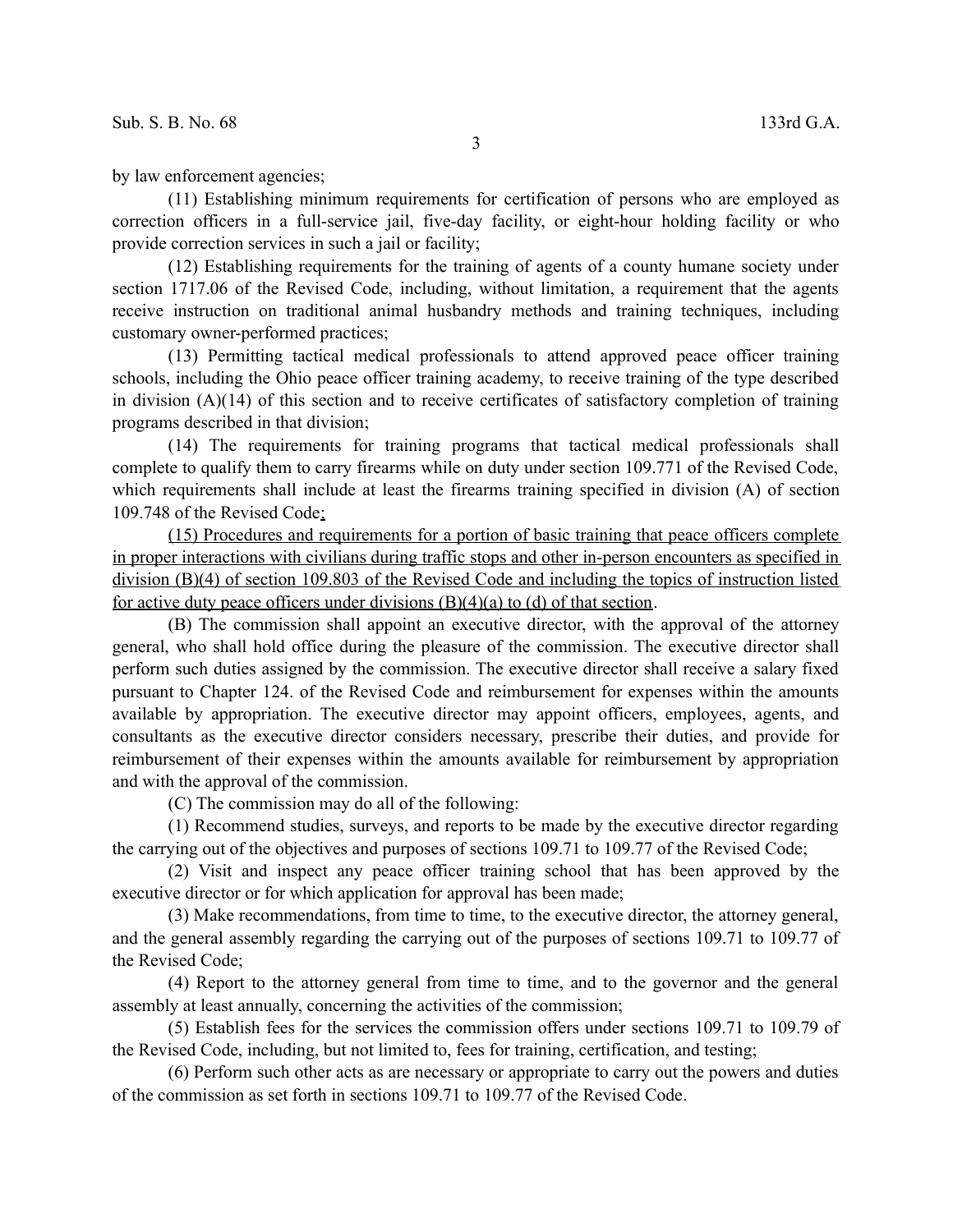4

(D) In establishing the requirements, under division  $(A)(12)$  of this section, the commission may consider any portions of the curriculum for instruction on the topic of animal husbandry practices, if any, of the Ohio state university college of veterinary medicine. No person or entity that fails to provide instruction on traditional animal husbandry methods and training techniques, including customary owner-performed practices, shall qualify to train a humane agent for appointment under section 1717.06 of the Revised Code.

Sec. 109.803. (A)(1) Subject to divisions (A)(2) and (B) of this section, every appointing authority shall require each of its appointed peace officers and troopers to complete up to twenty-four hours of continuing professional training each calendar year, as directed by the Ohio peace officer training commission. The number of hours directed by the commission, up to twenty-four hours, is intended to be a minimum requirement, and appointing authorities are encouraged to exceed the number of hours the commission directs as the minimum. The commission shall set the required minimum number of hours based upon available funding for reimbursement as described in this division. If no funding for the reimbursement is available, no continuing professional training will be required.

(2) An appointing authority may submit a written request to the peace officer training commission that requests for a calendar year because of emergency circumstances an extension of the time within which one or more of its appointed peace officers or troopers must complete the required minimum number of hours of continuing professional training set by the commission, as described in division (A)(1) of this section. A request made under this division shall set forth the name of each of the appointing authority's peace officers or troopers for whom an extension is requested, identify the emergency circumstances related to that peace officer or trooper, include documentation of those emergency circumstances, and set forth the date on which the request is submitted to the commission. A request shall be made under this division not later than the fifteenth day of December in the calendar year for which the extension is requested.

Upon receipt of a written request made under this division, the executive director of the commission shall review the request and the submitted documentation. If the executive director of the commission is satisfied that emergency circumstances exist for any peace officer or trooper for whom a request was made under this division, the executive director may approve the request for that peace officer or trooper and grant an extension of the time within which that peace officer or trooper must complete the required minimum number of hours of continuing professional training set by the commission. An extension granted under this division may be for any period of time the executive director believes to be appropriate, and the executive director shall specify in the notice granting the extension the date on which the extension ends. Not later than thirty days after the date on which a request is submitted to the commission, for each peace officer and trooper for whom an extension is requested, the executive director either shall approve the request and grant an extension or deny the request and deny an extension and shall send to the appointing authority that submitted the request written notice of the executive director's decision.

If the executive director grants an extension of the time within which a particular appointed peace officer or trooper of an appointing authority must complete the required minimum number of hours of continuing professional training set by the commission, the appointing authority shall require that peace officer or trooper to complete the required minimum number of hours of training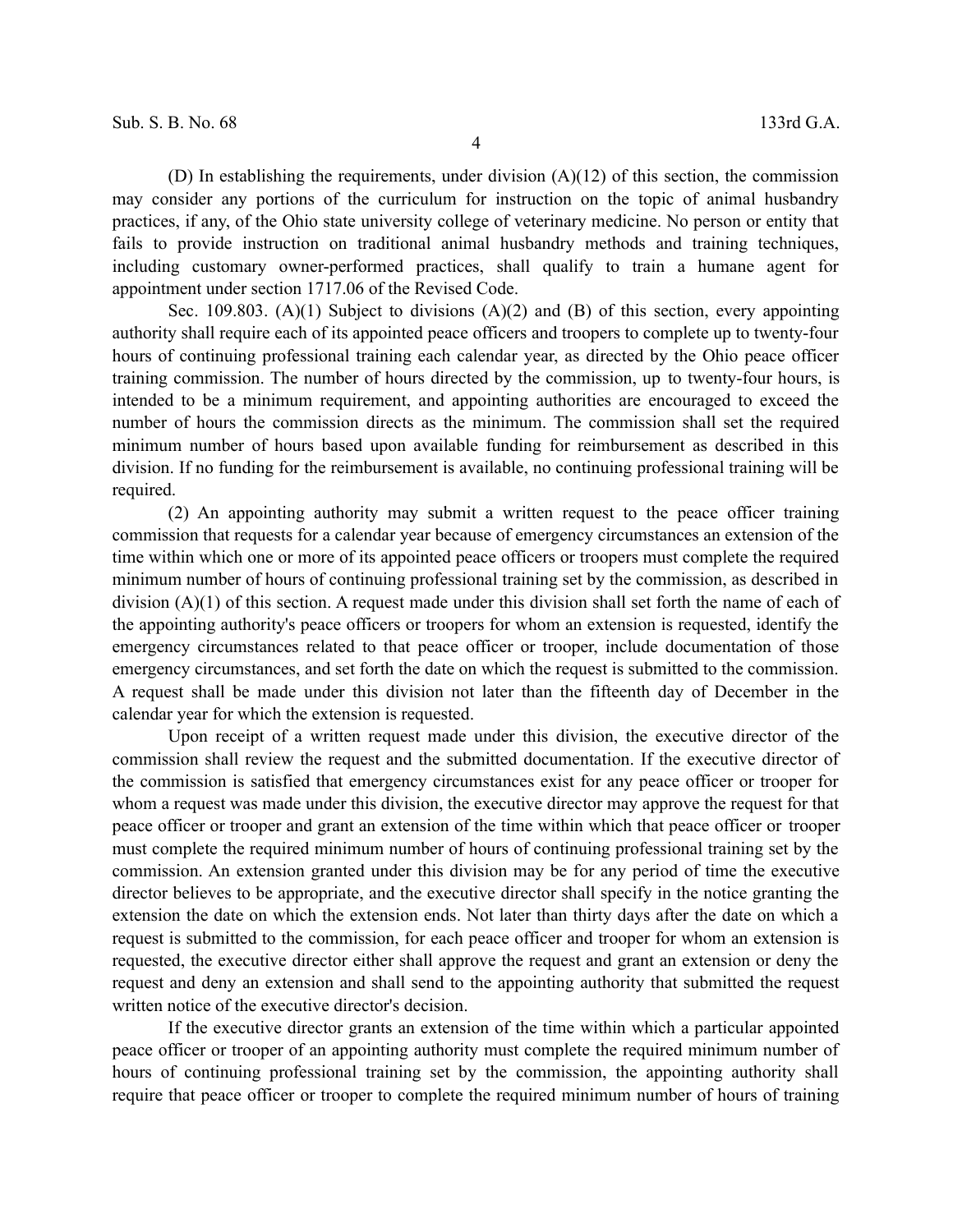not later than the date on which the extension ends.

(B) With the advice of the Ohio peace officer training commission, the attorney general shall adopt in accordance with Chapter 119. of the Revised Code rules setting forth minimum standards for continuing professional training for peace officers and troopers and governing the administration of continuing professional training programs for peace officers and troopers. The rules adopted by the attorney general under division (B) of this section shall do all of the following:

(1) Allow peace officers and troopers to earn credit for up to four hours of continuing professional training for time spent while on duty providing drug use prevention education training that utilizes evidence-based curricula to students in school districts, community schools established under Chapter 3314., STEM schools established under Chapter 3326., and college-preparatory boarding schools established under Chapter 3328. of the Revised Code.

(2) Allow a peace officer or trooper appointed by a law enforcement agency to earn hours of continuing professional training for other peace officers or troopers appointed by the law enforcement agency by providing drug use prevention education training under division (B)(1) of this section so that hours earned by the peace officer or trooper providing the training in excess of four hours may be applied to offset the number of continuing professional training hours required of another peace officer or trooper appointed by that law enforcement agency.

(3) Prohibit the use of continuing professional training hours earned under division (B)(1) or (2) of this section from being used to offset any mandatory hands-on training requirement.

(4) Require a peace officer to complete training on proper interactions with civilians during traffic stops and other in-person encounters, which training shall have an online offering and shall include all of the following topics:

(a) A person's rights during an interaction with a peace officer, including all of the following:

(i) When a peace officer may require a person to exit a vehicle;

(ii) Constitutional protections from illegal search and seizure;

(iii) The rights of a passenger in a vehicle who has been pulled over for a traffic stop;

(iv) The right for a citizen to record an encounter with a peace officer.

(b) Proper actions for interacting with a civilian and methods for diffusing a stressful encounter with a civilian;

(c) Laws regarding questioning and detention by peace officers, including any law requiring a person to present proof of identity to a peace officer, and the consequences for a person's or officer's failure to comply with those laws;

(d) Any other requirements and procedures necessary for the proper implementation of this section.

(C) The attorney general shall transmit a certified copy of any rule adopted under this section to the secretary of state.

Sec. 3301.0721. (A) The superintendent of public instruction shall develop a model curriculum for instruction in college and career readiness and financial literacy. The curriculum shall focus on grades seven through twelve, but the superintendent may include other grade levels. When the model curriculum has been developed, the department of education shall notify all school districts, community schools established under Chapter 3314. of the Revised Code, and STEM schools established under Chapter 3326. of the Revised Code of the content of the curriculum. Any

5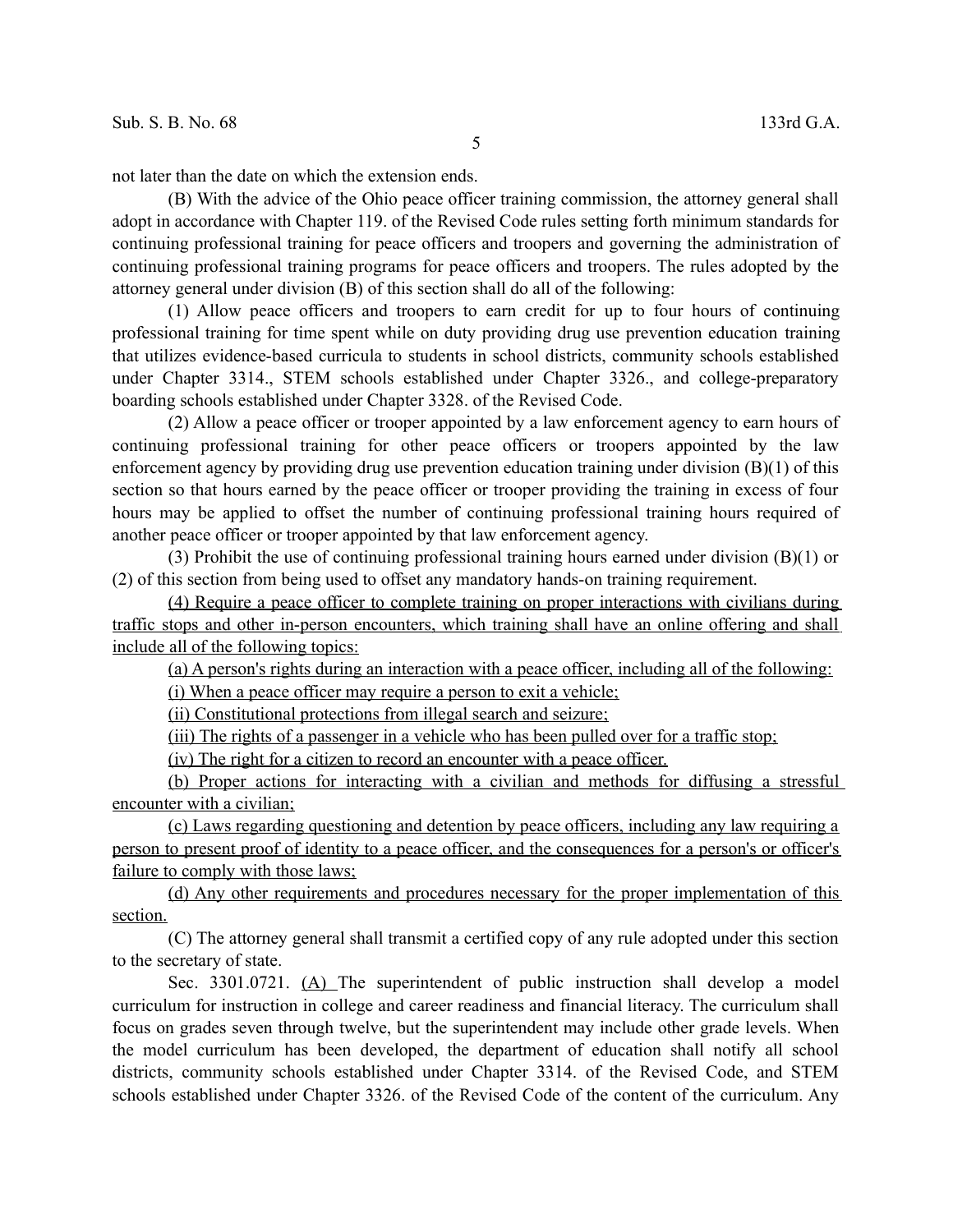district or school may utilize the model curriculum.

(B) The state board of education, in collaboration with the director of public safety, shall develop a model curriculum for instruction in grades nine through twelve on proper interactions with peace officers during traffic stops and other in-person encounters with peace officers. In developing the curriculum under division (B) of this section, the state board and the director may consult with any interested party, including a volunteer work group convened for the purpose of making recommendations regarding the instruction. Before finalizing any curriculum under division (B) of this section, the state board and the director shall provide a reasonable period for public comment. The curriculum shall include both of the following:

(1) Information regarding all of the following:

(a) A person's rights during an interaction with a peace officer;

(b) Proper actions for interacting with a peace officer;

(c) Which individuals are considered peace officers, and their duties and responsibilities;

(d) Laws regarding questioning and detention by peace officers, including any law requiring a person to present proof of identity to a peace officer, and the consequences for a person's or officer's failure to comply with those laws.

(2) Demonstrations and role-play activities in a classroom setting that allow students to better understand how interactions between civilians and peace officers can and should unfold.

As used in this section, "peace officer" has the same meaning as in section 109.71 of the Revised Code.

Sec. 3313.6025. The board of education of each city, local, exempted village, and joint vocational school district shall provide instruction on proper interactions with peace officers during traffic stops and other in-person encounters using the model curriculum developed under division (B) of section 3301.0721 of the Revised Code. Each district shall include this instruction in one or more courses offered under division (C) of section 3313.603 of the Revised Code for students in grades nine through twelve. Each district may modify the instruction in the model curriculum as appropriate for the district's community. In modifying the instruction, the district shall solicit input from local law enforcement agencies, driver training schools, as that term is defined in section 4508.01 of the Revised Code, and the community.

Sec. 3314.03. A copy of every contract entered into under this section shall be filed with the superintendent of public instruction. The department of education shall make available on its web site a copy of every approved, executed contract filed with the superintendent under this section.

(A) Each contract entered into between a sponsor and the governing authority of a community school shall specify the following:

(1) That the school shall be established as either of the following:

(a) A nonprofit corporation established under Chapter 1702. of the Revised Code, if established prior to April 8, 2003;

(b) A public benefit corporation established under Chapter 1702. of the Revised Code, if established after April 8, 2003.

(2) The education program of the school, including the school's mission, the characteristics of the students the school is expected to attract, the ages and grades of students, and the focus of the curriculum;

6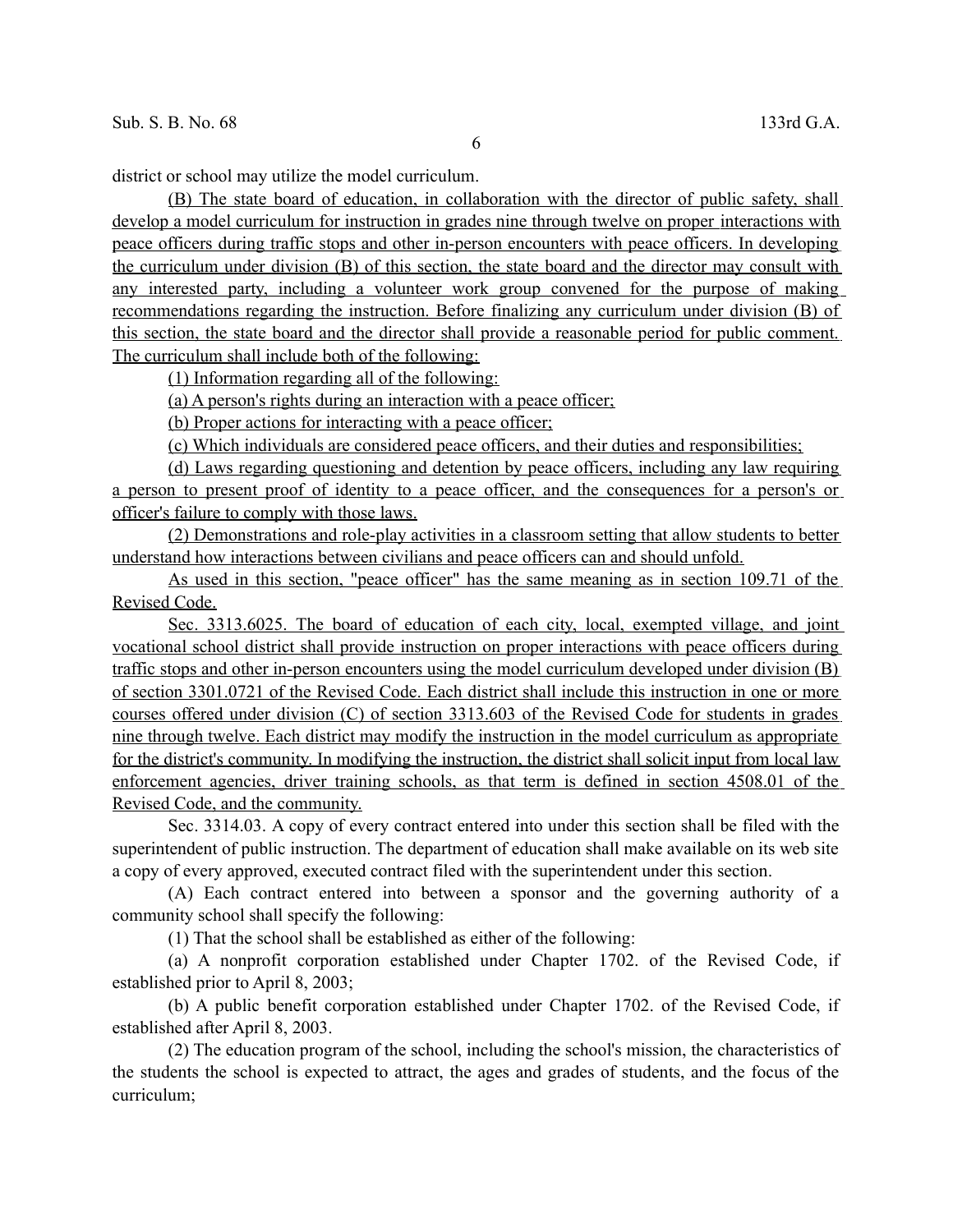7

(3) The academic goals to be achieved and the method of measurement that will be used to determine progress toward those goals, which shall include the statewide achievement assessments;

(4) Performance standards, including but not limited to all applicable report card measures set forth in section 3302.03 or 3314.017 of the Revised Code, by which the success of the school will be evaluated by the sponsor;

(5) The admission standards of section 3314.06 of the Revised Code and, if applicable, section 3314.061 of the Revised Code;

(6)(a) Dismissal procedures;

(b) A requirement that the governing authority adopt an attendance policy that includes a procedure for automatically withdrawing a student from the school if the student without a legitimate excuse fails to participate in seventy-two consecutive hours of the learning opportunities offered to the student.

(7) The ways by which the school will achieve racial and ethnic balance reflective of the community it serves;

(8) Requirements for financial audits by the auditor of state. The contract shall require financial records of the school to be maintained in the same manner as are financial records of school districts, pursuant to rules of the auditor of state. Audits shall be conducted in accordance with section 117.10 of the Revised Code.

(9) An addendum to the contract outlining the facilities to be used that contains at least the following information:

(a) A detailed description of each facility used for instructional purposes;

(b) The annual costs associated with leasing each facility that are paid by or on behalf of the school;

(c) The annual mortgage principal and interest payments that are paid by the school;

(d) The name of the lender or landlord, identified as such, and the lender's or landlord's relationship to the operator, if any.

(10) Qualifications of teachers, including a requirement that the school's classroom teachers be licensed in accordance with sections 3319.22 to 3319.31 of the Revised Code, except that a community school may engage noncertificated persons to teach up to twelve hours per week pursuant to section 3319.301 of the Revised Code.

(11) That the school will comply with the following requirements:

(a) The school will provide learning opportunities to a minimum of twenty-five students for a minimum of nine hundred twenty hours per school year.

(b) The governing authority will purchase liability insurance, or otherwise provide for the potential liability of the school.

(c) The school will be nonsectarian in its programs, admission policies, employment practices, and all other operations, and will not be operated by a sectarian school or religious institution.

(d) The school will comply with sections 9.90, 9.91, 109.65, 121.22, 149.43, 2151.357, 2151.421, 2313.19, 3301.0710, 3301.0711, 3301.0712, 3301.0715, 3301.0729, 3301.948, 3313.472, 3313.50, 3313.536, 3313.539, 3313.5310, 3313.608, 3313.609, 3313.6012, 3313.6013, 3313.6014, 3313.6015, 3313.6020, 3313.6024, 3313.6025, 3313.643, 3313.648, 3313.6411, 3313.66, 3313.661,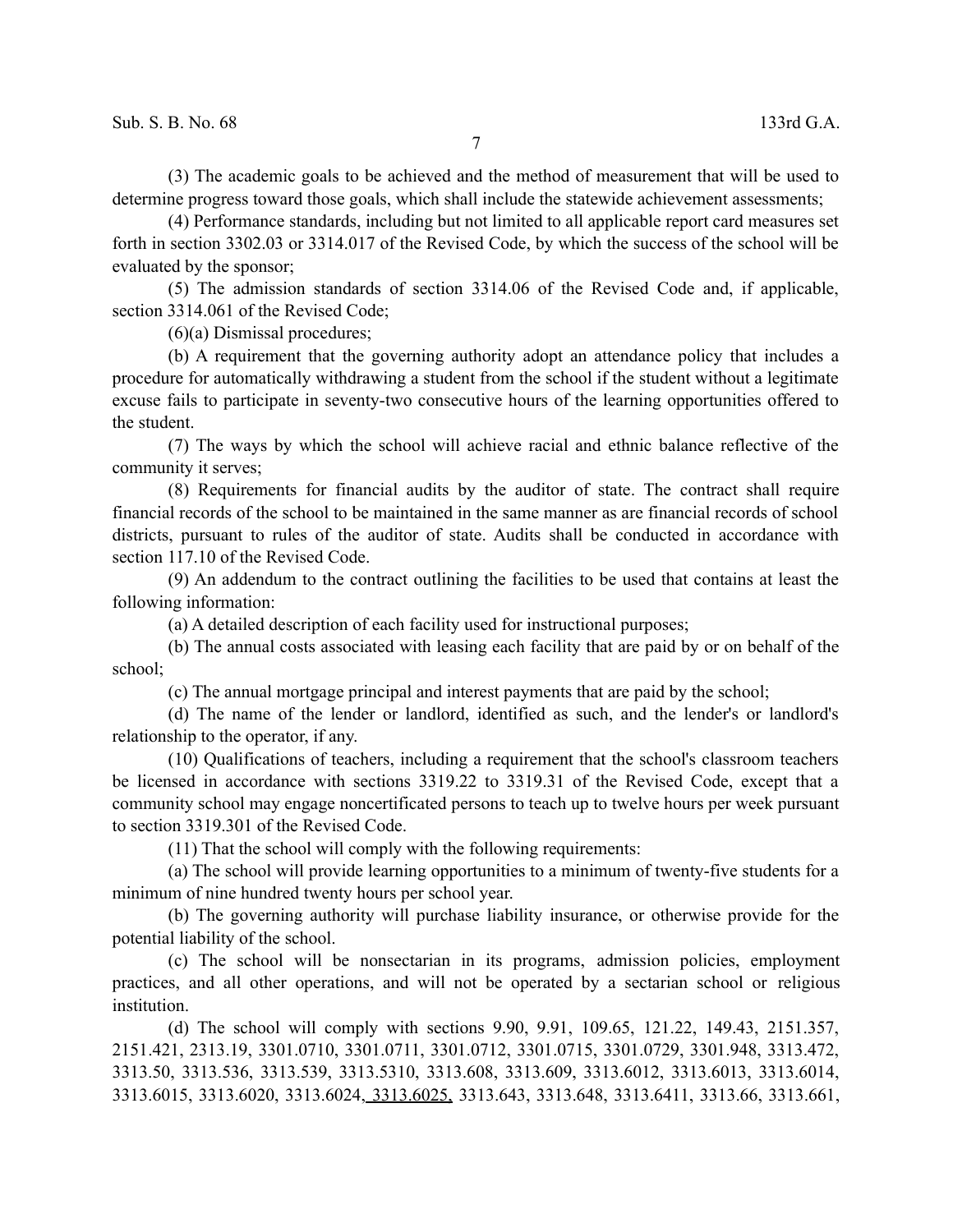3313.662, 3313.666, 3313.667, 3313.668, 3313.67, 3313.671, 3313.672, 3313.673, 3313.69, 3313.71, 3313.716, 3313.718, 3313.719, 3313.7112, 3313.721, 3313.80, 3313.814, 3313.816, 3313.817, 3313.818, 3313.86, 3313.89, 3313.96, 3319.073, 3319.321, 3319.39, 3319.391, 3319.41, 3319.46, 3320.01, 3320.02, 3320.03, 3321.01, 3321.041, 3321.13, 3321.14, 3321.141, 3321.17, 3321.18, 3321.19, 3321.191, 3327.10, 4111.17, 4113.52, and 5705.391 and Chapters 117., 1347., 2744., 3365., 3742., 4112., 4123., 4141., and 4167. of the Revised Code as if it were a school district and will comply with section 3301.0714 of the Revised Code in the manner specified in section 3314.17 of the Revised Code.

(e) The school shall comply with Chapter 102. and section 2921.42 of the Revised Code.

(f) The school will comply with sections 3313.61, 3313.611, 3313.614, 3313.617, 3313.618, and 3313.6114 of the Revised Code, except that for students who enter ninth grade for the first time before July 1, 2010, the requirement in sections 3313.61 and 3313.611 of the Revised Code that a person must successfully complete the curriculum in any high school prior to receiving a high school diploma may be met by completing the curriculum adopted by the governing authority of the community school rather than the curriculum specified in Title XXXIII of the Revised Code or any rules of the state board of education. Beginning with students who enter ninth grade for the first time on or after July 1, 2010, the requirement in sections 3313.61 and 3313.611 of the Revised Code that a person must successfully complete the curriculum of a high school prior to receiving a high school diploma shall be met by completing the requirements prescribed in division (C) of section 3313.603 of the Revised Code, unless the person qualifies under division (D) or (F) of that section. Each school shall comply with the plan for awarding high school credit based on demonstration of subject area competency, and beginning with the 2017-2018 school year, with the updated plan that permits students enrolled in seventh and eighth grade to meet curriculum requirements based on subject area competency adopted by the state board of education under divisions  $(J)(1)$  and  $(2)$  of section 3313.603 of the Revised Code. Beginning with the 2018-2019 school year, the school shall comply with the framework for granting units of high school credit to students who demonstrate subject area competency through work-based learning experiences, internships, or cooperative education developed by the department under division  $(J)(3)$  of section 3313.603 of the Revised Code.

(g) The school governing authority will submit within four months after the end of each school year a report of its activities and progress in meeting the goals and standards of divisions (A) (3) and (4) of this section and its financial status to the sponsor and the parents of all students enrolled in the school.

(h) The school, unless it is an internet- or computer-based community school, will comply with section 3313.801 of the Revised Code as if it were a school district.

(i) If the school is the recipient of moneys from a grant awarded under the federal race to the top program, Division (A), Title XIV, Sections 14005 and 14006 of the "American Recovery and Reinvestment Act of 2009," Pub. L. No. 111-5, 123 Stat. 115, the school will pay teachers based upon performance in accordance with section 3317.141 and will comply with section 3319.111 of the Revised Code as if it were a school district.

(j) If the school operates a preschool program that is licensed by the department of education under sections 3301.52 to 3301.59 of the Revised Code, the school shall comply with sections 3301.50 to 3301.59 of the Revised Code and the minimum standards for preschool programs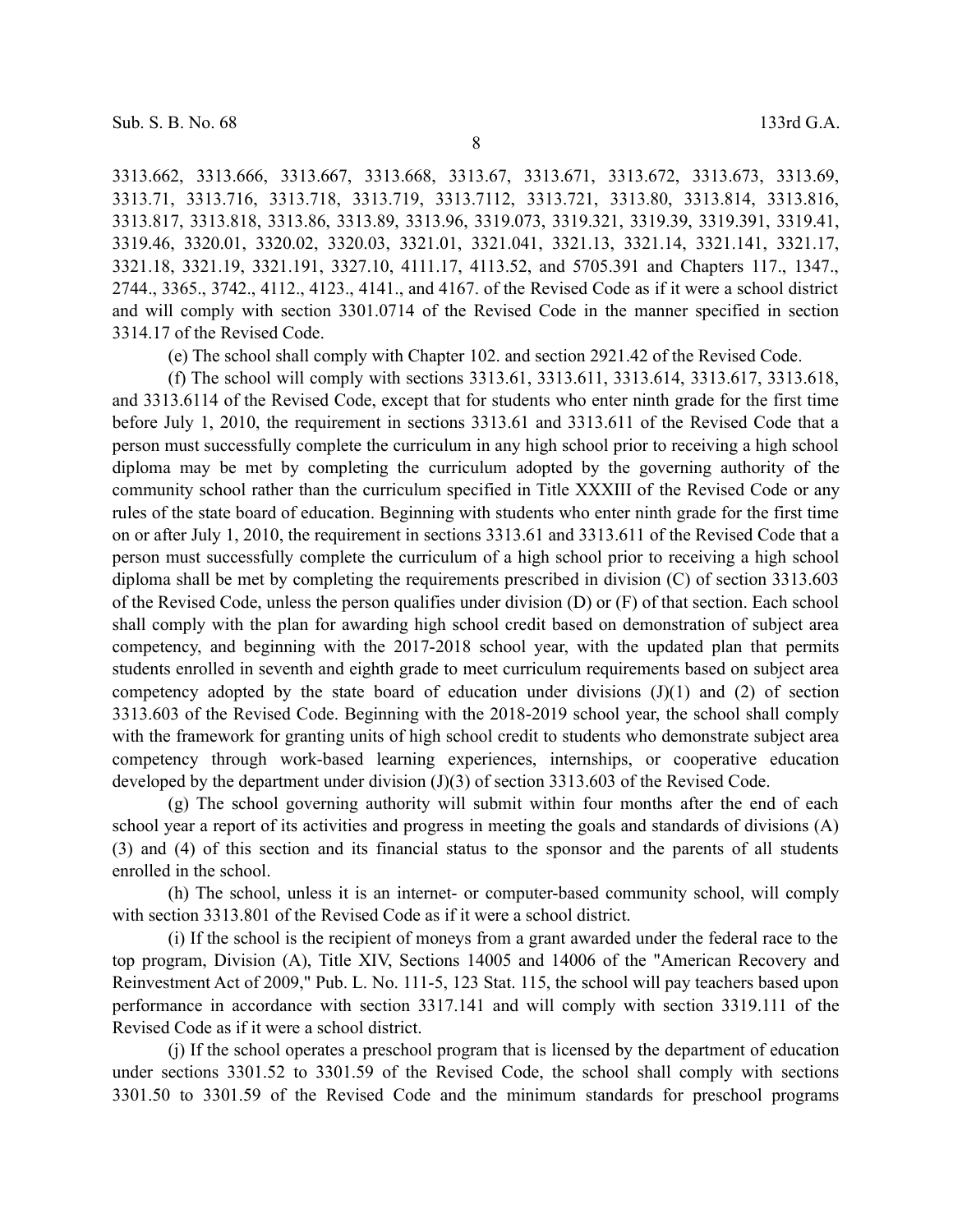prescribed in rules adopted by the state board under section 3301.53 of the Revised Code.

(k) The school will comply with sections 3313.6021 and 3313.6023 of the Revised Code as if it were a school district unless it is either of the following:

(i) An internet- or computer-based community school;

(ii) A community school in which a majority of the enrolled students are children with disabilities as described in division (A)(4)(b) of section 3314.35 of the Revised Code.

(12) Arrangements for providing health and other benefits to employees;

(13) The length of the contract, which shall begin at the beginning of an academic year. No contract shall exceed five years unless such contract has been renewed pursuant to division (E) of this section.

(14) The governing authority of the school, which shall be responsible for carrying out the provisions of the contract;

(15) A financial plan detailing an estimated school budget for each year of the period of the contract and specifying the total estimated per pupil expenditure amount for each such year.

(16) Requirements and procedures regarding the disposition of employees of the school in the event the contract is terminated or not renewed pursuant to section 3314.07 of the Revised Code;

(17) Whether the school is to be created by converting all or part of an existing public school or educational service center building or is to be a new start-up school, and if it is a converted public school or service center building, specification of any duties or responsibilities of an employer that the board of education or service center governing board that operated the school or building before conversion is delegating to the governing authority of the community school with respect to all or any specified group of employees provided the delegation is not prohibited by a collective bargaining agreement applicable to such employees;

(18) Provisions establishing procedures for resolving disputes or differences of opinion between the sponsor and the governing authority of the community school;

(19) A provision requiring the governing authority to adopt a policy regarding the admission of students who reside outside the district in which the school is located. That policy shall comply with the admissions procedures specified in sections 3314.06 and 3314.061 of the Revised Code and, at the sole discretion of the authority, shall do one of the following:

(a) Prohibit the enrollment of students who reside outside the district in which the school is located;

(b) Permit the enrollment of students who reside in districts adjacent to the district in which the school is located;

(c) Permit the enrollment of students who reside in any other district in the state.

(20) A provision recognizing the authority of the department of education to take over the sponsorship of the school in accordance with the provisions of division (C) of section 3314.015 of the Revised Code;

(21) A provision recognizing the sponsor's authority to assume the operation of a school under the conditions specified in division (B) of section 3314.073 of the Revised Code;

(22) A provision recognizing both of the following:

(a) The authority of public health and safety officials to inspect the facilities of the school and to order the facilities closed if those officials find that the facilities are not in compliance with health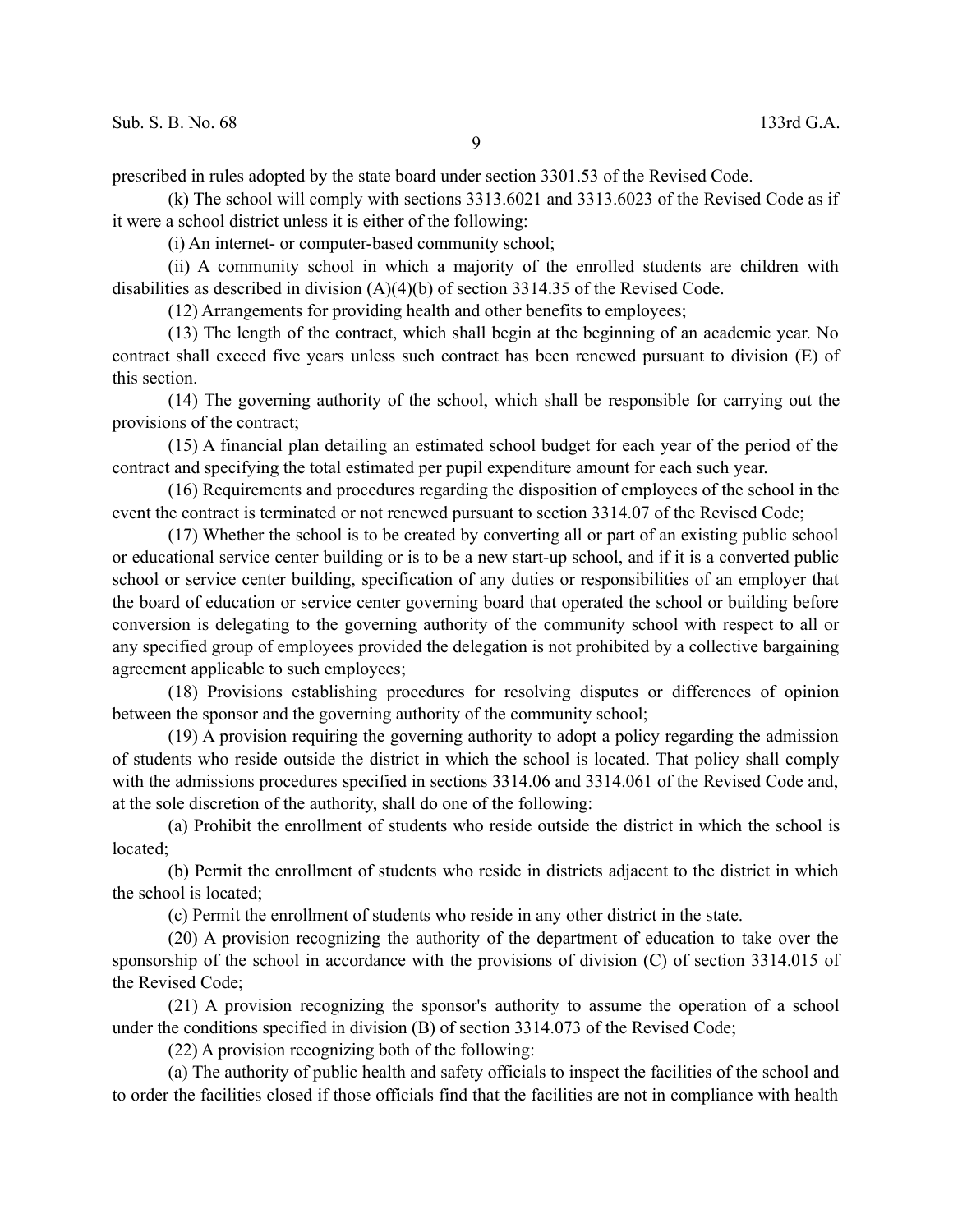and safety laws and regulations;

(b) The authority of the department of education as the community school oversight body to suspend the operation of the school under section 3314.072 of the Revised Code if the department has evidence of conditions or violations of law at the school that pose an imminent danger to the health and safety of the school's students and employees and the sponsor refuses to take such action.

(23) A description of the learning opportunities that will be offered to students including both classroom-based and non-classroom-based learning opportunities that is in compliance with criteria for student participation established by the department under division (H)(2) of section 3314.08 of the Revised Code;

(24) The school will comply with sections 3302.04 and 3302.041 of the Revised Code, except that any action required to be taken by a school district pursuant to those sections shall be taken by the sponsor of the school. However, the sponsor shall not be required to take any action described in division (F) of section 3302.04 of the Revised Code.

(25) Beginning in the 2006-2007 school year, the school will open for operation not later than the thirtieth day of September each school year, unless the mission of the school as specified under division (A)(2) of this section is solely to serve dropouts. In its initial year of operation, if the school fails to open by the thirtieth day of September, or within one year after the adoption of the contract pursuant to division (D) of section 3314.02 of the Revised Code if the mission of the school is solely to serve dropouts, the contract shall be void.

(26) Whether the school's governing authority is planning to seek designation for the school as a STEM school equivalent under section 3326.032 of the Revised Code;

(27) That the school's attendance and participation policies will be available for public inspection;

(28) That the school's attendance and participation records shall be made available to the department of education, auditor of state, and school's sponsor to the extent permitted under and in accordance with the "Family Educational Rights and Privacy Act of 1974," 88 Stat. 571, 20 U.S.C. 1232g, as amended, and any regulations promulgated under that act, and section 3319.321 of the Revised Code;

(29) If a school operates using the blended learning model, as defined in section 3301.079 of the Revised Code, all of the following information:

(a) An indication of what blended learning model or models will be used;

(b) A description of how student instructional needs will be determined and documented;

(c) The method to be used for determining competency, granting credit, and promoting students to a higher grade level;

(d) The school's attendance requirements, including how the school will document participation in learning opportunities;

(e) A statement describing how student progress will be monitored;

(f) A statement describing how private student data will be protected;

(g) A description of the professional development activities that will be offered to teachers.

(30) A provision requiring that all moneys the school's operator loans to the school, including facilities loans or cash flow assistance, must be accounted for, documented, and bear interest at a fair market rate;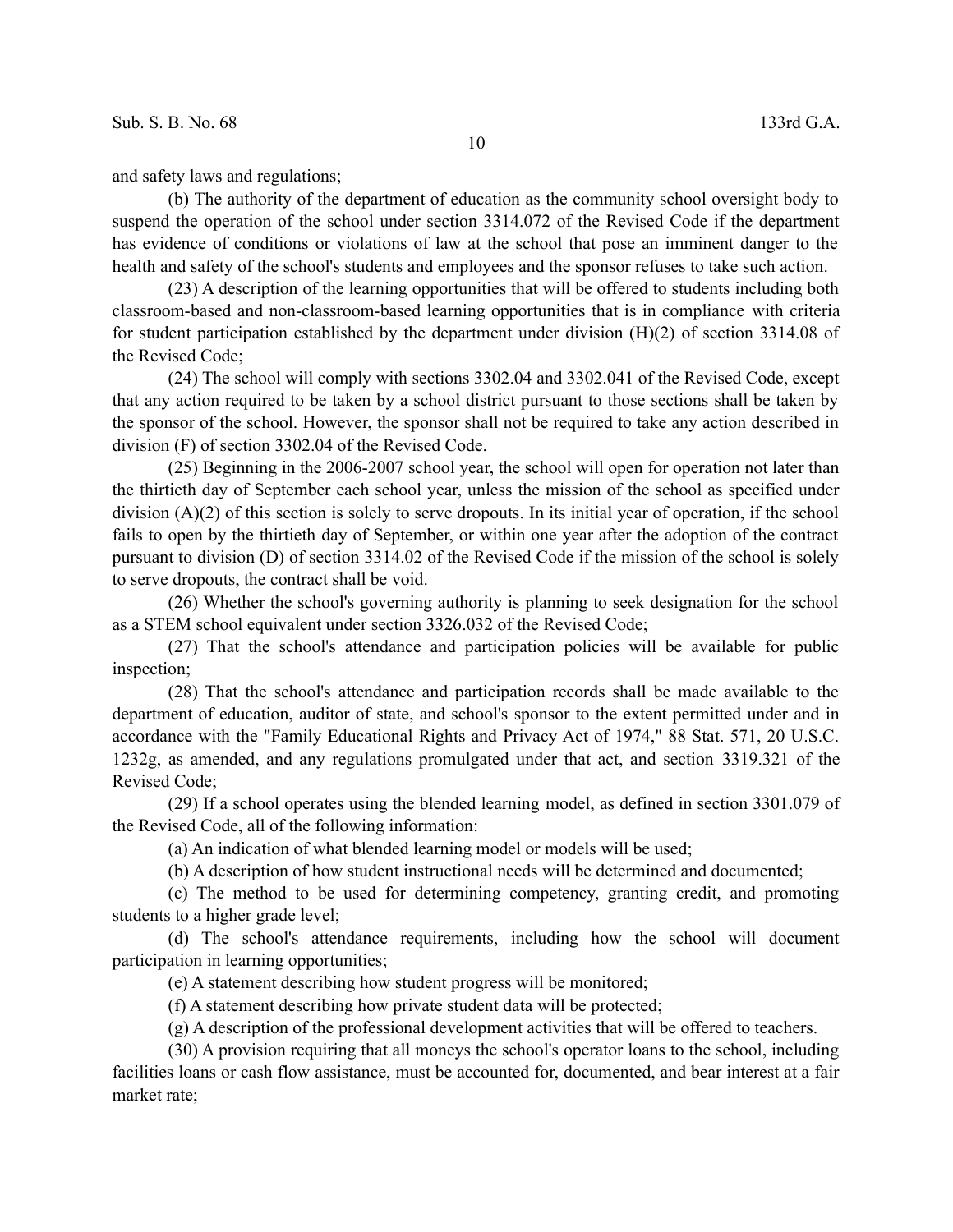(31) A provision requiring that, if the governing authority contracts with an attorney, accountant, or entity specializing in audits, the attorney, accountant, or entity shall be independent from the operator with which the school has contracted.

(32) A provision requiring the governing authority to adopt an enrollment and attendance policy that requires a student's parent to notify the community school in which the student is enrolled when there is a change in the location of the parent's or student's primary residence.

(33) A provision requiring the governing authority to adopt a student residence and address verification policy for students enrolling in or attending the school.

(B) The community school shall also submit to the sponsor a comprehensive plan for the school. The plan shall specify the following:

(1) The process by which the governing authority of the school will be selected in the future;

(2) The management and administration of the school;

(3) If the community school is a currently existing public school or educational service center building, alternative arrangements for current public school students who choose not to attend the converted school and for teachers who choose not to teach in the school or building after conversion;

(4) The instructional program and educational philosophy of the school;

(5) Internal financial controls.

When submitting the plan under this division, the school shall also submit copies of all policies and procedures regarding internal financial controls adopted by the governing authority of the school.

(C) A contract entered into under section 3314.02 of the Revised Code between a sponsor and the governing authority of a community school may provide for the community school governing authority to make payments to the sponsor, which is hereby authorized to receive such payments as set forth in the contract between the governing authority and the sponsor. The total amount of such payments for monitoring, oversight, and technical assistance of the school shall not exceed three per cent of the total amount of payments for operating expenses that the school receives from the state.

(D) The contract shall specify the duties of the sponsor which shall be in accordance with the written agreement entered into with the department of education under division (B) of section 3314.015 of the Revised Code and shall include the following:

(1) Monitor the community school's compliance with all laws applicable to the school and with the terms of the contract;

(2) Monitor and evaluate the academic and fiscal performance and the organization and operation of the community school on at least an annual basis;

(3) Report on an annual basis the results of the evaluation conducted under division (D)(2) of this section to the department of education and to the parents of students enrolled in the community school;

(4) Provide technical assistance to the community school in complying with laws applicable to the school and terms of the contract;

(5) Take steps to intervene in the school's operation to correct problems in the school's overall performance, declare the school to be on probationary status pursuant to section 3314.073 of the Revised Code, suspend the operation of the school pursuant to section 3314.072 of the Revised Code, or terminate the contract of the school pursuant to section 3314.07 of the Revised Code as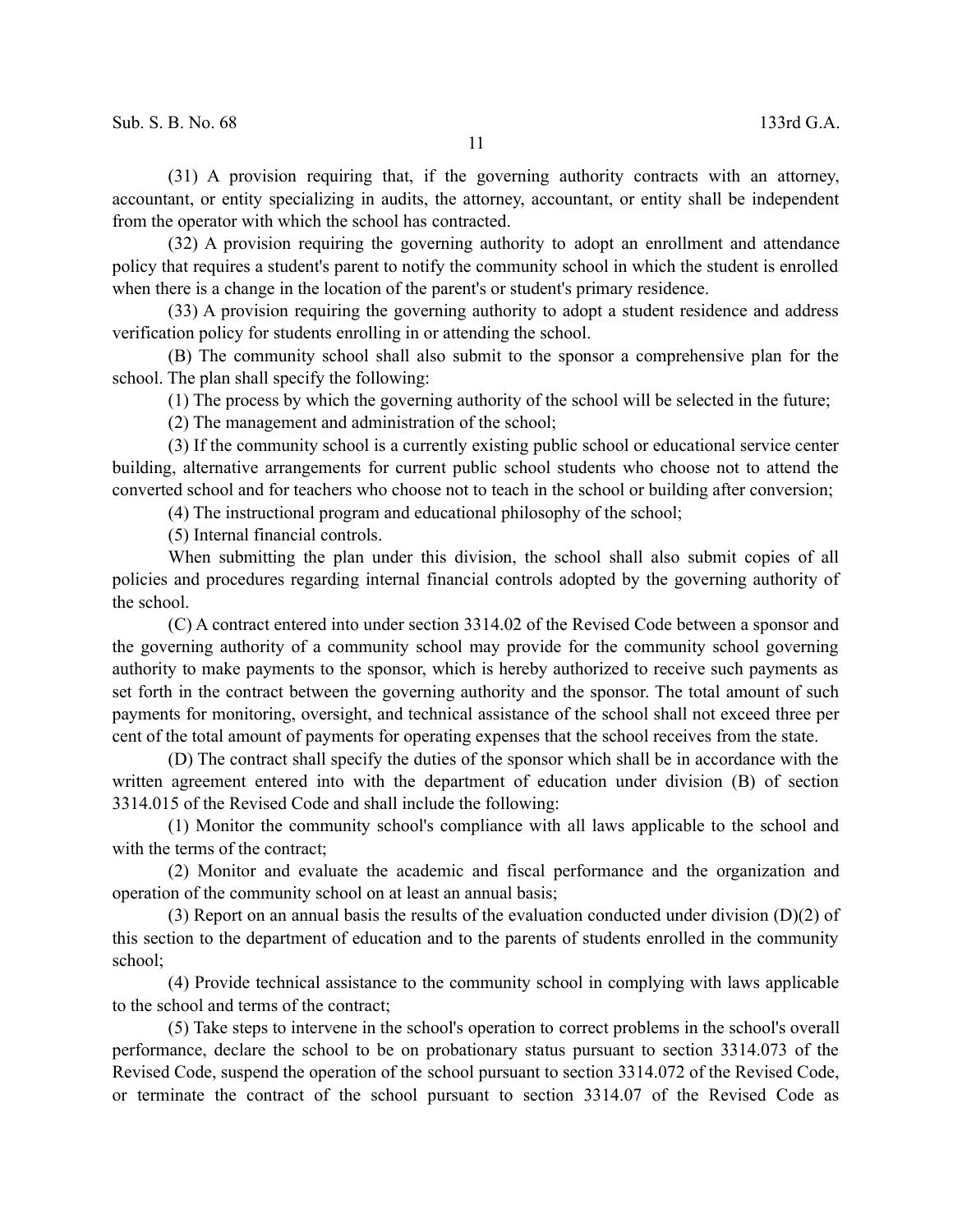determined necessary by the sponsor;

(6) Have in place a plan of action to be undertaken in the event the community school experiences financial difficulties or closes prior to the end of a school year.

(E) Upon the expiration of a contract entered into under this section, the sponsor of a community school may, with the approval of the governing authority of the school, renew that contract for a period of time determined by the sponsor, but not ending earlier than the end of any school year, if the sponsor finds that the school's compliance with applicable laws and terms of the contract and the school's progress in meeting the academic goals prescribed in the contract have been satisfactory. Any contract that is renewed under this division remains subject to the provisions of sections 3314.07, 3314.072, and 3314.073 of the Revised Code.

(F) If a community school fails to open for operation within one year after the contract entered into under this section is adopted pursuant to division (D) of section 3314.02 of the Revised Code or permanently closes prior to the expiration of the contract, the contract shall be void and the school shall not enter into a contract with any other sponsor. A school shall not be considered permanently closed because the operations of the school have been suspended pursuant to section 3314.072 of the Revised Code.

Sec. 3326.11. Each science, technology, engineering, and mathematics school established under this chapter and its governing body shall comply with sections 9.90, 9.91, 109.65, 121.22, 149.43, 2151.357, 2151.421, 2313.19, 2921.42, 2921.43, 3301.0714, 3301.0715, 3301.0729, 3301.948, 3313.14, 3313.15, 3313.16, 3313.18, 3313.201, 3313.26, 3313.472, 3313.48, 3313.481, 3313.482, 3313.50, 3313.536, 3313.539, 3313.5310, 3313.608, 3313.6012, 3313.6013, 3313.6014, 3313.6015, 3313.6020, 3313.6021, 3313.6024, 3313.6025, 3313.61, 3313.611, 3313.614, 3313.615, 3313.617, 3313.618, 3313.6114, 3313.643, 3313.648, 3313.6411, 3313.66, 3313.661, 3313.662, 3313.666, 3313.667, 3313.668, 3313.67, 3313.671, 3313.672, 3313.673, 3313.69, 3313.71, 3313.716, 3313.718, 3313.719, 3313.7112, 3313.721, 3313.80, 3313.801, 3313.814, 3313.816, 3313.817, 3313.818, 3313.86, 3313.89, 3313.96, 3319.073, 3319.21, 3319.32, 3319.321, 3319.35, 3319.39, 3319.391, 3319.41, 3319.45, 3319.46, 3320.01, 3320.02, 3320.03, 3321.01, 3321.041, 3321.05, 3321.13, 3321.14, 3321.141, 3321.17, 3321.18, 3321.19, 3321.191, 3327.10, 4111.17, 4113.52, and 5705.391 and Chapters 102., 117., 1347., 2744., 3307., 3309., 3365., 3742., 4112., 4123., 4141., and 4167. of the Revised Code as if it were a school district.

Sec. 3328.24. A college-preparatory boarding school established under this chapter and its board of trustees shall comply with sections 102.02, 3301.0710, 3301.0711, 3301.0712, 3301.0714, 3301.0729, 3301.948, 3313.536, 3313.6013, 3313.6021, 3313.6024, 3313.6025, 3313.617, 3313.618, 3313.6114, 3313.6411, 3313.668, 3313.7112, 3313.721, 3313.89, 3319.39, 3319.391, 3319.46, 3320.01, 3320.02, and 3320.03 and Chapter 3365. of the Revised Code as if the school were a school district and the school's board of trustees were a district board of education.

 Sec. 4501.025. (A) The registrar may develop and implement, or may permit a deputy registrar to implement, one or more programs that enhance the convenience and availability of services using electronic or other means. The registrar shall establish the amount of any fee or fees to be paid by the user for the convenience or service provided.

(B) The registrar or deputy registrar may accept payment for the services offered under this section by a financial transaction device. The registrar or deputy registrar is not required to pay any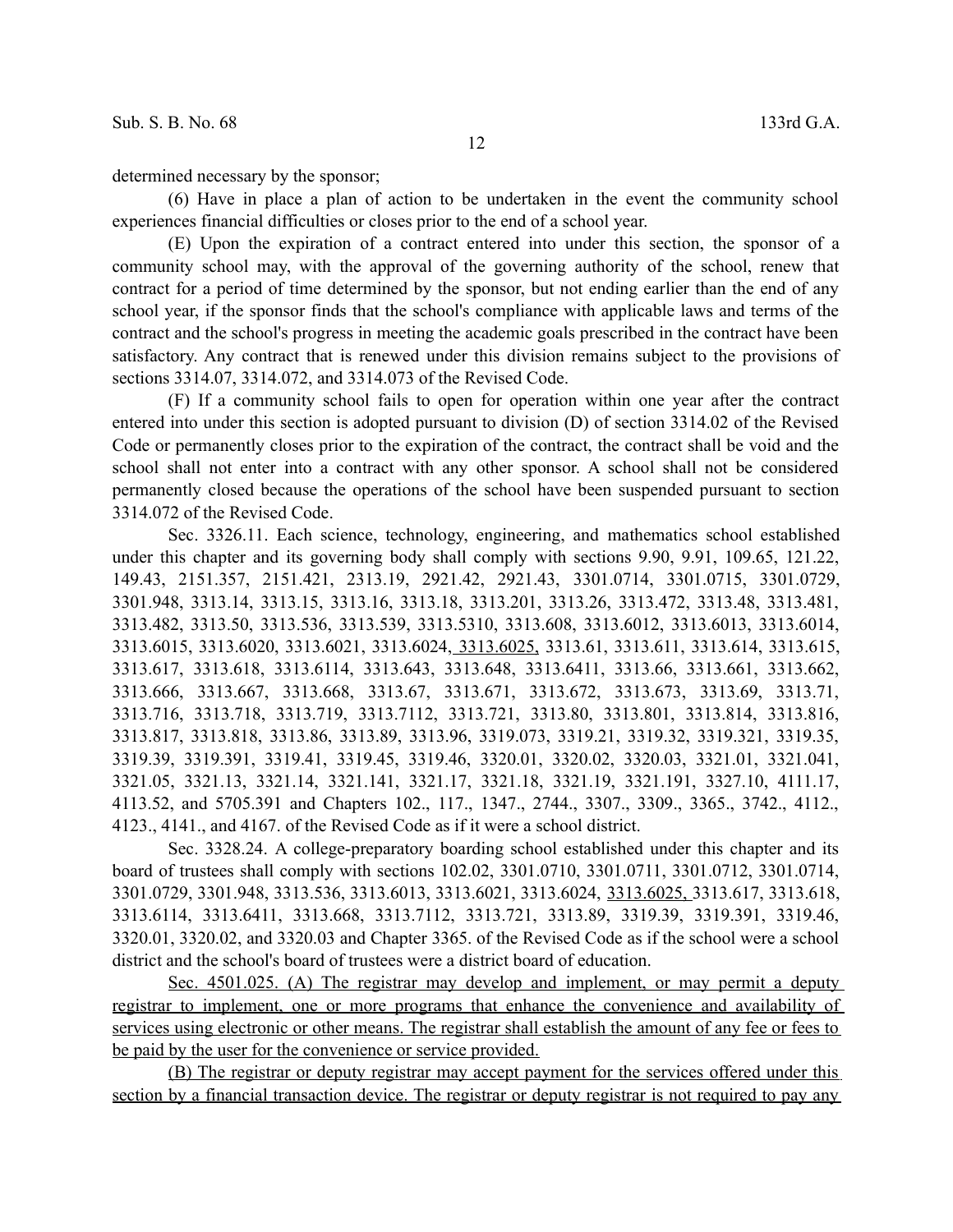costs that result from accepting payment by a financial transaction device. The registrar or deputy registrar may charge a person who tenders payment by a financial transaction device any cost incurred from accepting payment by the financial transaction device, but shall not charge any other fee for the person's use of the device.

(C) Any fee or fees established under this section are in addition to any other fee or tax required by law.

Sec. 4501.027. Notwithstanding any provision of law to the contrary, the registrar of motor vehicles may conduct or authorize a deputy registrar to conduct any service or transaction authorized or required by law in an electronic or online format rather than in person. The registrar or deputy registrar shall charge the same amount for the electronic or online service or transaction as the registrar or deputy registrar charges for the associated in-person transaction. The registrar or deputy registrar may accept payment for any such service or transaction by a financial transaction device. The registrar or deputy registrar may charge a person who tenders payment for an online service or transaction by means of a financial transaction device any costs the registrar or deputy registrar incurs from accepting payment by the financial transaction device.

Sec. 4503.102. (A) The registrar of motor vehicles shall adopt rules to establish a centralized system of motor vehicle registration renewal by mail or by electronic means. Any person owning a motor vehicle that was registered in the person's name during the preceding registration year shall renew the registration of the motor vehicle not more than ninety days prior to the expiration date of the registration either by mail or by electronic means through the centralized system of registration established under this section, or in person at any office of the registrar or at a deputy registrar's office.

(B)(1) Except as provided in division (B)(2) of this section, no less than forty-five days prior to the expiration date of any motor vehicle registration, the registrar shall mail a renewal notice to the person in whose name the motor vehicle is registered. The renewal notice shall clearly state that the registration of the motor vehicle may be renewed by mail or electronic means through the centralized system of registration or in person at any office of the registrar or at a deputy registrar's office and shall be preprinted with information including, but not limited to, the owner's name and residence address as shown in the records of the bureau of motor vehicles, a brief description of the motor vehicle to be registered, notice of the license taxes and fees due on the motor vehicle, the toll-free telephone number of the registrar as required under division (D)(1) of section 4503.031 of the Revised Code, a statement that payment for a renewal may be made by financial transaction device using the toll-free telephone number, and any additional information the registrar may require by rule. The renewal notice shall not include the social security number of either the owner of the motor vehicle or the person in whose name the motor vehicle is registered. The renewal notice shall be sent by regular mail to the owner's last known address as shown in the records of the bureau of motor vehicles.

(2) The registrar is not required to mail a renewal notice if either of the following applies:

(a) The owner of the vehicle has consented to receiving the renewal notice by electronic means only.

(b) The application for renewal of the registration of a motor vehicle is prohibited from being accepted by the registrar or a deputy registrar by division (D) of section 2935.27, division (A) of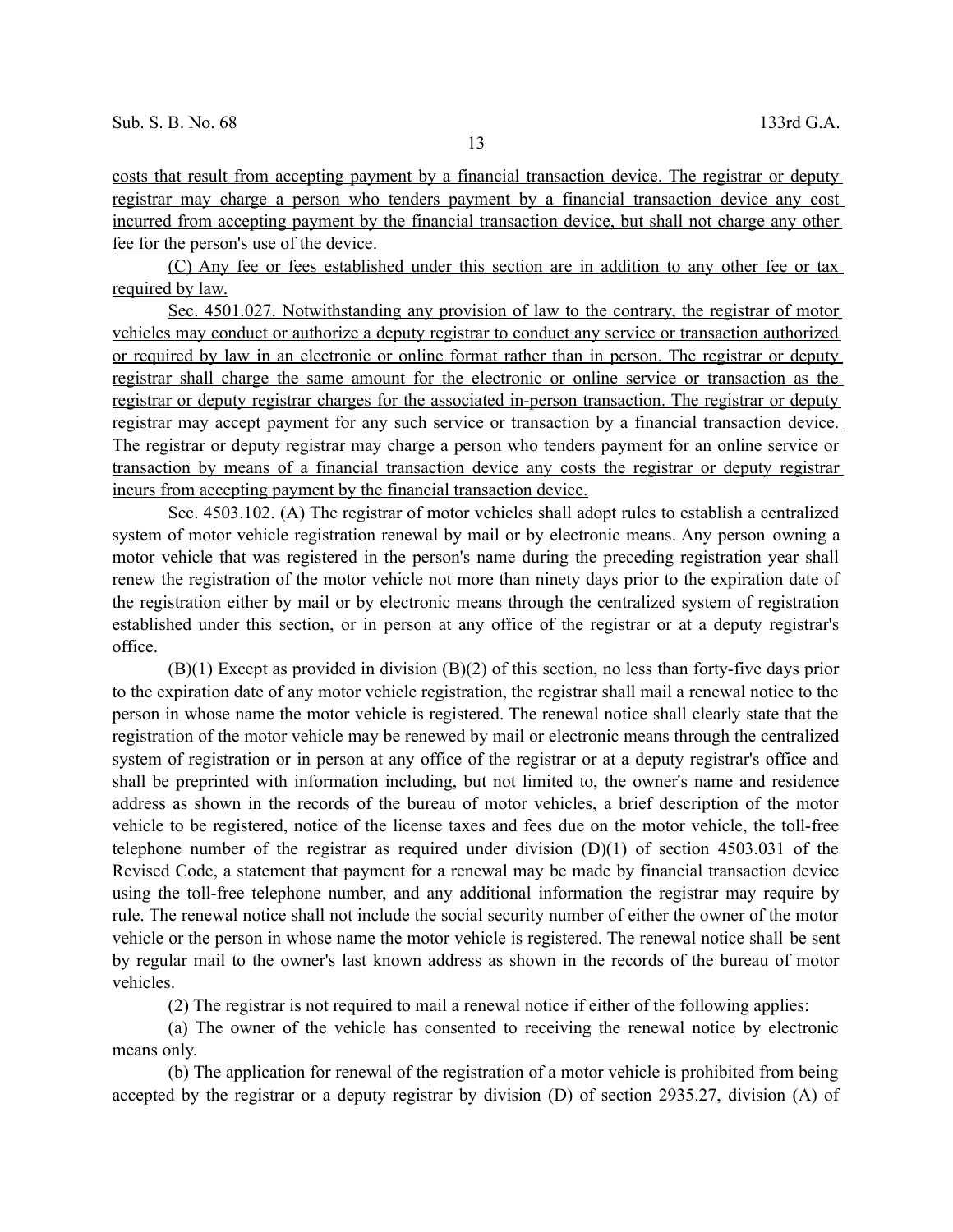section 2937.221, division (A) of section 4503.13, division (B) of section 4510.22, or division  $(B)(1)$ of section 4521.10 of the Revised Code.

(3) If the owner of a motor vehicle has consented to receiving a renewal notice by electronic means only, the registrar shall send an electronic renewal notice to the owner that contains the information specified in division (B)(1) of this section at the time specified under that division.

(C) The owner of the motor vehicle shall verify the information contained in the notice, sign it either manually or by electronic means, and return it, either by mail or electronic means, or the owner may take it in person to any office of the registrar or of a deputy registrar. The owner shall include with the notice a financial transaction device number when renewing in person or by electronic means but not by mail, check, or money order in the amount of the registration taxes and fees payable on the motor vehicle and a service fee equal to the amount established under section 4503.038 of the Revised Code, plus postage as indicated on the notice if the registration is renewed or fulfilled by mail, and an inspection certificate for the motor vehicle as provided in section 3704.14 of the Revised Code. For purposes of the centralized system of motor vehicle registration, the registrar shall accept payments via the toll-free telephone number established under division (D)(1) of section 4503.031 of the Revised Code for renewals made by mail. If the motor vehicle owner chooses to renew the motor vehicle registration by electronic means, the owner shall proceed in accordance with the rules the registrar adopts.

(D) If all registration and transfer fees for the motor vehicle for the preceding year or the preceding period of the current registration year have not been paid, if division (D) of section 2935.27, division (A) of section 2937.221, division (A) of section 4503.13, division (B) of section 4510.22, or division (B)(1) of section 4521.10 of the Revised Code prohibits acceptance of the renewal notice, or if the owner or lessee does not have an inspection certificate for the motor vehicle as provided in section 3704.14 of the Revised Code, if that section is applicable, the license shall be refused, and the registrar or deputy registrar shall so notify the owner. This section does not require the payment of license or registration taxes on a motor vehicle for any preceding year, or for any preceding period of a year, if the motor vehicle was not taxable for that preceding year or period under section 4503.02, 4503.04, 4503.11, 4503.12, or 4503.16 or Chapter 4504. of the Revised Code.

(E)(1) Failure to receive a renewal notice does not relieve a motor vehicle owner from the responsibility to renew the registration for the motor vehicle. Any person who has a motor vehicle registered in this state and who does not receive a renewal notice as provided in division (B) of this section prior to the expiration date of the registration shall request an application for registration from the registrar or a deputy registrar and sign the application manually or by electronic means and submit the application and pay any applicable license taxes and fees to the registrar or deputy registrar.

(2) If the owner of a motor vehicle submits an application for registration and the registrar is prohibited by division (D) of section 2935.27, division (A) of section 2937.221, division (A) of section 4503.13, division (B) of section 4510.22, or division (B)(1) of section 4521.10 of the Revised Code from accepting the application, the registrar shall return the application and the payment to the owner. If the owner of a motor vehicle submits a registration renewal application to the registrar by electronic means and the registrar is prohibited from accepting the application as provided in this division, the registrar shall notify the owner of this fact and deny the application and return the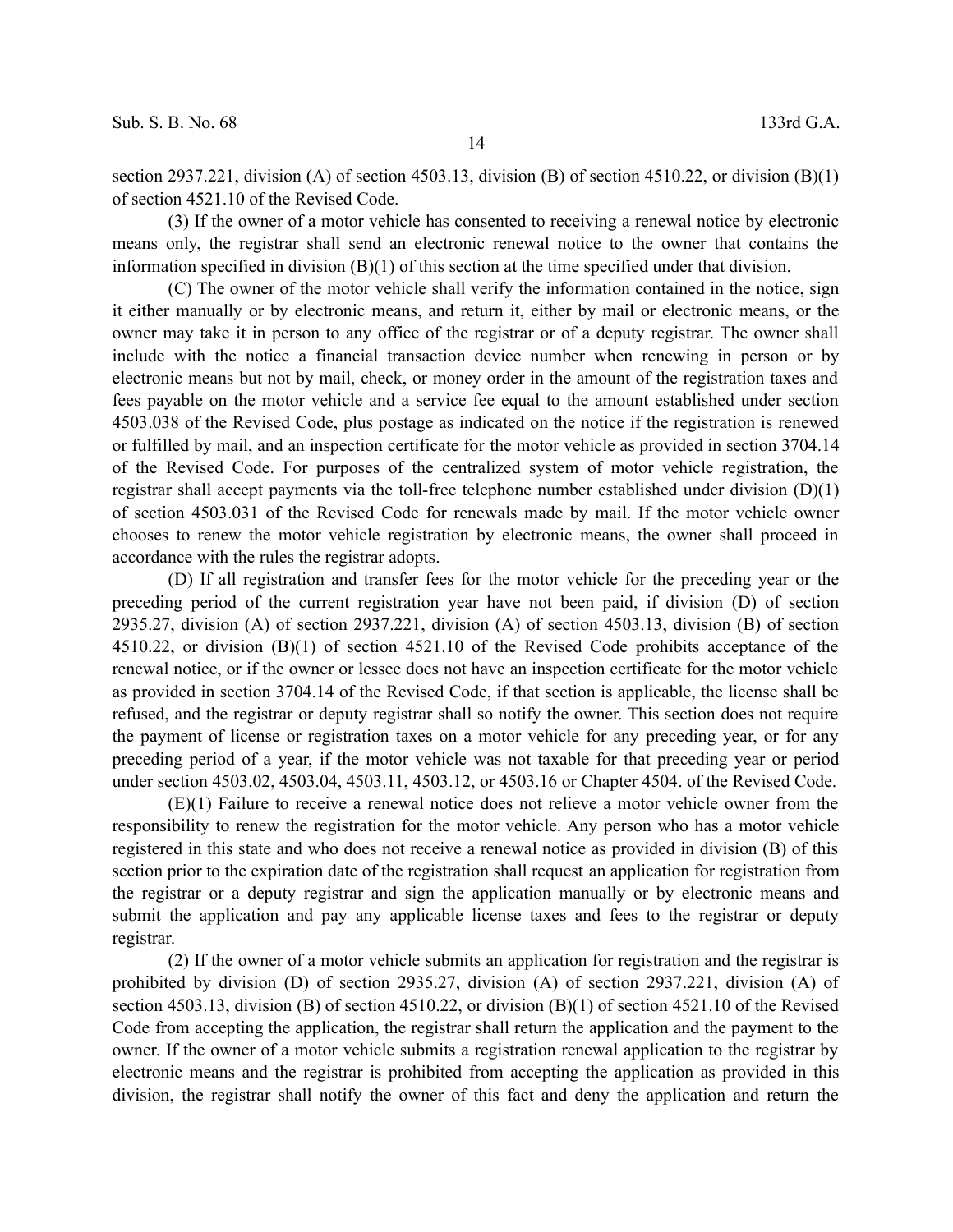payment or give a credit on the financial transaction device account of the owner in the manner the registrar prescribes by rule adopted pursuant to division (A) of this section.

(F) Every deputy registrar shall post in a prominent place at the deputy's office a notice informing the public of the mail registration system required by this section and also shall post a notice that every owner of a motor vehicle and every chauffeur holding a certificate of registration is required to notify the registrar in writing of any change of residence within ten days after the change occurs. The notice shall be in such form as the registrar prescribes by rule.

(G) The service fee equal to the amount established under section 4503.038 of the Revised Code that is collected from a person who renews a motor vehicle registration by electronic means or by mail, plus postage collected by the registrar and any financial transaction device surcharge collected by the registrar, shall be paid to the credit of the public safety - highway purposes fund established by section 4501.06 of the Revised Code.

(H)(1) Pursuant to section 113.40 of the Revised Code, the registrar shall implement a program permitting payment of motor vehicle registration taxes and fees, driver's license and commercial driver's license fees, and any other taxes, fees, penalties, or charges imposed or levied by the state by means of a financial transaction device for transactions occurring online, at any office of the registrar, and at all deputy registrar locations. The program shall take effect not later than July 1, 2016. The registrar shall adopt rules as necessary for this purpose, but all such rules are subject to any action, policy, or procedure of the board of deposit or treasurer of state taken or adopted under section 113.40 of the Revised Code.

(2) The rules adopted under division (H)(1) of this section shall require a deputy registrar to accept payments by means of a financial transaction device beginning on the effective date of the rules unless the deputy registrar contract entered into by the deputy registrar prohibits the acceptance of such payments by financial transaction device. However, commencing with deputy registrar contract awards that have a start date of July 1, 2016, and for all contract awards thereafter, the registrar shall require that the proposer accept payment by means of a financial transaction device, including credit cards and debit cards, for all department of public safety transactions conducted at that deputy registrar location.

The bureau and deputy registrars are not required to pay any costs that result from accepting payment by means of a financial transaction device. A deputy registrar may charge a person who tenders payment for a department transaction by means of a financial transaction device any cost the deputy registrar incurs from accepting payment by the financial transaction device, but the deputy registrar shall not require the person to pay any additional fee of any kind in connection with the use by the person of the financial transaction device.

(3) In accordance with division  $(H)(1)$  of this section and rules adopted by the registrar under that division, a county auditor or clerk of a court of common pleas that is designated a deputy registrar shall accept payment by means of a financial transaction device, including credit cards and debit cards, for all department transactions conducted at the office of the county auditor or clerk in the county auditor's or clerk's capacity as deputy registrar. The bureau is not required to pay any costs incurred by a county auditor or clerk that result from accepting payment by means of a financial transaction device for any department transaction.

(I) The registrar may develop and implement, or may permit a deputy registrar to implement,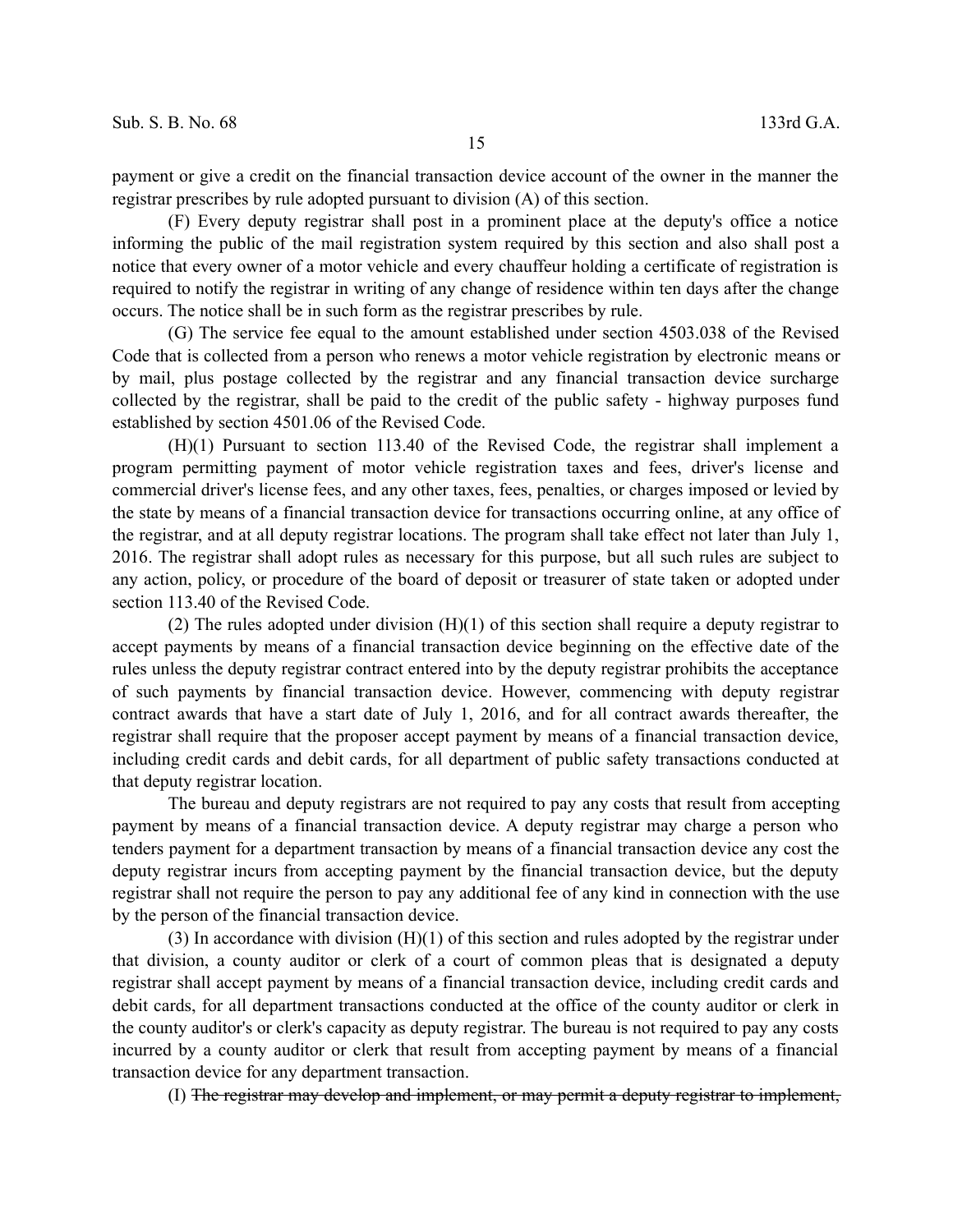one or more programs that enhance the convenience and availability of motor vehicle registration services using electronic or other means. The registrar shall adopt rules in accordance with Chapter 119. of the Revised Code establishing the amount of any fee or fees to be paid by the user for the convenience or service provided. Any fee or fees established under this division are in addition to any other vehicle registration fee or tax required by law.

(J) For persons who reside in counties where tailpipe emissions inspections are required under the motor vehicle inspection and maintenance program, the notice required by division (B) of this section shall also include the toll-free telephone number maintained by the Ohio environmental protection agency to provide information concerning the locations of emissions testing centers.

Sec. 4505.071. Notwithstanding section 1337.06 of the Revised Code, a licensed motor vehicle dealer involved in a title transfer, or  $a$ -the employee or agent of the licensed motor vehicle salesman employed by such a dealer, may act as a witness to the signature of a principal designating another as the principal's attorney in fact, and after the principal signs in the dealer's or salesman's, employee's, or agent's presence shall swear before a notary public that the principal signed in the dealer's, employee's, or salesman's agent's presence. As witness, the dealer, employee, or salesman agent shall sign in the place provided, inserting the dealer's or salesman's license number. The notary public, in such cases, shall administer an oath of the witness. This manner of signing, and witnessing, and acknowledging a power of attorney may be used only when the granting instrument limits the power of the attorney in fact to act on the principal's behalf in making an assignment of a certificate of title, excluding the odometer statement that the motor vehicle owner must provide as required by federal law, or completing an application for a certificate of title, excluding the odometer acknowledgement statement that the applicant must acknowledge as required by federal law, and such instrument shall state the make, body type, model, and manufacturer's vehicle identification number of the motor vehicle to which the grant of power applies. This power of attorney shall be presented to the clerk of the court of common pleas when used to transfer title to a motor vehicle and shall be retained by the clerk in the same manner that a certificate of title is retained.

As used in this section, "presence" includes witnessing a signature via audio-visual conference technology.

Sec. 4506.08. (A)(1) Each application for a commercial driver's license temporary instruction permit shall be accompanied by a fee of ten dollars. Each-

(2) Each application for a waiver for farm-related service industries shall be accompanied by a fee of twenty-five dollars.

(3) Except as provided in division (A)(4) of this section, each application for a commercial driver's license, restricted commercial driver's license, or renewal of such a license<del>, or waiver for</del> farm-related service industries shall be accompanied by a fee of twenty-five dollars, except that an the following fee, as applicable:

(a) A fee of twenty-five dollars if the license will expire on the licensee's twenty-first birthday;

(b) A fee of twenty-five dollars if the license will expire on the licensee's birthday four years after the date of issuance;

(c) A fee of forty-nine dollars and fifty cents if the license will expire on the licensee's birthday eight years after the date of issuance.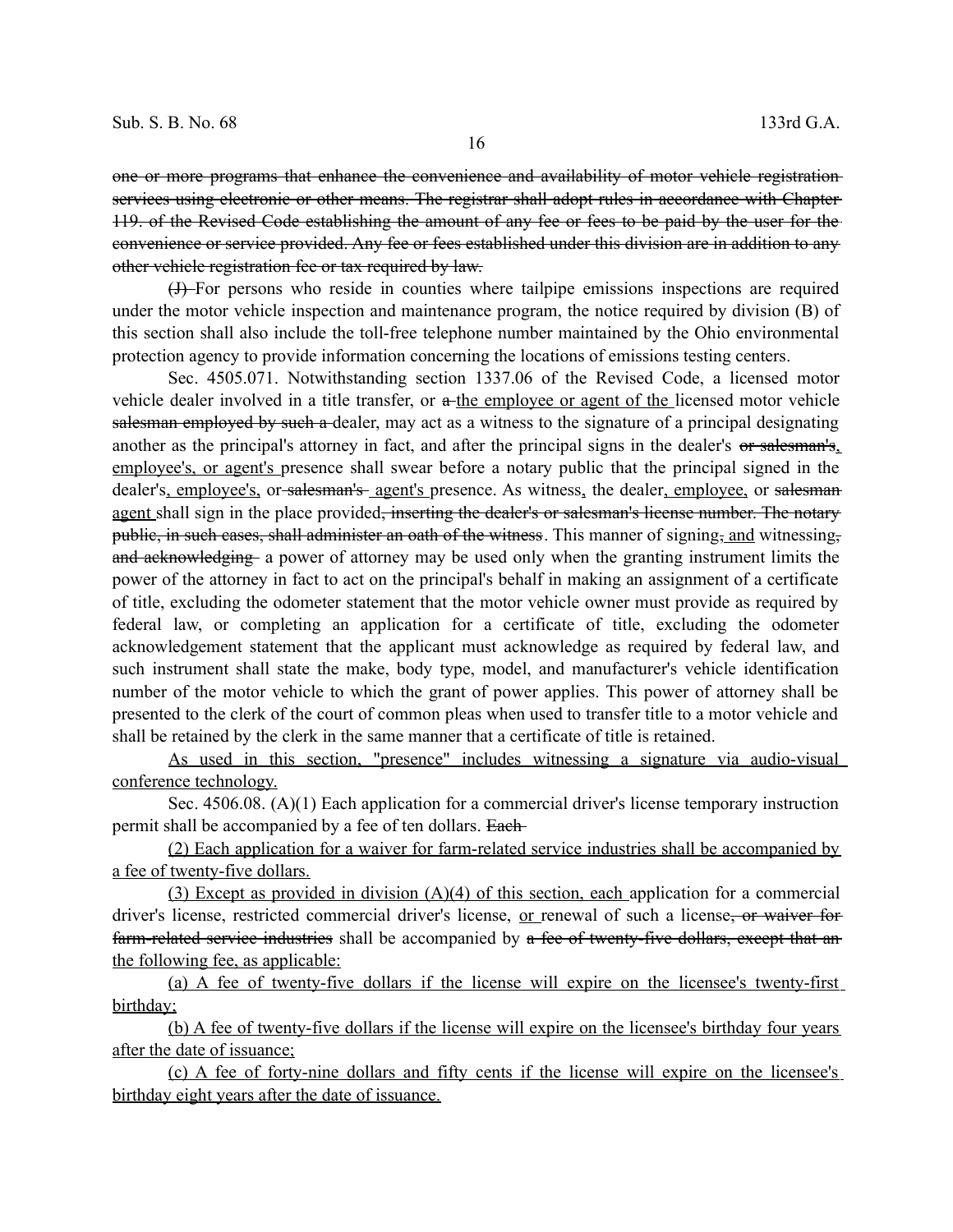(4) Each application for a commercial driver's license or restricted commercial driver's license received pursuant to division (A)(3) of section 4506.14 of the Revised Code shall be accompanied by  $\alpha$  the following fee, as applicable:

(a) A fee of eighteen dollars and seventy-five cents if the license will expire on the licensee's birthday three years after the date of issuance,  $a_{\lambda}$ 

(b) A fee of twelve dollars and fifty cents if the license will expire on the licensee's birthday two years after the date of issuance, and a;

(c) A fee of six dollars and twenty-five cents if the license will expire on the licensee's birthday one year after the date of issuance.

(5) Each application for a duplicate or reprint commercial driver's license shall be accompanied by a fee of ten dollars.

(2) In addition, the (B)(1) The registrar of motor vehicles or deputy registrar may collect and retain an additional fee of no more than equal to the amount established under section 4503.038 of the Revised Code for each application received by the registrar or deputy registrar for  $a$ -any of the following:

(a) A commercial driver's license temporary instruction permit,;

(b) A commercial driver's license<del>, renewal of</del> or a restricted commercial driver's license, or that will expire on the licensee's twenty-first birthday;

(c) A commercial driver's license, a restricted commercial driver's license, or a renewal of such a license that will expire on the licensee's birthday four years after the date of issuance;

(d) A commercial driver's license or restricted commercial driver's license issued pursuant to division (A)(3) of section 4506.14 of the Revised Code;

(e) A duplicate or reprint commercial driver's license received by the registrar or deputy.

(B)(2) The registrar or deputy registrar may collect and retain an additional fee equal to twice the amount established under section 4503.038 of the Revised Code for each application received by the registrar or deputy registrar for a commercial driver's license, restricted commercial driver's license, or renewal of such a license that will expire on the licensee's birthday eight years after the date of issuance.

 $(C)(1)$  In addition to the fees imposed under division-divisions (A) and (B) of this section, the registrar of motor vehicles or deputy registrar shall collect a fee of twelve dollars the following fee for each application, as applicable:

(a) Twelve dollars for a commercial driver's license temporary instruction permit,;

(b) Twelve dollars for a commercial driver's license, or restricted commercial driver's license that will expire on the licensee's twenty-first birthday;

(c) Twelve dollars for a commercial driver's license, restricted commercial driver's license, or renewal of such a license that will expire on the licensee's birthday four years after the date of issuance;

(d) Twelve dollars for a commercial driver's license or restricted commercial driver's license issued pursuant to division (A)(3) of section 4506.14 of the Revised Code;

(e) Twelve dollars for a duplicate or reprint commercial driver's license and for each application for renewal of;

(f) Twenty-three dollars and fifty cents for a commercial driver's license, restricted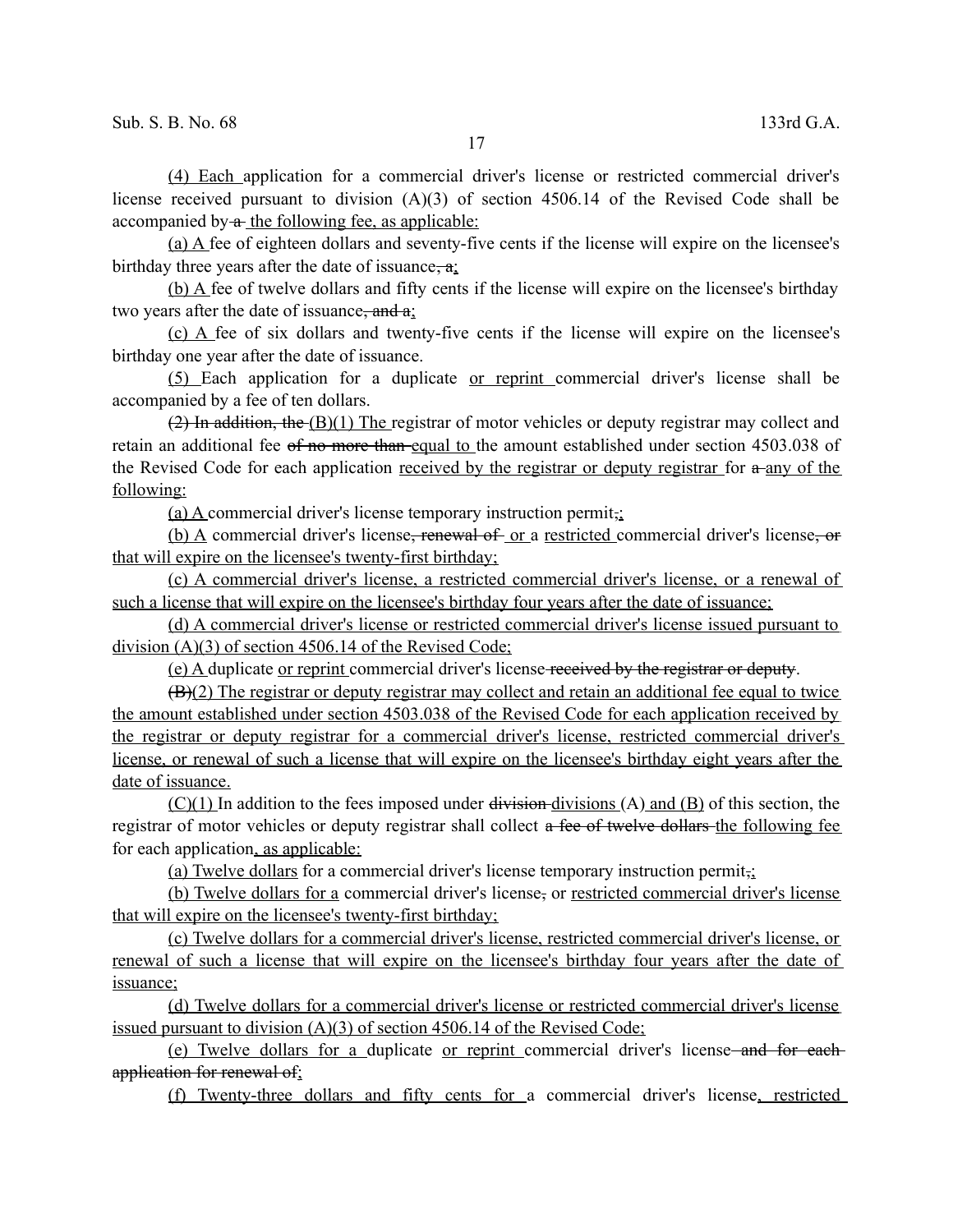commercial driver's license, or renewal of such a license that will expire on the licensee's birthday eight years after the date of issuance.

(2) The additional fee is for the purpose of defraying the department of public safety's costs associated with the administration and enforcement of the motor vehicle and traffic laws of Ohio.

 $(\text{C})$  Each deputy registrar shall transmit the fees collected under divisions  $(A)(1)$  (A) and  $(B)$  (C) of this section in the time and manner prescribed by the registrar. The registrar shall deposit all moneys collected under divisions  $(A)(1) (A)$  and  $(B) (C)$  of this section into the public safety highway purposes fund established in section 4501.06 of the Revised Code.

(D) (E) Upon request and payment of a fee of five dollars, the registrar shall furnish information regarding the driving record of any person holding a commercial driver's license issued by this state to the employer or prospective employer of such a person and to any insurer.

The registrar shall pay each five-dollar fee the registrar collects under this division into the state treasury to the credit of the public safety - highway purposes fund established in section 4501.06 of the Revised Code.

Sec. 4506.13. (A) The registrar of motor vehicles may authorize the highway patrol or any other employee of the department of public safety to issue an examiner's commercial examinations passed form to an applicant who has passed the required examinations. The examiner's commercial examinations passed form shall be used to indicate the examinations taken and passed by the commercial driver's license applicant.

(B)(1) Before issuing, renewing, transferring, or upgrading a commercial driver's license, the registrar of motor vehicles shall obtain information about the applicant's driving record through the commercial driver's license information system, the applicant's state of licensure, and when available, the national driver register. In addition, the registrar shall check the applicant's driver record to ensure that an applicant who self-certified under division  $(A)(1)(a)(i)$  of section 4506.10 of the Revised Code that the applicant's operation of a commercial motor vehicle is non-excepted interstate, is medically certified.

(2) The registrar shall not issue, renew, upgrade, or transfer the applicant's commercial driver's license if any of the following apply:

(a) The registrar obtains adverse information regarding the applicant's driving record.

(b) There is no information regarding the driver's self-certification type as required by division (A)(1) of section 4506.10 of the Revised Code.

(c) The applicant's medical status is not certified, when required to be certified under division  $(A)(1)(a)(i)$  of section 4506.10 of the Revised Code.

(3) If the record check reveals information that the applicant claims is outdated, contested, or invalid, the registrar shall deny the application until the applicant can resolve the conflict.

(C) The registrar shall do all of the following:

(1) Within ten days after issuing a commercial driver's license, notify the commercial driver's license information system, when available, of that fact and provide all information required to ensure identification of the licensee. If the registrar is notified that driver has been issued a medical variance, the registrar shall indicate the existence of the medical variance on the commercial driver's license holder's commercial driver's license information system driver record.

(2) For those drivers self-certifying under division  $(A)(1)(a)(i)$  of section 4506.10 of the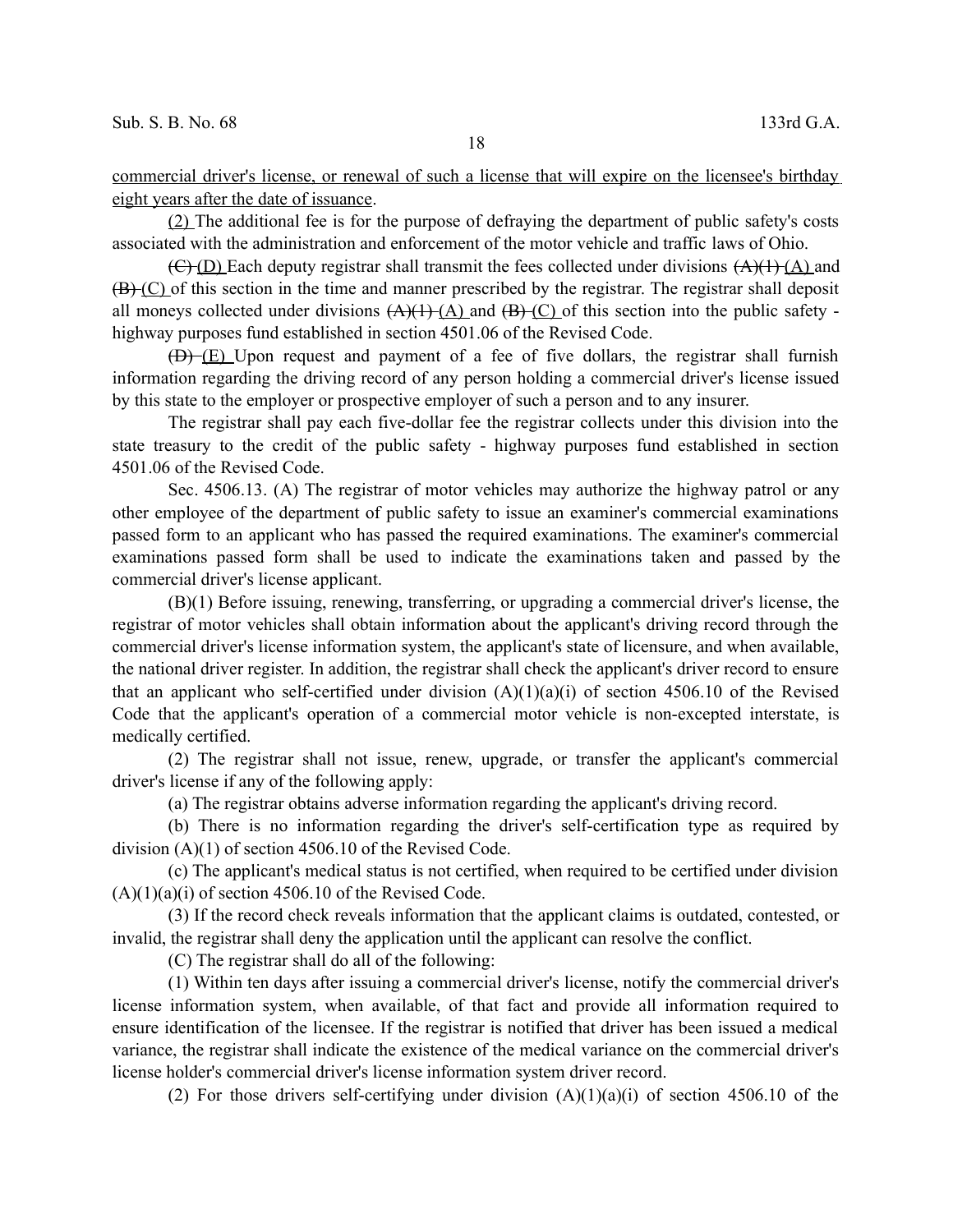Revised Code as non-excepted interstate, post the applicant's medical status as certified or noncertified on the applicant's commercial driver's license information system driver record upon receiving a valid original or copy of the medical examiner's certificate;

(3) Post the driver's self-certification type as set forth in division (A)(1) of section 4506.10 of the Revised Code;

(4) Post information from the medical examiner's certificate, if applicable, on the commercial driver's license holder's commercial driver's license information system driver record within ten business calendar days of issuing receipt of the commercial driver's licensemedical examiner's certificate;

(5) Retain the original or a copy of the commercial driver's license holder's medical certificate for a minimum of three years after the date the certificate was issued;

(6) Post and maintain as part of the commercial driver's license information system driver record all convictions, disqualifications, and other licensing actions for violations of any state or municipal ordinances related to motor vehicle traffic control, other than parking violations for all persons who hold a commercial driver's license or operate a motor vehicle for which a commercial driver's license is required;

(7) Post an applicant's status of medically non-certified on the applicant's commercial driver's license information system driver record and downgrade the applicant's commercial driver's license in accordance with division (D) of this section if either of the following applies:

(a) The commercial driver's license holder fails to provide the driver's self-certification type as required by division (A)(1) of section 4506.10 of the Revised Code.

(b) The commercial driver's license holder self-certifying under division  $(A)(1)(a)(i)$  of section 4506.10 of the Revised Code as non-excepted interstate fails to provide the registrar with a current medical examiner's certificate.

(8) Mark the commercial driver's license information system driver record as non-certified for any commercial driver's license holder who has not self-certified under division (A)(1) of section 4506.10 of the Revised Code by January 30, 2014 and initiate the commercial driver's license commercial driver's license downgrade procedures described in division (D) of this section;

(9) Within ten days after a commercial driver's license holder's medical certification status expires or a medical variance expires or is rescinded, update the person's medical certification status to non-certified;

(10) Within ten calendar days after receiving information from the federal motor carrier safety administration regarding issuance or renewal of a medical variance for a driver, update the driver's commercial driver's license information system driver record to include the medical variance information provided by the federal motor carrier safety administration.

(D) If a driver's medical certification or medical variance expires or the federal motor carrier safety administration notifies the registrar that a medical variance was removed or rescinded, the registrar shall do the following:

(1) Send notice to the commercial driver's license holder of the holder's medically not certified status. The notice shall inform the driver that the driver's commercial driver's license privileges will be removed unless the driver resolves the medical certification or medical variance defect by submitting a current medical certificate or medical variance, as applicable, or changing the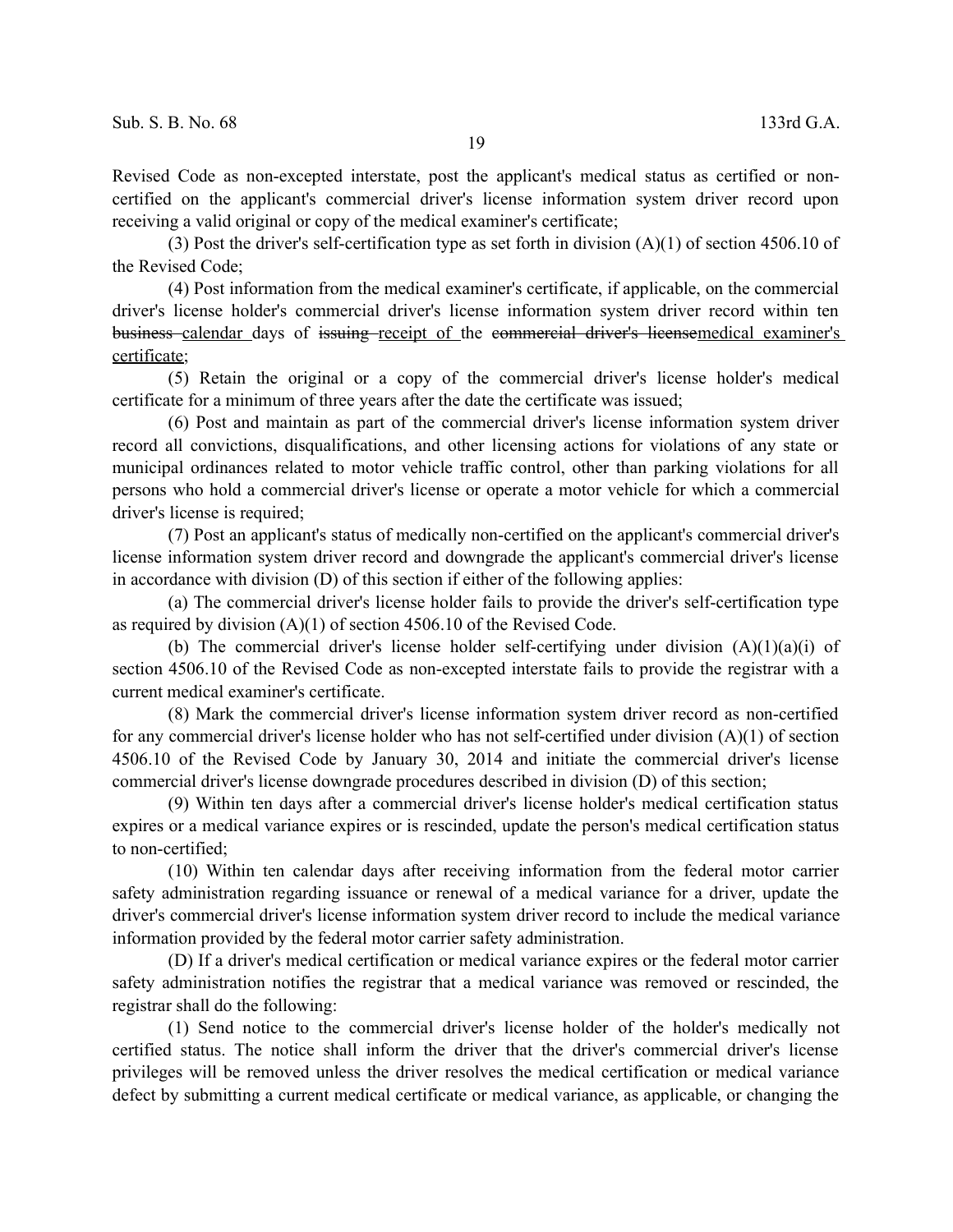driver's self-certification under division  $(A)(1)$  of section 4506.10 of the Revised Code to driving only in excepted interstate or excepted intrastate commerce within sixty days.

(2) Sixty days after the change to a medically not certified status, if the commercial driver's license holder has not resolved the medical certification or medical variance defect as described in division (D)(1) of this section, the registrar shall change the person's commercial driver's license status to reflect no commercial driver's license privileges and shall send the person a second notice informing the person that the commercial driver's license privilege has been removed from the driver's license.

(E) To the extent permitted by federal and state law, the registrar shall provide records from the commercial driver's license information system regarding a commercial driver's license holder or commercial motor vehicle operator to the following individuals and entities or their authorized agents within ten days of the receipt of conviction or disqualification information concerning the holder or operator from another state or within ten days of the date of conviction or disqualification of the holder or operator if it occurred in this state, as applicable:

(1) Other states;

(2) The secretary of the United States department of transportation;

(3) The commercial driver's license holder or commercial motor vehicle operator referenced in the records;

(4) A motor carrier that is a current or prospective employer of the commercial driver's license holder or commercial motor vehicle operator referenced in the records.

Sec. 4506.14. (A) Commercial driver's licenses shall expire as follows:

(1) Except as provided in division (A)(3) or (4) of this section, each such license issued to replace an operator's or chauffeur's license shall expire on the original expiration date of the operator's or chauffeur's license and, upon renewal, shall expire on the licensee's birthday in the fourth or eighth year after the date of issuance, based on the period of renewal requested by the applicant. A person who is sixty-five years of age or older may only apply for a commercial driver's license that expires on the birthday of the applicant in the fourth year after the date it is issued.

 $(2)(a)$  Except as provided in division  $(A)(3)$  or  $(4)$  of this section, each such license issued as an original license to a person whose residence is in this state shall expire on the licensee's birthday in the fourth or eighth year after the date of issuance, and each based on the period of renewal requested by the applicant. A person who is sixty-five years of age or older may only apply for a commercial driver's license that expires on the birthday of the applicant in the fourth year after the date it is issued.

(b) Each such license issued to a person whose temporary residence is in this state shall expire in accordance with rules adopted by the registrar of motor vehicles. A license issued to a person with a temporary residence in this state is nonrenewable, but may be replaced with a new license within ninety days prior to its expiration upon the applicant's compliance with all applicable requirements.

(3) The registrar or a deputy registrar may issue a license that expires on a date earlier than the licensee's birthday in the fourth year after the date of issuance if the licensee has undergone a security threat assessment required by federal law to obtain a hazardous materials endorsement and the assessment will expire before that date. No commercial driver's license shall be issued under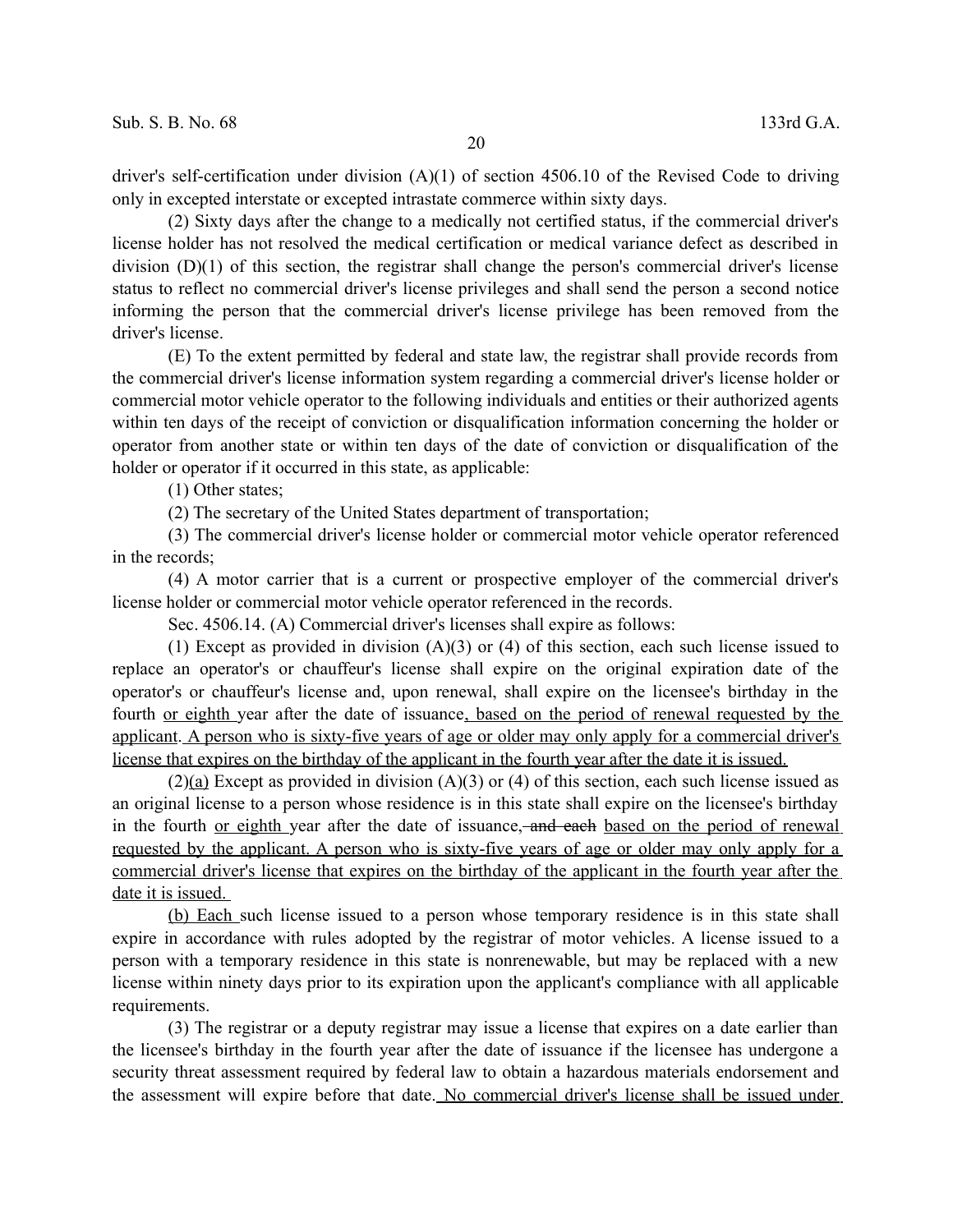division (A)(3) of this section for a period longer than four years and one hundred eighty days.

(4) Each such license issued to replace the operator's or chauffeur's license of a person who is less than twenty-one years of age, and each such license issued as an original license to a person who is less than twenty-one years of age, shall expire on the licensee's twenty-first birthday.

(B) No commercial driver's license shall be issued for a period longer than four-eight years and one hundred eighty days. Except as provided in section 4507.12 of the Revised Code, the registrar may waive the examination of any person applying for the renewal of a commercial driver's license issued under this chapter, provided that the applicant presents either an unexpired commercial driver's license or a commercial driver's license that has expired not more than six months prior to the date of application.

(C) Subject to the requirements of this chapter and except as provided in division (A)(2) of this section in regard to a person whose temporary residence is in this state, every commercial driver's license shall be renewable one hundred eighty days before its expiration upon payment of the fees required by section 4506.08 of the Revised Code. Each person applying for renewal or transfer of a commercial driver's license shall complete the application form prescribed by section 4506.07 of the Revised Code and shall provide all certifications required.

Beginning on January 30, 2012, prior Prior to applying for renewal of a commercial driver's license, each applicant shall submit a new copy or original medical examiner's certificate required by section 4506.10 of the Revised Code; if the person's medical status has changed, the registrar shall take the appropriate action to address the change in medical status. If the person wishes to retain an endorsement authorizing the person to transport hazardous materials, the person shall take and successfully complete the written test for the endorsement and shall submit to any background check required by federal law.

(D) Each person licensed as a driver under this chapter shall notify the registrar of any change in the person's address within ten days following that change. The notification shall be in writing on a form provided by the registrar and shall include the full name, date of birth, license number, county of residence, social security number, and new address of the person.

(E) Whoever violates division (D) of this section is guilty of a minor misdemeanor.

Sec. 4507.09. (A) Except as provided in division (B) of this section, every driver's license issued to a resident of this state expires on the birthday of the applicant in the fourth or eighth year after the date it is issued and every, based on the period of renewal requested by the applicant. A person who is sixty-five years of age or older may only apply for a driver's license that expires on the birthday of the applicant in the fourth year after the date it is issued. Every driver's license issued to a temporary resident expires in accordance with rules adopted by the registrar of motor vehicles. In no event shall any license be issued for a period longer than four eight years and ninety days.

Subject to the requirements of section 4507.12 of the Revised Code, every driver's license issued to a resident is renewable at any time prior to its expiration and any license of a temporary resident is nonrenewable. A nonrenewable license may be replaced with a new license within ninety days prior to its expiration in accordance with division (E) of this section. No refund shall be made or credit given for the unexpired portion of the driver's license that is renewed. The registrar of motor vehicles shall notify each person whose driver's license has expired within forty-five days after the date of expiration. Notification shall be made by regular mail sent to the person's last known address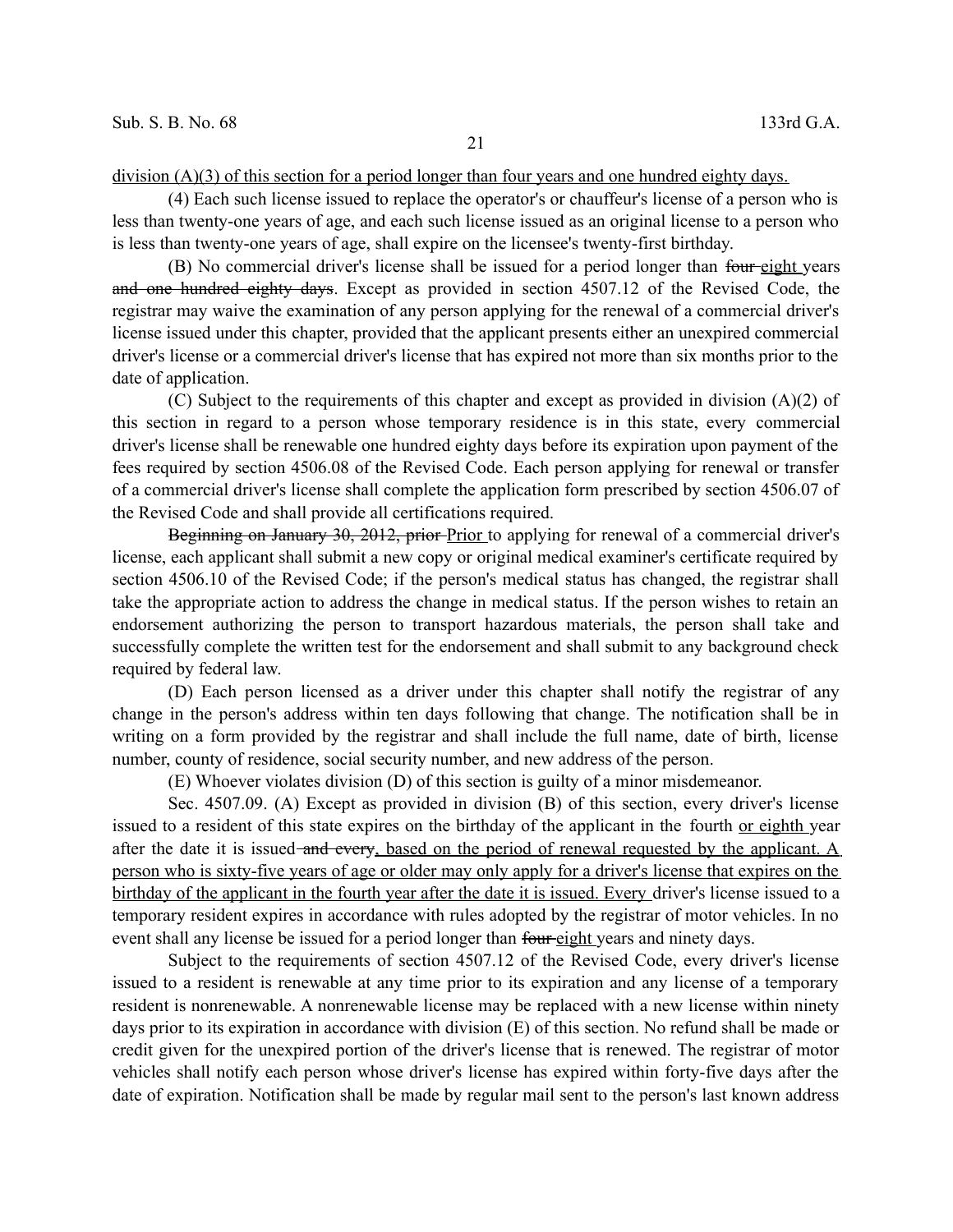as shown in the records of the bureau of motor vehicles. Failure to provide such notification shall not be construed as a renewal or extension of any license. For the purposes of this section, the date of birth of any applicant born on the twenty-ninth day of February shall be deemed to be the first day of March in any year in which there is no twenty-ninth day of February.

(B) Every driver's license or renewal of a driver's license issued to an applicant who is sixteen years of age or older, but less than twenty-one years of age, expires on the twenty-first birthday of the applicant, except that an applicant who applies no more than thirty days before the applicant's twenty-first birthday shall be issued a license in accordance with division (A) of this section.

(C) Each person licensed as a driver under this chapter shall notify the registrar of any change in the person's address within ten days following that change. The notification shall be in writing on a form provided by the registrar and shall include the full name, date of birth, license number, county of residence, social security number, and new address of the person.

(D) No driver's license shall be renewed when renewal is prohibited by division (A) of section 4507.091 of the Revised Code.

(E) A nonrenewable license may be replaced with a new license within ninety days prior to its expiration upon the applicant's presentation of documentation verifying the applicant's legal presence in the United States. A nonrenewable license expires on the same date listed on the legal presence documentation, or on the same date in the fourth year after the date the nonrenewable license is issued, whichever comes first. A nonrenewable license is not transferable, and the applicant may not rely on it to obtain a driver's license in another state.

In accordance with Chapter 119. of the Revised Code, the registrar of motor vehicles shall adopt rules governing nonrenewable licenses for temporary residents. At a minimum, the rules shall include provisions specifying all of the following:

(1) That no nonrenewable license may extend beyond the duration of the applicant's temporary residence in this state;

(2) That no nonrenewable license may be replaced by a new license unless the applicant provides acceptable documentation of the person's identity and of the applicant's continued temporary residence in this state;

(3) That no nonrenewable license is valid to apply for a driver's license in any other state;

(4) That every nonrenewable license may contain any security features that the registrar prescribes.

Sec. 4507.11. (A)(1) The Except as provided in section 4507.112 of the Revised Code, the registrar of motor vehicles shall conduct all necessary examinations of applicants for temporary instruction permits, drivers' licenses, motorcycle operators' endorsements, or motor-driven cycle or motor scooter endorsements. The examination shall include a test of the applicant's knowledge of motor vehicle laws, including the laws governing stopping for school buses, a test of the applicant's physical fitness to drive, and a test of the applicant's ability to understand highway traffic control devices. The registrar may conduct the examination in such a manner that applicants who are illiterate or limited in their knowledge of the English language are tested by methods that would indicate to the examining officer that the applicant has a reasonable knowledge of motor vehicle laws and understands highway traffic control devices.

(2) An applicant for a driver's license shall give an actual demonstration of the ability to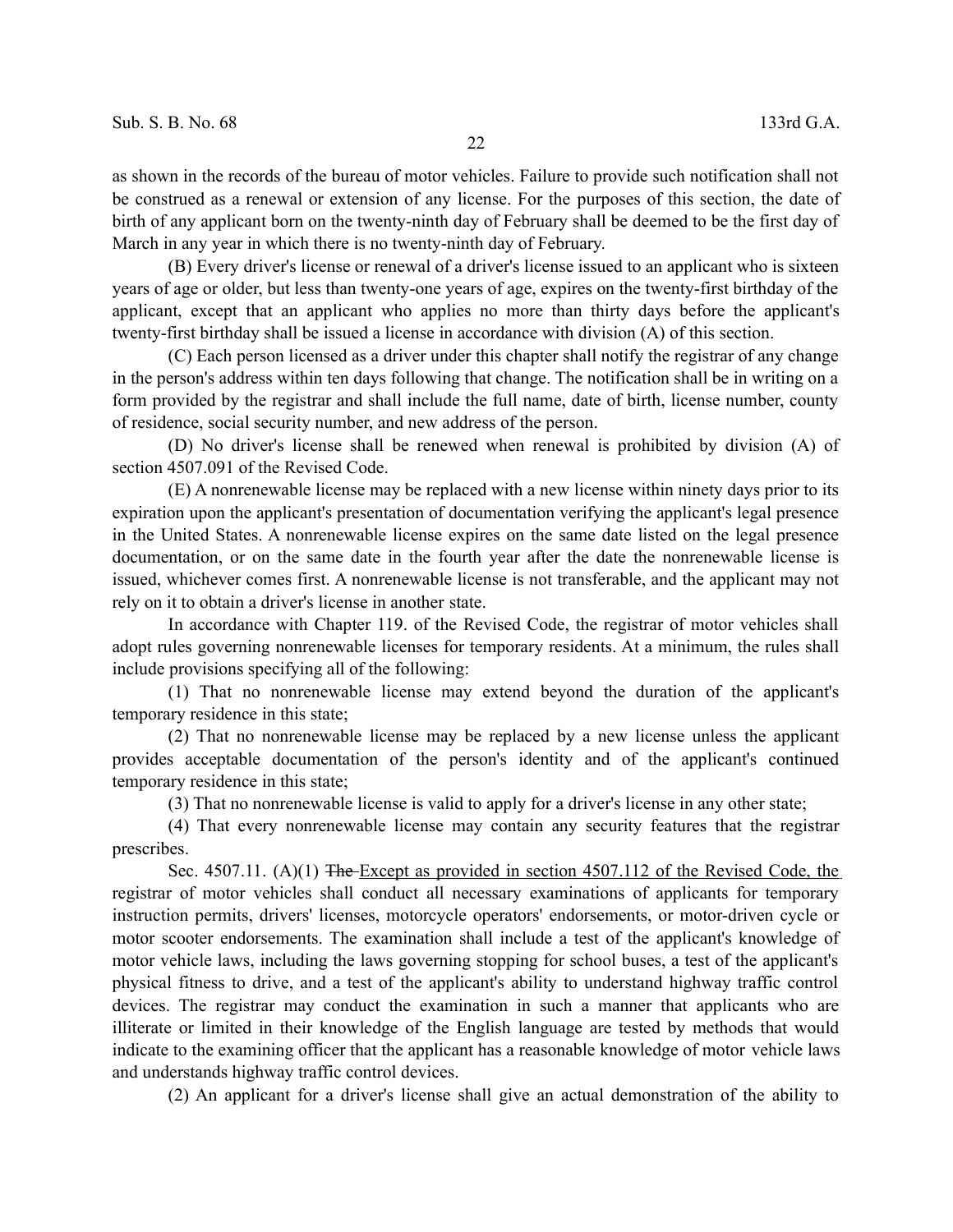exercise ordinary and reasonable control in the operation of a motor vehicle by driving a motor vehicle under the supervision of an examining officer; however, no applicant for a driver's license shall use a low-speed or under-speed vehicle or a mini-truck for the purpose of demonstrating ability to exercise ordinary and reasonable control over a vehicle. The demonstration shall consist of a maneuverability test and a road test. The director of public safety shall determine the formats of the tests.

(3) Except as provided in division (B) of this section, an applicant for a motorcycle operator's endorsement or a restricted license that permits only the operation of a motorcycle shall give an actual demonstration of the ability to exercise ordinary and reasonable control in the operation of a motorcycle by driving a motorcycle under the supervision of an examining officer. However, no applicant for such an endorsement or restricted license shall use a motor-driven cycle or motor scooter for the purpose of demonstrating ability to exercise ordinary and reasonable control in the operation of a motorcycle.

(4) Except as provided in division (B) of this section, an applicant for a motor-driven cycle or motor scooter operator's endorsement or a restricted license that permits only the operation of a motor-driven cycle or motor scooter shall give an actual demonstration of the ability to exercise ordinary and reasonable control in the operation of a motor-driven cycle or motor scooter by driving a motor-driven cycle or motor scooter under the supervision of an examining officer.

(5) Except as provided in section sections 4507.112 and 4507.12 of the Revised Code, the registrar shall designate the highway patrol, any law enforcement body, or any other employee of the department of public safety to supervise and conduct examinations for temporary instruction permits, drivers' licenses, and motorcycle operators' endorsements and shall provide the necessary rules and forms to properly conduct the examinations. A deputy registrar shall forward to the registrar the records of the examinations, together with the application for a temporary instruction permit, driver's license, or motorcycle operator's endorsement. If in the opinion of the registrar the applicant is qualified to operate a motor vehicle, the registrar shall issue the permit, license, or endorsement.

(6) The registrar may authorize the highway patrol, other designated law enforcement body, or other designated employee of the department of public safety to issue an examiner's driving permit to an applicant who has passed the required examination, authorizing that applicant to operate a motor vehicle while the registrar is completing an investigation relative to that applicant's qualifications to receive a temporary instruction permit, driver's license, or motorcycle operator's endorsement. The applicant shall keep the examiner's driving permit in the applicant's immediate possession while operating a motor vehicle. The examiner's driving permit is effective until final action and notification has been given by the registrar, but in no event longer than sixty days from its date of issuance.

(B)(1) An applicant for a motorcycle operator's endorsement or a restricted license that permits only the operation of a motorcycle who presents to the registrar of motor vehicles or a deputy registrar a form approved by the director of public safety attesting to the applicant's successful completion within the preceding sixty days of a course of basic instruction provided by the motorcycle safety and education program approved by the director pursuant to section 4508.08 of the Revised Code shall not be required to give an actual demonstration of the ability to operate a motorcycle by driving a motorcycle under the supervision of an examining officer, as described in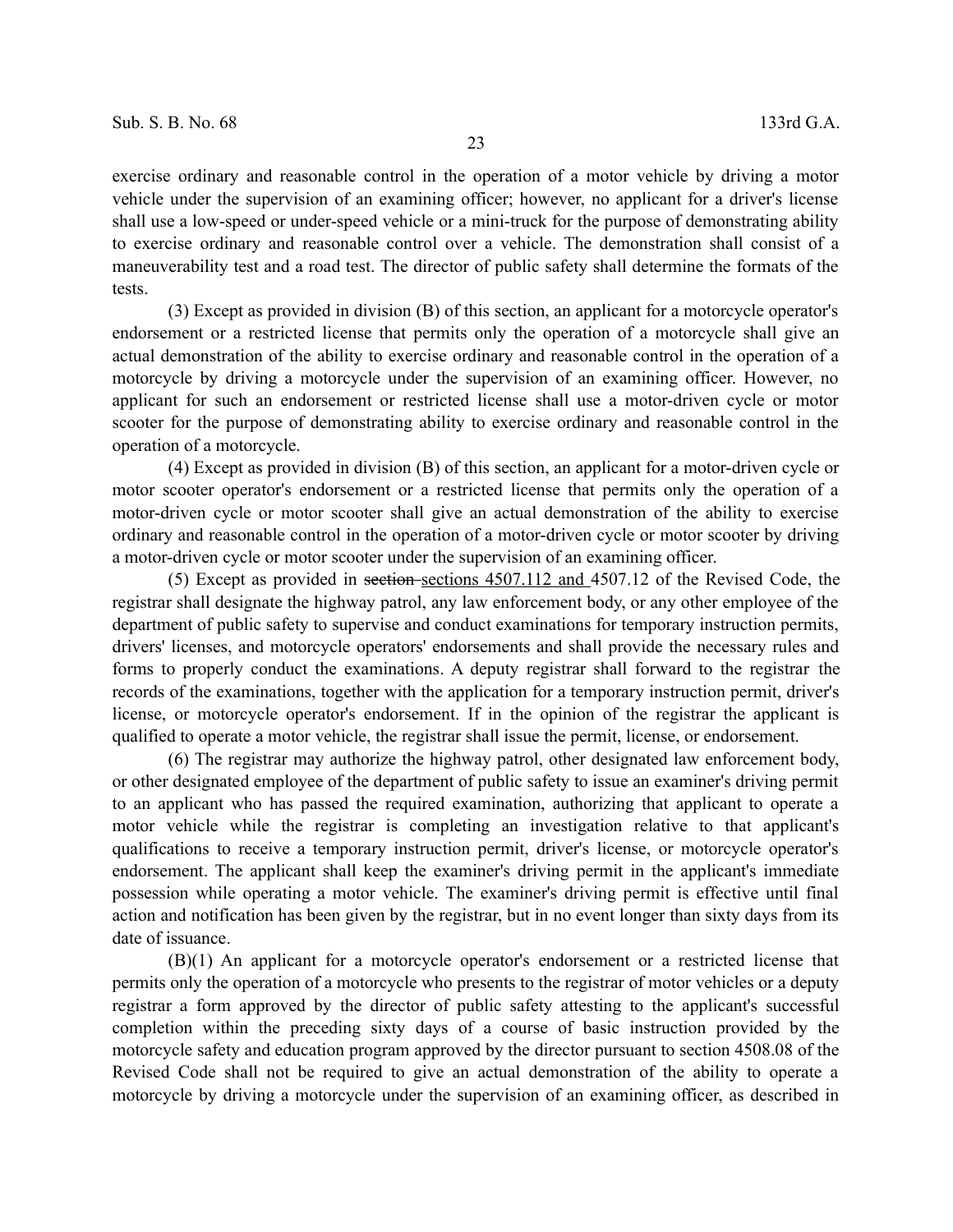division (A) of this section. An applicant for a motor-driven cycle or motor scooter operator's endorsement or a restricted license that permits only the operation of a motor-driven cycle or motor scooter who presents to the registrar of motor vehicles or a deputy registrar a form approved by the director of public safety attesting to the applicant's successful completion within the preceding sixty days of a course of basic instruction provided by the motorcycle safety and education program approved by the director pursuant to section 4508.08 of the Revised Code shall not be required to give an actual demonstration of the ability to operate a motor-driven cycle or motor scooter by driving a motor-driven cycle or motor scooter under the supervision of an examining officer, as described in division (A) of this section. Upon presentation of the form described in division (B)(1) of this section and compliance with all other requirements relating to the issuance of a motorcycle operator's endorsement or a restricted license that permits only the operation of a motorcycle, the registrar or deputy registrar shall issue to the applicant the endorsement or restricted license, as the case may be.

(2) A person who has not attained eighteen years of age and presents an application for a motorcycle operator's endorsement or a restricted license under division (B)(1) of this section also shall comply with the requirements of section 4507.21 of the Revised Code.

(C) A person who holds a valid motorcycle endorsement or restricted license that permits only the operation of a motorcycle may operate a motor-driven cycle or motor scooter with that endorsement or restricted license.

 Sec. 4507.112. (A) The director of public safety may authorize a third party to administer the motor vehicle skills test specified in division (A)(2) of section 4507.11 of the Revised Code. The third party shall administer the same skills test as otherwise would be administered by the bureau of motor vehicles.

(B) For purposes of authorizing a third party to administer the motor vehicle skills test, the director and the third party shall enter into an agreement that does all of the following:

(1) Allows the director or the director's representative to conduct random examinations, inspections, and audits of the third party, whether covert or overt, without prior notice;

(2) Requires all examiners of the third party to meet the same qualification and training standards as examiners of the department of public safety;

(3) Requires the third party to use designated road test routes that have been approved by the director;

(4) If the third party also is a driver training school, prohibits a skills test examiner employed by the school from administering a skills test to an applicant that the examiner personally trained;

(5) Establishes appropriate documentation and communication between the third party and the department indicating who has attempted the skills test with the third party and whether the person completed the test successfully;

(6) Reserves to the department the right to take prompt and appropriate remedial action against the third party and its skills test examiners if the third party or its skills test examiners fail to comply with state standards for the testing program or with any other terms of the agreement.

Sec. 4507.21. (A) Each applicant for a driver's license shall file an application in the office of the registrar of motor vehicles or of a deputy registrar.

(B)(1) Each person under eighteen years of age applying for a driver's license issued in this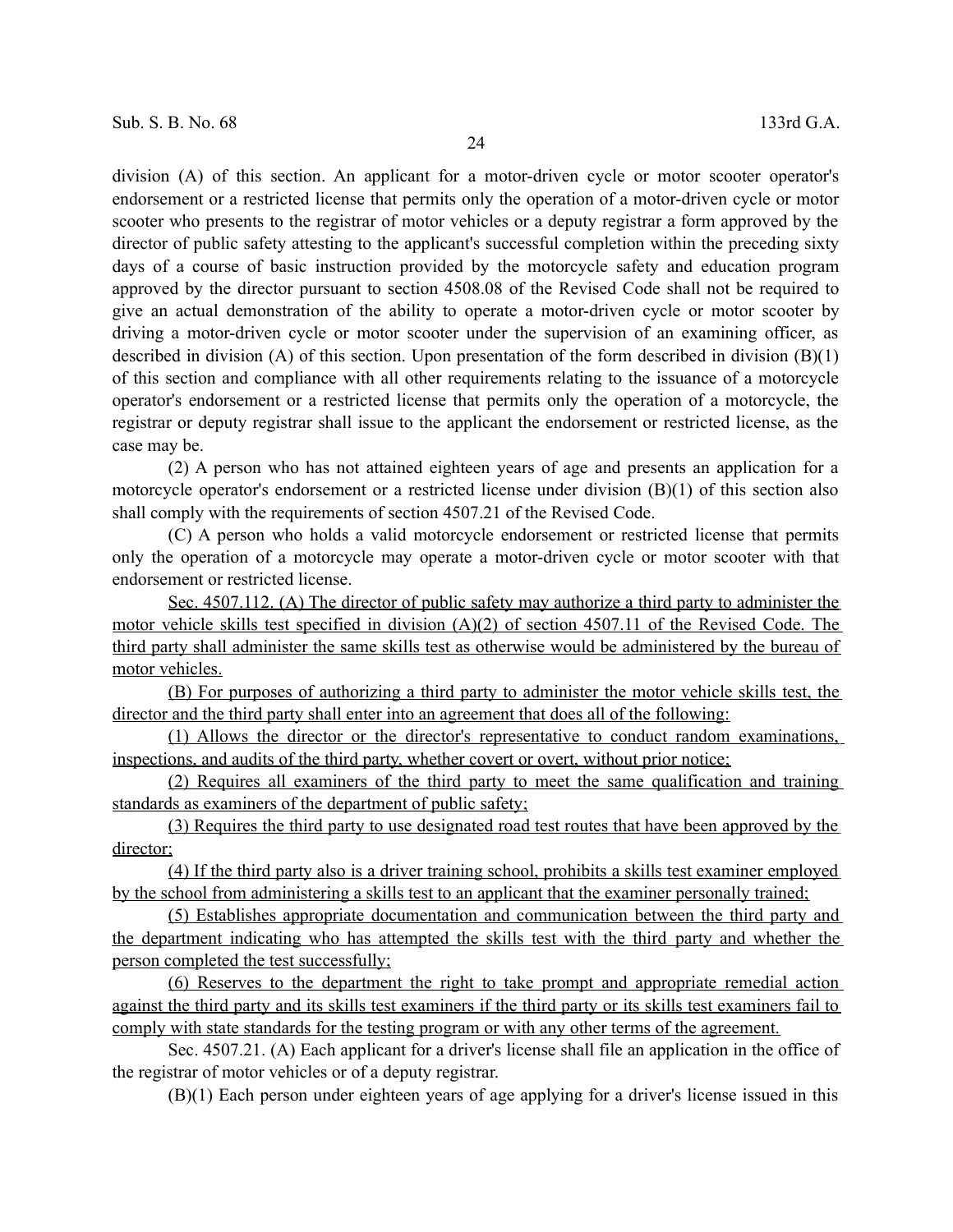state shall present satisfactory evidence of having successfully completed any one of the following:

(a) A driver education course approved by the state department of education prior to December 31, 2003.

(b) A driver training course approved by the director of public safety.

(c) A driver training course comparable to a driver education or driver training course described in division (B)(1)(a) or (b) of this section and administered by a branch of the armed forces of the United States and completed by the applicant while residing outside this state for the purpose of being with or near any person serving in the armed forces of the United States.

(2) Each person under eighteen years of age applying for a driver's license also shall present, on a form prescribed by the registrar, an affidavit signed by an eligible adult attesting that the person has acquired at least fifty hours of actual driving experience, with at least ten of those hours being at night.

(C) Commencing one year after the effective date of the rules adopted pursuant to division (F) of section 4508.02 of the Revised Code that govern the abbreviated driver training course, each (1) An applicant for an initial driver's license who shall present satisfactory evidence of successful completion of the abbreviated driver training course for adults, approved by the director of public safety under section 4508.02 of the Revised Code, if all of the following apply:

(a) The applicant is eighteen years of age or older and who.

(b) The applicant failed the road or maneuverability test required under division (A)(2) of section 4507.11 of the Revised Code-shall present satisfactory evidence of having successfullycompleted the abbreviated driver training course for adults, approved by the director of public safety,

.

(c) In the twelve months immediately preceding the date of application, the applicant has not successfully completed a driver training course.

(2) An applicant shall present satisfactory evidence as required under division  $(C)(1)$  of this section prior to attempting the test a second or subsequent time.

(D) If the registrar or deputy registrar determines that the applicant is entitled to the driver's license, it shall be issued. If the application shows that the applicant's license has been previously canceled or suspended, the deputy registrar shall forward the application to the registrar, who shall determine whether the license shall be granted.

(E) An applicant shall file an application in duplicate, and the deputy registrar issuing the license shall immediately forward to the office of the registrar the original copy of the application, together with the duplicate copy of any certificate of completion if issued for purposes of division (B) of this section. The registrar shall prescribe rules as to the manner in which the deputy registrar files and maintains the applications and other records. The registrar shall file every application for a driver's or commercial driver's license and index them by name and number, and shall maintain a suitable record of all licenses issued, all convictions and bond forfeitures, all applications for licenses denied, and all licenses that have been suspended or canceled.

(F) For purposes of section 2313.06 of the Revised Code, the registrar shall maintain accurate and current lists of the residents of each county who are eighteen years of age or older, have been issued, on and after January 1, 1984, driver's or commercial driver's licenses that are valid and current, and would be electors if they were registered to vote, regardless of whether they actually are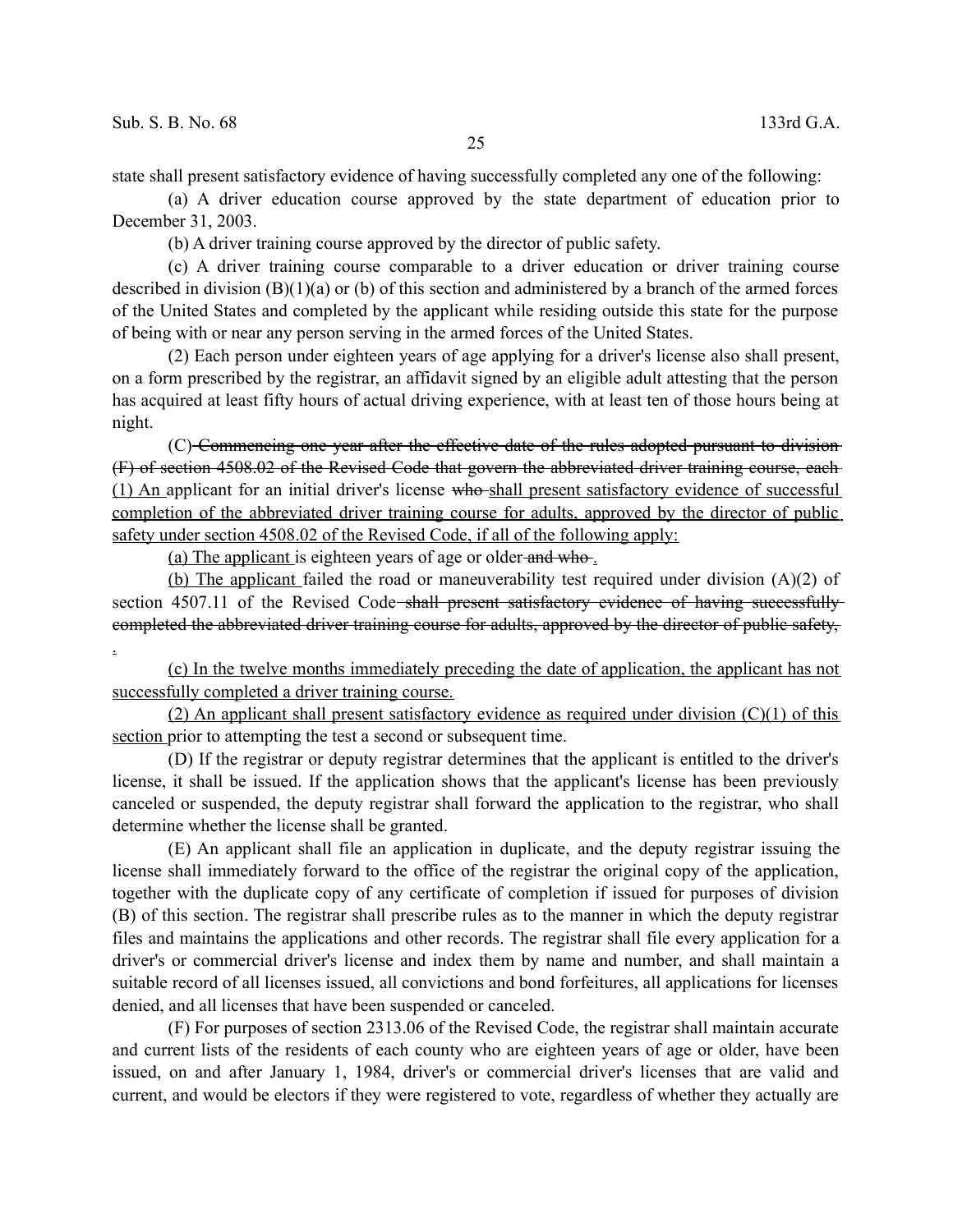registered to vote. The lists shall contain the names, addresses, dates of birth, duration of residence in this state, citizenship status, and social security numbers, if the numbers are available, of the licensees, and may contain any other information that the registrar considers suitable.

(G) Each person under eighteen years of age applying for a motorcycle operator's endorsement or a restricted license enabling the applicant to operate a motorcycle shall present satisfactory evidence of having completed the courses of instruction in the motorcycle safety and education program described in section 4508.08 of the Revised Code or a comparable course of instruction administered by a branch of the armed forces of the United States and completed by the applicant while residing outside this state for the purpose of being with or near any person serving in the armed forces of the United States. If the registrar or deputy registrar then determines that the applicant is entitled to the endorsement or restricted license, it shall be issued.

(H) No person shall knowingly make a false statement in an affidavit presented in accordance with division (B)(2) of this section.

(I) As used in this section, "eligible adult" means any of the following persons:

(1) A parent, guardian, or custodian of the applicant;

(2) A person over the age of twenty-one who acts in loco parentis of the applicant and who maintains proof of financial responsibility with respect to the operation of a motor vehicle owned by the applicant or with respect to the applicant's operation of any motor vehicle.

(J) Whoever violates division (H) of this section is guilty of a minor misdemeanor and shall be fined one hundred dollars.

Sec. 4507.23. (A) Except as provided in division (I) of this section, each application for a temporary instruction permit and examination or a reprint shall be accompanied by a fee of five dollars.

(B) Except as provided in division (I) of this section, each application for a driver's license made by a person who previously held such a license and whose license has expired not more than two years prior to the date of application, and who is required under this chapter to give an actual demonstration of the person's ability to drive, shall be accompanied by a fee of three dollars in addition to any other fees.

(C)(1) Except as provided in divisions (E) and (I) of this section, each application for a driver's license, or motorcycle operator's endorsement, or renewal of a driver's license shall be accompanied by a fee of six dollars if the license or endorsement will expire on the applicant's birthday four years after the date of issuance or a fee of eleven dollars and fifty cents if the license or endorsement will expire on the applicant's birthday eight years after the date of issuance.

(2) Except as provided in division divisions (I) and (J) of this section, each application for a duplicate driver's license shall be accompanied by a fee of seven dollars and fifty cents. The duplicate driver's licenses issued under this section shall be distributed by the deputy registrar in accordance with rules adopted by the registrar of motor vehicles.

(3) Except as provided in division (I) of this section, each application for a reprint of a driver's license shall be accompanied by a fee equivalent to the fee required for a duplicate driver's license.

(D) Except as provided in division (I) of this section, each application for a motorized bicycle license <u>or a reprint</u> or duplicate thereof shall be accompanied by a fee of two dollars and fifty cents if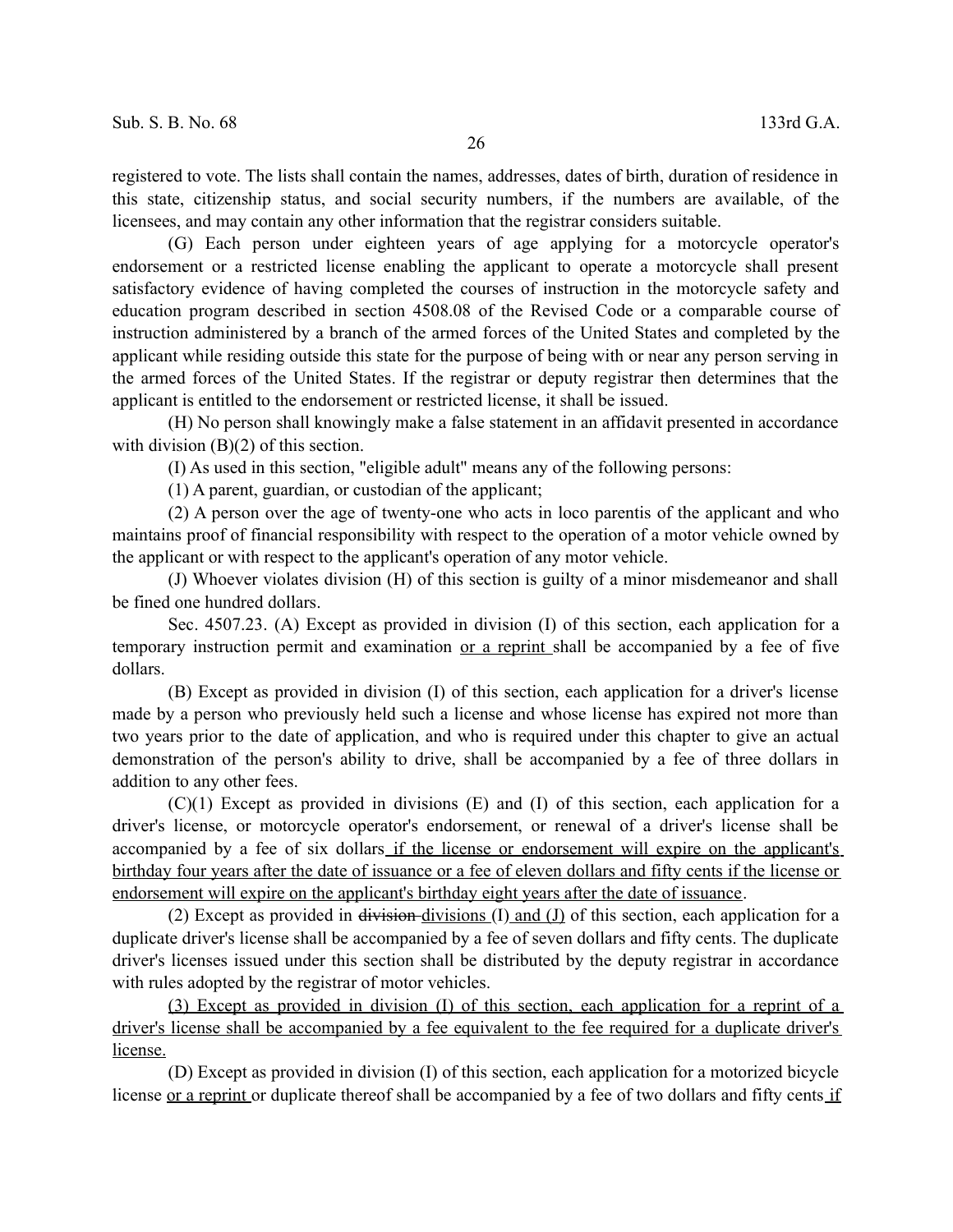the license will expire on the applicant's birthday four years after the date of issuance or a fee of four dollars and fifty cents if the license will expire on the applicant's birthday eight years after the date of issuance.

(E) Except as provided in division (I) of this section, each application for a driver's license or renewal of a driver's license that will be issued to a person who is less than twenty-one years of age shall be accompanied by whichever of the following fees is applicable:

(1) If the person is sixteen years of age or older, but less than seventeen years of age, a fee of seven dollars and twenty-five cents;

(2) If the person is seventeen years of age or older, but less than eighteen years of age, a fee of six dollars;

(3) If the person is eighteen years of age or older, but less than nineteen years of age, a fee of four dollars and seventy-five cents;

(4) If the person is nineteen years of age or older, but less than twenty years of age, a fee of three dollars and fifty cents;

(5) If the person is twenty years of age or older, but less than twenty-one years of age, a fee of two dollars and twenty-five cents.

(F) Neither the The registrar nor and any deputy registrar shall may charge a fee in excess of one dollar and fifty cents for the authentication of the documents required for processing a driver's license, motorized bicycle license, or temporary instruction permit identification cards as required by sections 4507.13 and 4511.521 of the Revised Code as follows:

(1) One dollar and fifty cents for a temporary instruction permit;

(2) One dollar and fifty cents for a license issued to a person who is less than twenty-one years of age;

 (3) One dollar and fifty cents for a license that will expire on the applicant's birthday four years after the date of issuance;

(4) Three dollars for a license that will expire on the applicant's birthday eight years after the date of issuance.

A deputy registrar that authenticates the required documents for a driver's license, motorized bicycle license, or temporary instruction permit identification cards shall retain the entire amount of the fee.

(G) Except as provided in division (I) of this section, each transaction described in divisions (A), (B), (C), (D), and (E) of this section shall be accompanied by an additional fee  $-$ of twelve as follows:

(1) Twelve dollars for a temporary instruction permit;

(2) Twelve dollars for a license issued to a person who is less than twenty-one years of age;

(3) Twelve dollars for a license or endorsement that will expire on the applicant's birthday four years after the date of issuance;

(4) Twenty-three dollars and fifty cents for a license or endorsement that will expire on the applicant's birthday eight years after the date of issuance.

The additional fee is for the purpose of defraying the department of public safety's costs associated with the administration and enforcement of the motor vehicle and traffic laws of Ohio.

(H) At the time and in the manner provided by section 4503.10 of the Revised Code, the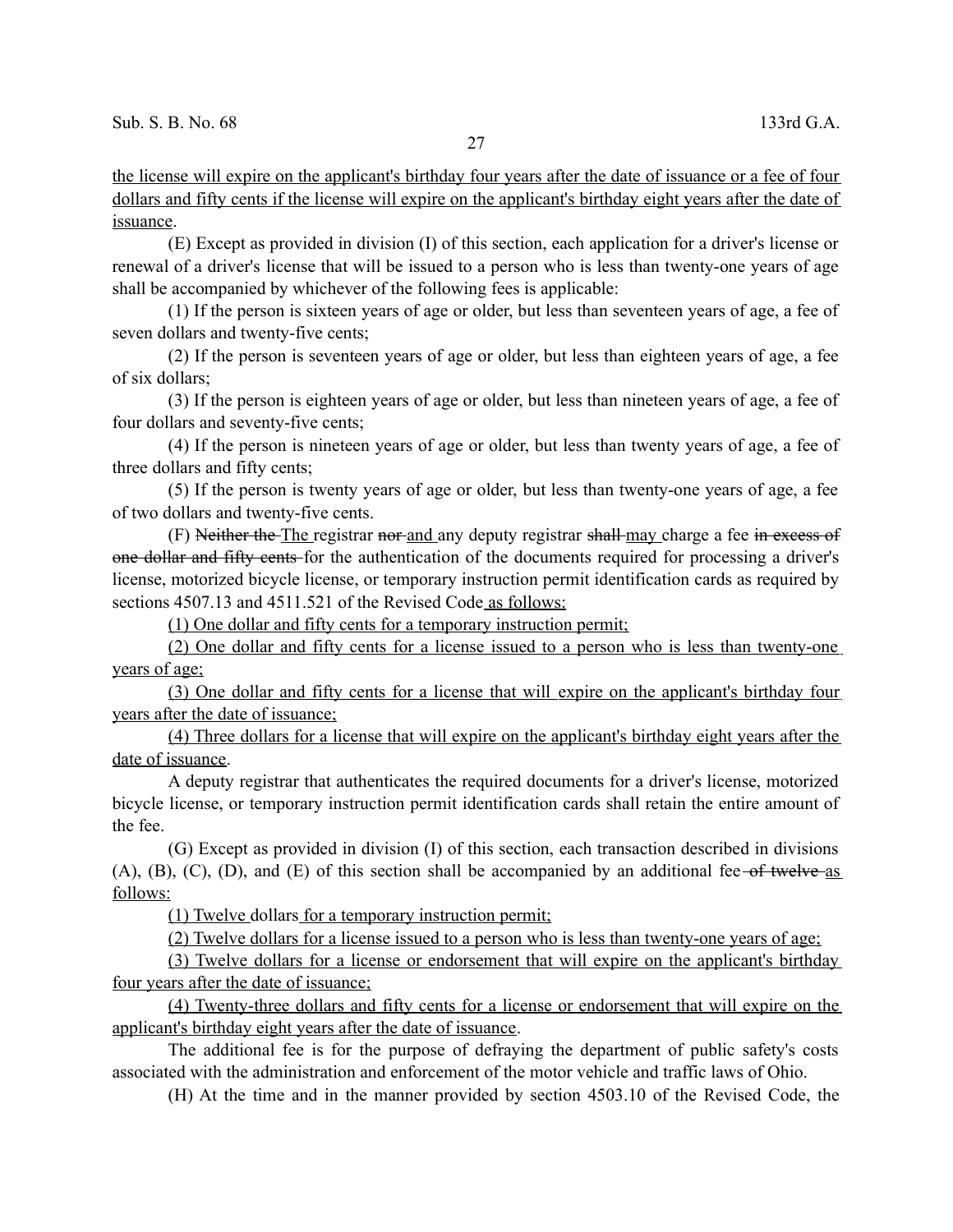deputy registrar shall transmit the fees collected under divisions  $(A)$ ,  $(B)$ ,  $(C)$ ,  $(D)$ , and  $(E)$ , those portions of the fees specified in and collected under division (F), and the additional fee under division (G) of this section to the registrar. The registrar shall deposit the fees into the public safety highway purposes fund established in section 4501.06 of the Revised Code.

(I) A disabled veteran who has a service-connected disability rated at one hundred per cent by the veterans' administration may apply to the registrar or a deputy registrar for the issuance to that veteran, without the payment of any fee prescribed in this section, of any of the following items:

(1) A temporary instruction permit and examination;

(2) A new, renewal, reprint, or duplicate driver's or commercial driver's license;

(3) A motorcycle operator's endorsement;

(4) A motorized bicycle license or reprint or duplicate thereof;

(5) A document authentication fee as provided in division (F) of this section.

An application made under division (I) of this section shall be accompanied by such documentary evidence of disability as the registrar may require by rule.

(J)(1) The registrar of motor vehicles shall adopt rules that establish a prorated fee schedule that specifies the fee to be charged by the registrar or a deputy registrar for the issuance of a duplicate driver's license. The rules shall require the base fee to be equal to the fee for a duplicate driver's license that existed immediately prior to July 1, 2015. In order to determine the prorated amount for a duplicate license under the rules, the registrar shall reduce the base fee by an amount determined by the registrar that is correlated with the number of months between the date a person applies for the duplicate and the date of expiration of the license. The registrar shall allocate the money received from a prorated duplicate driver's license fee to the same funds and in the same proportion as the allocation of the base fee.

(2) Notwithstanding any other provision of law, after the registrar has adopted rules under division  $J(1)$  of this section, an applicant for a duplicate driver's license shall be required to pay only the appropriate prorated fee established under those rules.

Sec. 4507.24. (A) Except as provided in division (C) of this section, the registrar of motor vehicles or a deputy registrar may collect a fee not to exceed the following:

(1) Six dollars and twenty-five cents for each application for renewal of a driver's license received by the deputy registrar<del>, when the if the license will expire on the applicant's birthday four</del> years after the date of issuance and the applicant is required to submit to a screening of the applicant's vision under section 4507.12 of the Revised Code;

(2) Twelve dollars and fifty cents for each application for renewal of a driver's license received by the deputy registrar if the license will expire on the applicant's birthday eight years after the date of issuance and the applicant is required to submit to a screening of the applicant's vision under section 4507.12 of the Revised Code;

(3) The amount established under section 4503.038 of the Revised Code for each application for a driver's license, or a motorized bicycle license, or for renewal of such a license, received by the deputy registrar, when the license will expire on the applicant's birthday four years after the date of issuance and the applicant is not required to submit to a screening of the applicant's vision under section 4507.12 of the Revised Code;

(4) Twice the amount established under section 4503.038 of the Revised Code for each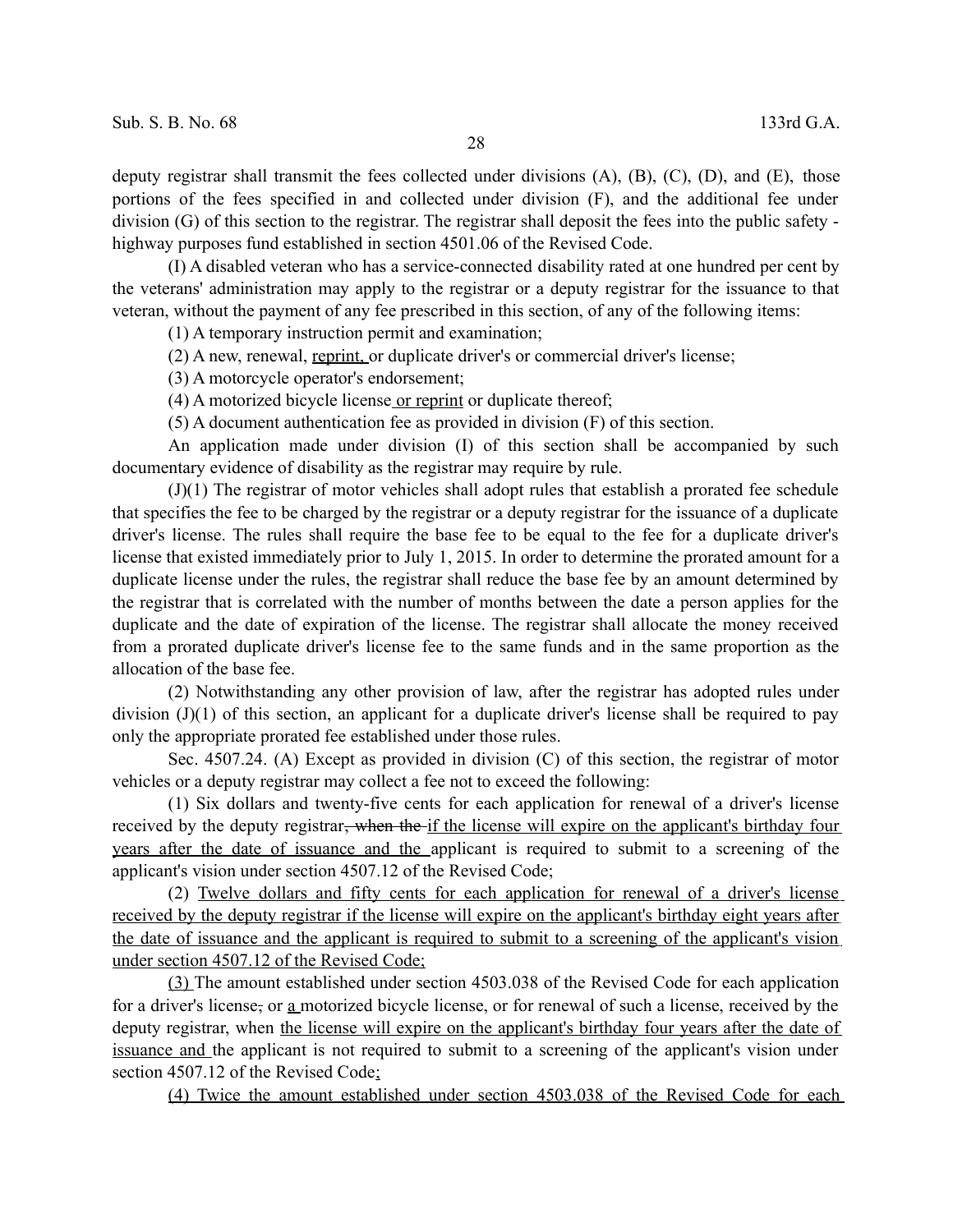application for a driver's license or motorized bicycle license, or for renewal of such a license, received by the deputy registrar, when the license will expire on the applicant's birthday eight years after the date of issuance and the applicant is not required to submit to a screening of the applicant's vision under section 4507.12 of the Revised Code;

(5) The amount established under section 4503.038 of the Revised Code for each application for a duplicate or replacement driver's license received by the deputy registrar.

(B) The fees prescribed by division (A) of this section shall be in addition to the fee for a temporary instruction permit and examination, a driver's license, a motorized bicycle license, or duplicates thereof. The fees retained by a deputy registrar shall compensate the deputy registrar for the deputy registrar's services, for office and rental expense, and for costs as provided in division (D) of this section, as are necessary for the proper discharge of the deputy registrar's duties under sections 4507.01 to 4507.39 of the Revised Code.

(C) A disabled veteran who has a service-connected disability rated at one hundred per cent by the veterans' administration is required to pay the applicable fee prescribed in division (A) of this section if the disabled veteran submits an application for a driver's license or motorized bicycle license or a renewal of either of these licenses to a deputy registrar who is acting as a deputy registrar pursuant to a contract with the registrar that is in effect on the effective date of this amendment. The disabled veteran also is required to submit with the disabled veteran's application such documentary evidence of disability as the registrar may require by rule.

A disabled veteran who submits an application described in this division is not required to pay either any of the fees prescribed in division (A) of this section if the disabled veteran submits the application to a deputy registrar who is acting as a deputy registrar pursuant to a contract with the registrar that is executed after the effective date of this amendment. The disabled veteran still is required to submit with the disabled veteran's application such documentary evidence of disability as the registrar may require by rule.

A disabled veteran who submits an application described in this division directly to the registrar is not required to pay either of the fees prescribed in division (A) of this section if the disabled veteran submits with the disabled veteran's application such documentary evidence of disability as the registrar may require by rule.

 $(D)(1)$  Out of each fee collected under division  $(A)(1)$  of this section, each deputy registrar shall transmit to the registrar  $\overline{\text{off} \text{motor} \text{ vehicles}}$ , at such time and in such manner as the registrar shall require by rule, one dollar and seventy-five cents plus an amount determined by the registrar.

(2) Out of each fee collected under division (A)(2) of this section, each deputy registrar shall transmit to the registrar, at such time and in such manner as the registrar shall require by rule, three dollars and fifty-cents plus an amount determined by the registrar.

(3) The registrar shall pay all moneys received into the public safety - highway purposes fund created in section 4501.06 of the Revised Code.

Sec. 4507.30. No person shall do any of the following:

(A) Display, or cause or permit to be displayed, or possess any identification card, driver's or commercial driver's license, temporary instruction permit, or commercial driver's license temporary instruction permit knowing the same to be fictitious, or to have been canceled, suspended, or altered;

(B) Lend to a person not entitled thereto, or knowingly permit a person not entitled thereto to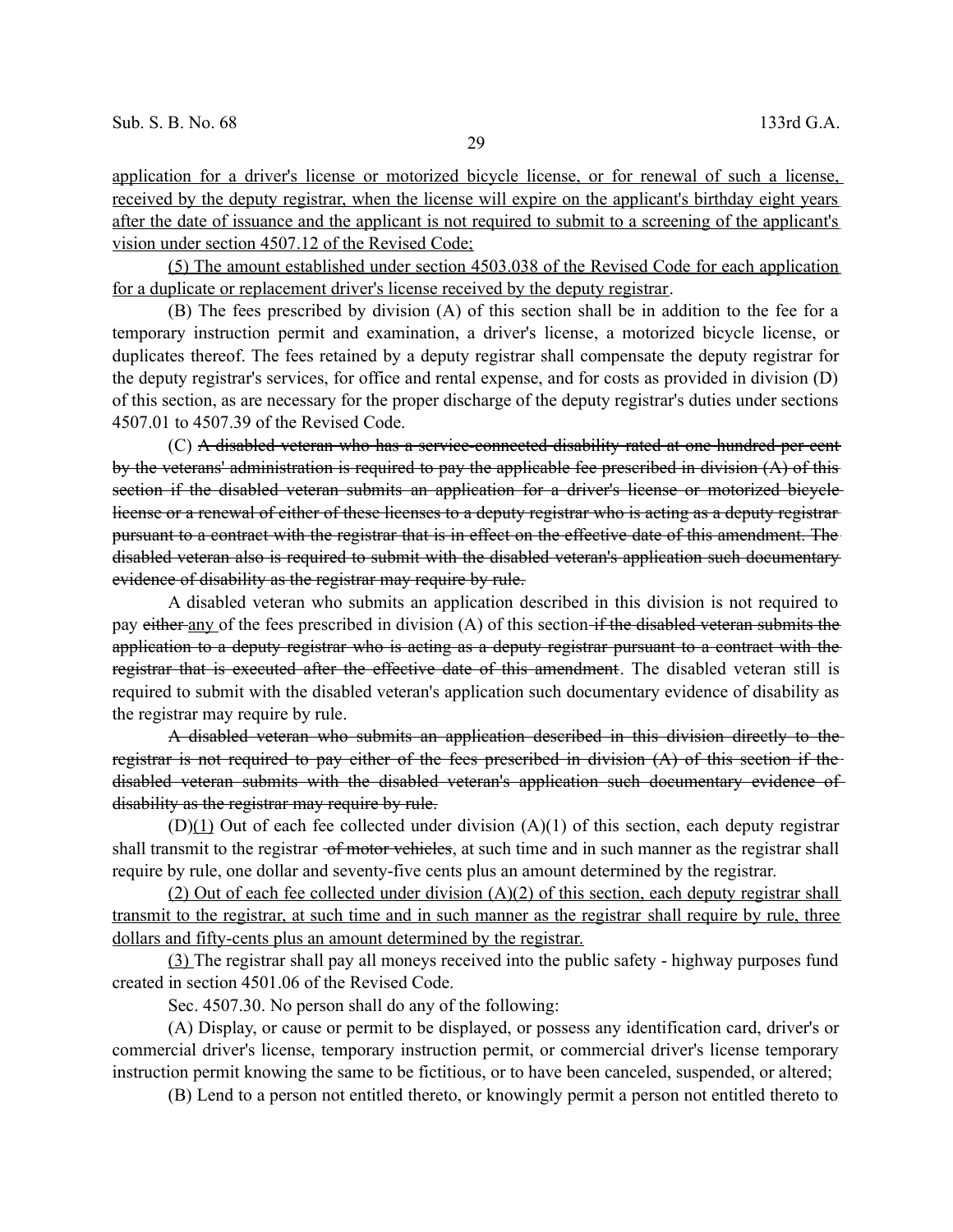use any identification card, driver's or commercial driver's license, temporary instruction permit, or commercial driver's license temporary instruction permit issued to the person so lending or permitting the use thereof;

(C) Display, or represent as one's own, any identification card, driver's or commercial driver's license, temporary instruction permit, or commercial driver's license temporary instruction permit not issued to the person so displaying the same;

(D) Fail to surrender to the registrar of motor vehicles, upon the registrar's demand, any identification card, driver's or commercial driver's license, temporary instruction permit, or commercial driver's license temporary instruction permit that has been suspended or canceled;

(E) In any application for an identification card, driver's or commercial driver's license, temporary instruction permit, or commercial driver's license temporary instruction permit, or any renewal, reprint, or duplicate thereof, knowingly conceal a material fact, or present any physician's statement required under section 4507.08 or 4507.081 of the Revised Code when knowing the same to be false or fictitious.

(F) Whoever violates any division of this section is guilty of a misdemeanor of the first degree.

 Sec. 4507.40. (A) As used in this section, "Ohio credential" means a temporary instruction permit identification card, driver's license, commercial driver's license, motorcycle operator's license, motorized bicycle license, or identification card issued by the Ohio bureau of motor vehicles.

(B) Any valid holder of an Ohio credential issued after July 2, 2018, may apply online to obtain an exact reprint of that Ohio credential. Not more than one hundred eighty days after the effective date of this section, the registrar of motor vehicles shall make the reprint application process available through electronic means on the bureau of motor vehicle's web site. A reprint of an Ohio credential shall be available only through the online process.

(C) An applicant may obtain not more than one reprint between the initial issuance and renewal of an Ohio credential or between renewals of an Ohio credential. A reprint shall be an exact copy of the last-issued Ohio credential that it replaces. A reprint expires on the same date as the Ohio credential it replaces.

(D) The applicant shall do all of the following in the application:

(1) Certify that the current Ohio credential is lost, destroyed, or mutilated;

(2) Provide identifying information, as required by the registrar, in order to confirm the applicant's identity;

(3) Include with the application a financial transaction device number to pay the applicable fees for the reprint of the Ohio credential, and a service fee equal to the amount established under section 4503.038 of the Revised Code.

(E) Upon receipt of a completed application, the registrar shall issue a reprint Ohio credential to the applicant, if the applicant is eligible for the reprint. If the applicant does not qualify for a reprint, the registrar shall notify the applicant why the application was denied.

(F) The fees that are collected from a person who applies for a reprint of an Ohio credential shall be paid to the credit of the public safety - highway purposes fund established by section 4501.06 of the Revised Code.

Sec.  $4507.50$ .  $(A)(1)$  The registrar of motor vehicles or a deputy registrar, shall issue an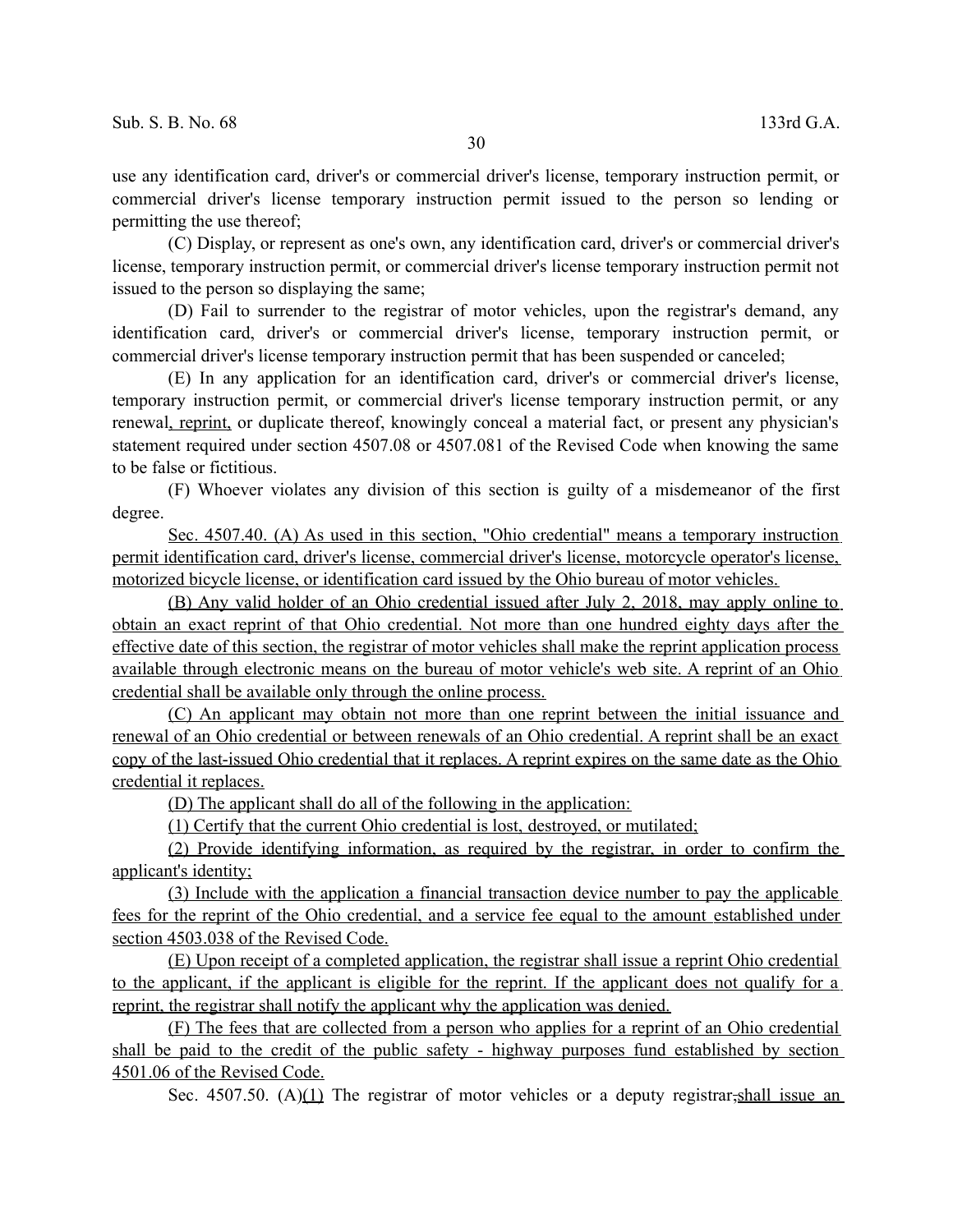identification card, upon receipt of an application filed completed in compliance accordance with section 4507.51 of the Revised Code by any and payment of the applicable fees, to a person who is a resident or a temporary resident of this state and, except as otherwise provided in this section, who is not licensed as an operator of a motor vehicle in this state or another licensing jurisdiction  $\frac{1}{\sqrt{2}}$ except as provided in division (B) or (C) of this section, upon receipt of a fee of three dollars and fifty cents, shall issue an identification card to that person.

 $Any (2)(a)$  The registrar of motor vehicles or a deputy registrar may issue a temporary identification card, upon receipt of an application completed in accordance with section 4507.51 of the Revised Code and payment of the applicable fees, to a person who is a resident or temporary resident of this state whose Ohio driver's or commercial driver's license has been suspended or canceled, upon application in compliance with section 4507.51 of the Revised Code and, except as provided in division (B) or (C) of this section, payment of a fee of three dollars and fifty cents, may be issued a temporary identification card.

(b) The temporary identification card shall be identical to an identification card, except that it shall be printed on its face with a statement that the card is valid during the effective dates of the suspension or cancellation of the cardholder's license, or until the birthday of the cardholder in the fourth year after the date on which it is issued, whichever is shorter.

(c) The cardholder shall surrender the temporary identification card to the registrar or any deputy registrar before the cardholder's driver's or commercial driver's license is restored or reissued.

 $(B)(1)$  Except as provided in division  $(B)$  or  $(C)$  or  $(D)$  of this section, the deputy registrar shall be allowed a an applicant shall pay the following fees prior to issuance of an identification card or a temporary identification card:

(a) A fee of three dollars and fifty cents if the card will expire on the applicant's birthday four years after the date of issuance or a fee of six dollars if the card will expire on the applicant's birthday eight years after the date of issuance;

(b) A fee equal to the amount established under section 4503.038 of the Revised Code for each identification if the card issued under this section. The fee allowed to the deputy registrar shall be in addition to the fee for issuing an identification will expire on the applicant's birthday four years after the date of issuance or twice that amount if the card-

Neither the registrar nor any deputy registrar shall charge a will expire on the applicant's birthday eight years after the date of issuance;

(c) A fee in excess of one dollar and fifty cents if the card will expire on the applicant's birthday four years after the date of issuance or three dollars if the card will expire on the applicant's birthday eight years after the date of issuance, for the authentication of the documents required for processing an identification card or temporary identification card. A deputy registrar that authenticates the required documents shall retain the entire amount of the fee.

(2) The fee fees collected for issuing an identification card under this section, except the fee for any fees allowed to the deputy registrar, shall be paid into the state treasury to the credit of the public safety - highway purposes fund created in section 4501.06 of the Revised Code.

 $(B)$  (C) A disabled veteran who has a service-connected disability rated at one hundred per cent by the veterans' administration may apply to the registrar or a deputy registrar for the issuance to that veteran of an identification card or a temporary identification card under this section without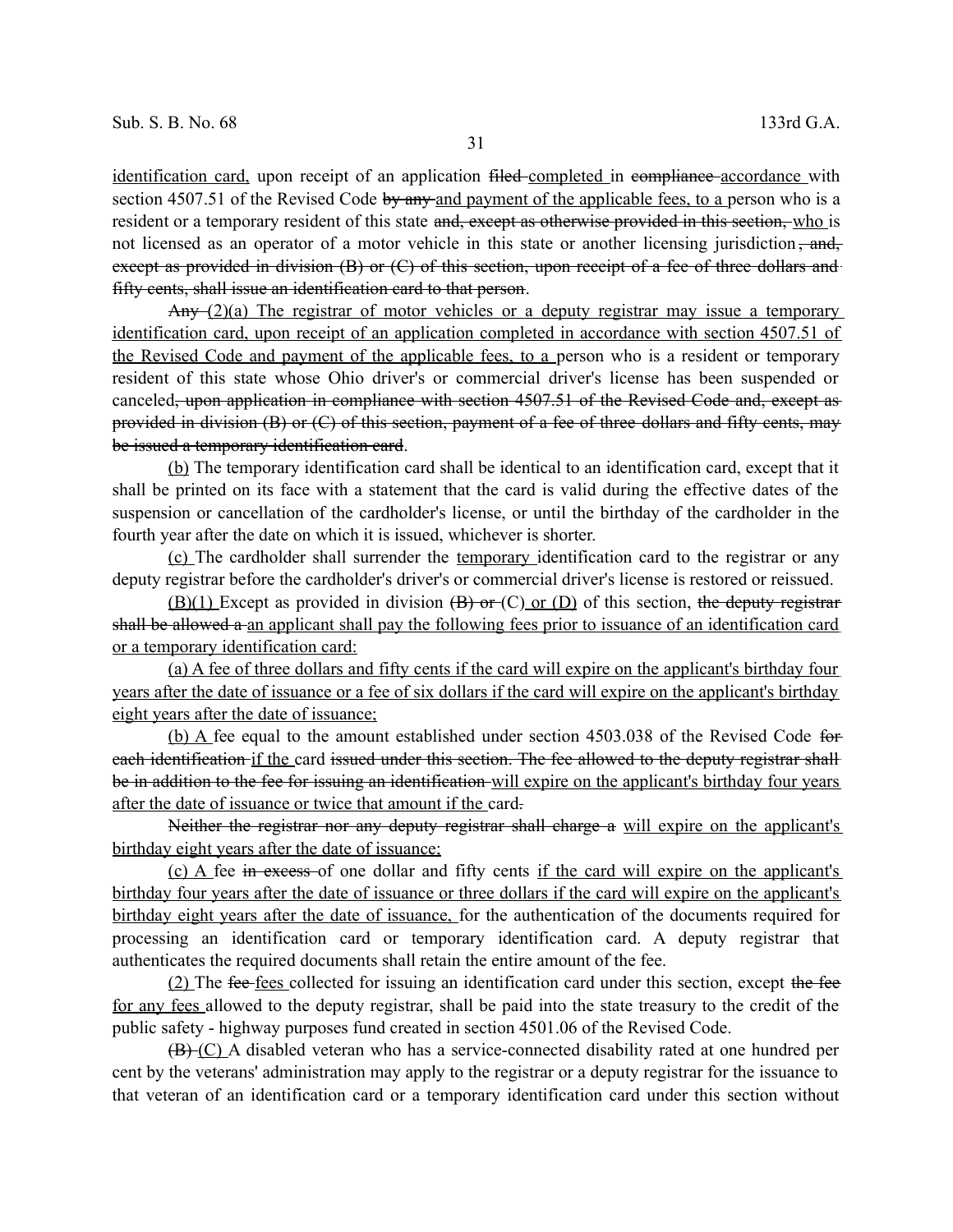payment of any fee prescribed in division  $(A)$   $(B)$  of this section.

An application made under this division  $(B)$  of this section-shall be accompanied by such documentary evidence of disability as the registrar may require by rule.

(C) (D) A resident who is eligible for an identification card with an expiration date that is in accordance with division (A)(8)(b) of section 4507.52 of the Revised Code and who is currently unemployed may apply to the registrar or a deputy registrar for the issuance of an identification card under this section without payment of any fee as prescribed in division  $(A)$   $(B)$  of this section.

An application made under division  $\left(\frac{C}{D}\right)$  of this section shall be accompanied by such documentary evidence of disability and unemployment as the registrar may require by rule.

Sec. 4507.52. (A)(1) Each identification card issued by the registrar of motor vehicles or a deputy registrar shall display a distinguishing number assigned to the cardholder, and shall display the following inscription:

## "STATE OF OHIO IDENTIFICATION CARD

This card is not valid for the purpose of operating a motor vehicle. It is provided solely for the purpose of establishing the identity of the bearer described on the card, who currently is not licensed to operate a motor vehicle in the state of Ohio."

(2) The identification card shall display substantially the same information as contained in the application and as described in division  $(A)(1)$  of section 4507.51 of the Revised Code, but shall not display the cardholder's social security number unless the cardholder specifically requests that the cardholder's social security number be displayed on the card. If federal law requires the cardholder's social security number to be displayed on the identification card, the social security number shall be displayed on the card notwithstanding this section.

(3) The identification card also shall display the color photograph of the cardholder.

(4) If the cardholder has executed a durable power of attorney for health care or a declaration governing the use or continuation, or the withholding or withdrawal, of life-sustaining treatment and has specified that the cardholder wishes the identification card to indicate that the cardholder has executed either type of instrument, the card also shall display any symbol chosen by the registrar to indicate that the cardholder has executed either type of instrument.

(5) If the cardholder has specified that the cardholder wishes the identification card to indicate that the cardholder is a veteran, active duty, or reservist of the armed forces of the United States and has presented a copy of the cardholder's DD-214 form or an equivalent document, the card also shall display any symbol chosen by the registrar to indicate that the cardholder is a veteran, active duty, or reservist of the armed forces of the United States.

(6) The card shall be designed as to prevent its reproduction or alteration without ready detection.

(7) The identification card for persons under twenty-one years of age shall have characteristics prescribed by the registrar distinguishing it from that issued to a person who is twentyone years of age or older, except that an identification card issued to a person who applies no more than thirty days before the applicant's twenty-first birthday shall have the characteristics of an identification card issued to a person who is twenty-one years of age or older.

(8)(a) Except as provided in division (A)(8)(b) of this section, every identification card issued to a resident of this state shall expire, unless canceled or surrendered earlier, on the birthday of the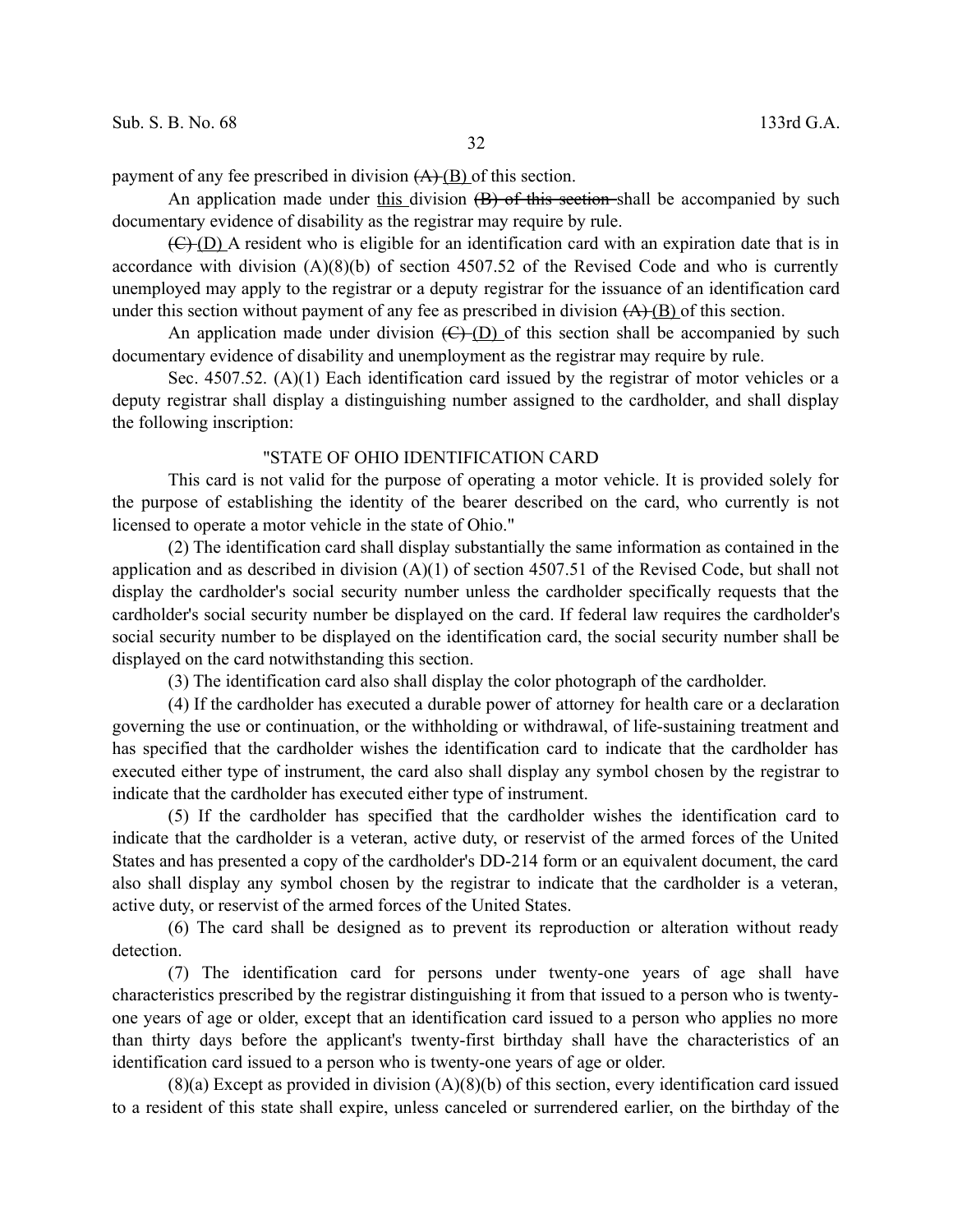cardholder in the fourth <u>or the eighth year</u> after the date on which it is issued, based on the period of renewal requested by the applicant.

(b) The Upon request, the registrar or a deputy registrar shall issue an identification card to a resident of this state who is permanently or irreversibly disabled that shall expire, unless canceled or surrendered earlier, on the birthday of the cardholder in the eighth year after the date on which it is issued. The registrar shall issue a reminder notice to a cardholder, at the last known address of the cardholder, six months before the identification card is scheduled to expire. The registrar shall adopt rules governing the documentation a cardholder shall submit to certify that the cardholder is permanently or irreversibly disabled.

As used in this section, "permanently or irreversibly disabled" means a condition of disability from which there is no present indication of recovery.

(c) Every identification card issued to a temporary resident shall expire in accordance with rules adopted by the registrar and is nonrenewable, but may be replaced with a new identification card upon the applicant's compliance with all applicable requirements.

(9) A cardholder may renew the cardholder's identification card within ninety days prior to the day on which it expires by filing an application and paying the prescribed fee in accordance with section 4507.50 of the Revised Code.

(10) If a cardholder applies for a driver's or commercial driver's license in this state or another licensing jurisdiction, the cardholder shall surrender the cardholder's identification card to the registrar or any deputy registrar before the license is issued.

(B)(1) If a card is lost, destroyed, or mutilated, the person to whom the card was issued may obtain a duplicate by doing both of the following:

(a) Furnishing suitable proof of the loss, destruction, or mutilation to the registrar or a deputy registrar;

(b) Filing an application and presenting documentary evidence under section 4507.51 of the Revised Code.

(2) A cardholder may apply to obtain a reprint of the cardholder's identification card through electronic means in accordance with section 4507.40 of the Revised Code.

(3) Any person who loses a card and, after obtaining a duplicate or reprint, finds the original, immediately shall surrender the original to the registrar or a deputy registrar.

 $(3)$  (4) A cardholder may obtain a replacement identification card that reflects any change of the cardholder's name by furnishing suitable proof of the change to the registrar or a deputy registrar and surrendering the cardholder's existing card.

 $\left(\frac{4}{a}\right)\left(\frac{5}{a}\right)$  When a cardholder applies for a duplicate <u>or reprint</u> or obtains a replacement identification card, the cardholder shall pay a fee of two dollars and fifty cents. A deputy registrar shall be allowed an additional fee equal to the amount established under section 4503.038 of the Revised Code for issuing a duplicate or replacement identification card.

(b) A disabled veteran who is a cardholder and has a service-connected disability rated at one hundred per cent by the veterans' administration may apply to the registrar or a deputy registrar for the issuance of a duplicate or replacement identification card without payment of any fee prescribed in this section or may apply to the registrar for a reprint identification card without payment of any fee prescribed in this section.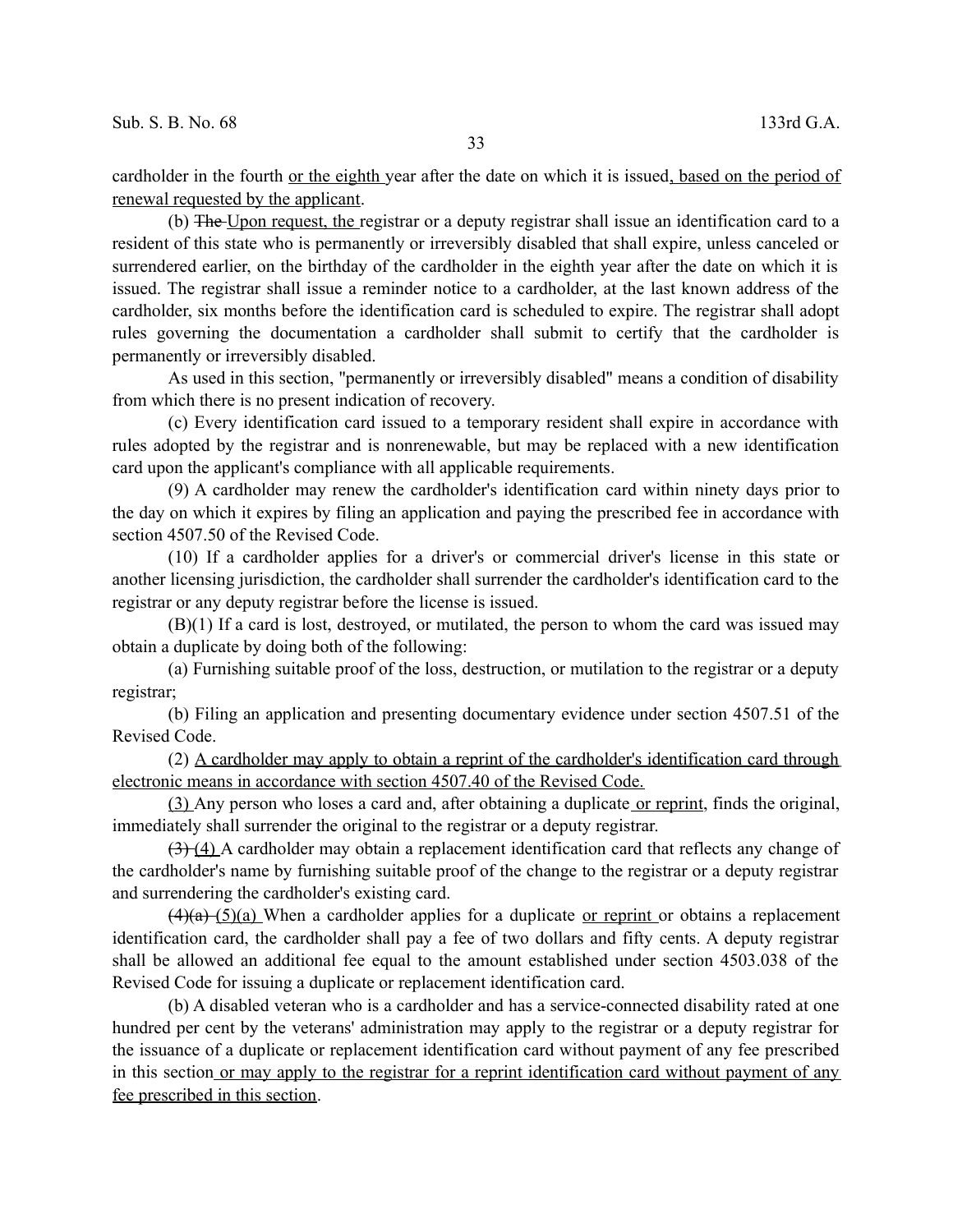(c) A resident who is permanently or irreversibly disabled and who is unemployed may apply to the registrar or a deputy registrar for the issuance of a duplicate or replacement identification card without payment of any fee prescribed in this section or may apply to the registrar for a reprint identification card without payment of any fee prescribed in this section.

(5) (6) A duplicate, reprint, or replacement identification card expires on the same date as the card it replaces.

(C) The registrar shall cancel any card upon determining that the card was obtained unlawfully, issued in error, or was altered. The registrar also shall cancel any card that is surrendered to the registrar or to a deputy registrar after the holder has obtained a duplicate, reprint, replacement, or driver's or commercial driver's license.

(D)(1) No agent of the state or its political subdivisions shall condition the granting of any benefit, service, right, or privilege upon the possession by any person of an identification card. Nothing in this section shall preclude any publicly operated or franchised transit system from using an identification card for the purpose of granting benefits or services of the system.

(2) No person shall be required to apply for, carry, or possess an identification card.

(E) Except in regard to an identification card issued to a person who applies no more than thirty days before the applicant's twenty-first birthday, neither the registrar nor any deputy registrar shall issue an identification card to a person under twenty-one years of age that does not have the characteristics prescribed by the registrar distinguishing it from the identification card issued to persons who are twenty-one years of age or older.

(F) Whoever violates division (E) of this section is guilty of a minor misdemeanor.

Sec. 4508.02. (A)(1) The director of public safety, subject to Chapter 119. of the Revised Code, shall adopt and prescribe such rules concerning the administration and enforcement of this chapter as are necessary to protect the public. The rules shall require an assessment of the holder of a probationary instructor license. The director shall inspect the school facilities and equipment of applicants and licensees and examine applicants for instructor's licenses.

(2) The director shall adopt rules governing online driver education courses that may be completed via the internet to satisfy the classroom instruction under division (C) of this section. The rules shall do all of the following:

(a) Establish standards that an online driver training enterprise must satisfy to be licensed to offer an online driver education course via the internet, including, at a minimum, proven expertise in providing driver education and an acceptable infrastructure capable of providing secure online driver education in accord with advances in internet technology. The rules shall allow an online driver training enterprise to be affiliated with a licensed driver training school offering in-person classroom instruction, but shall not require such an affiliation.

(b) Establish content requirements that an online driver education course must satisfy to be approved as equivalent to twenty-four hours of in-person classroom instruction;

(c) Establish attendance standards, including a maximum number of course hours that may be completed in a twenty-four-hour period;

(d) Allow an enrolled applicant to begin the required eight hours of actual behind-the-wheel instruction upon completing at least two hours of course instruction and being issued a certificate of enrollment by a licensed online driver training enterprise;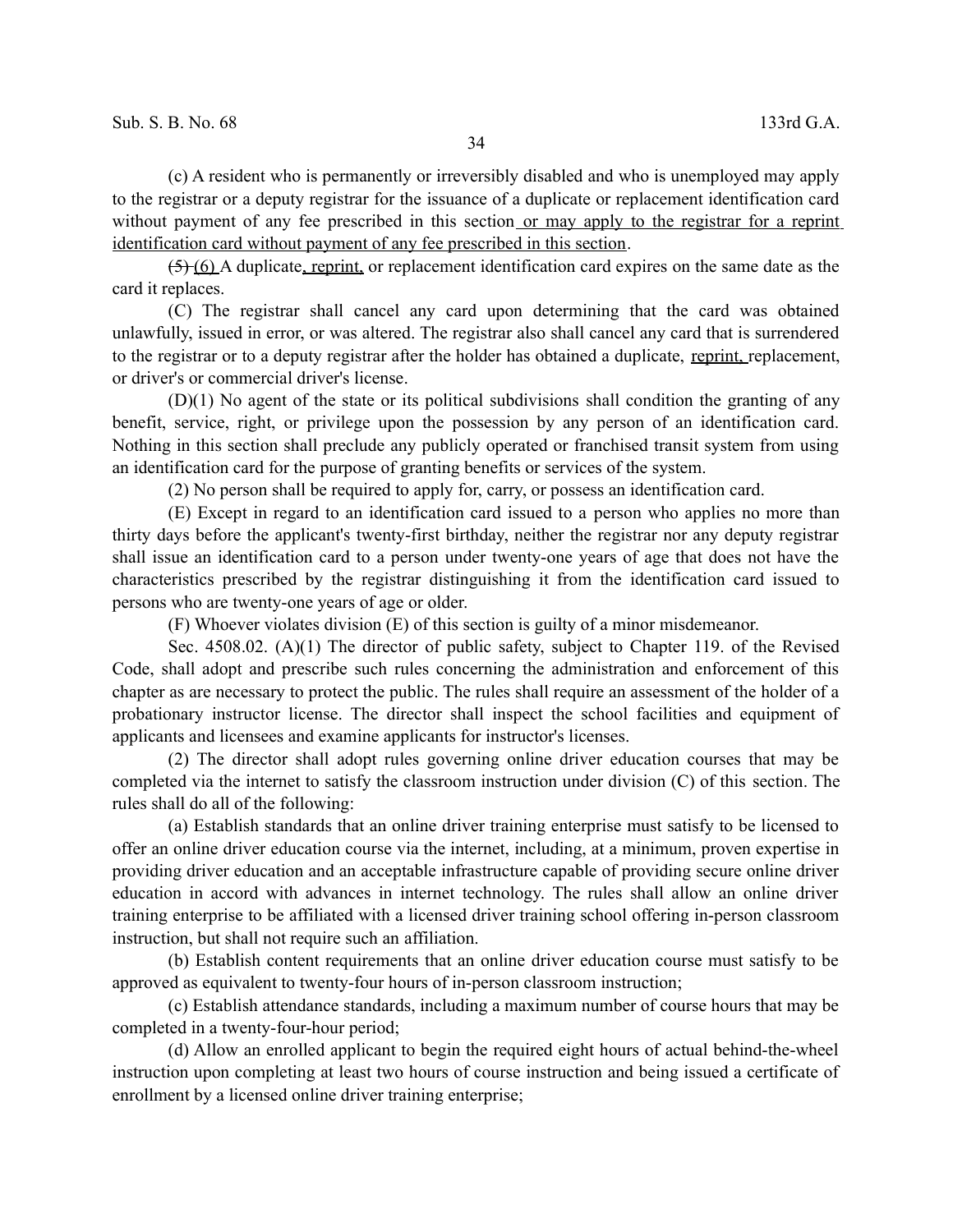(e) Establish any other requirements necessary to regulate online driver education.

(B) The director shall administer and enforce this chapter.

(C) The rules shall require twenty-four hours of in-person classroom instruction or completion of an approved, equivalent online driver education course offered via the internet by a licensed online driver training enterprise, and eight hours of actual behind-the-wheel instruction conducted on public streets and highways of this state for all beginning drivers of noncommercial motor vehicles who are under age eighteen. The rules also shall require the classroom instruction or online driver education course for such drivers to include instruction on both of the following:

(1) The dangers of driving a motor vehicle while using an electronic wireless communications device to write, send, or read a text-based communication;

(2) The dangers of driving a motor vehicle while under the influence of a controlled substance, prescription medication, or alcohol.

(D) The rules shall state the minimum hours for classroom and behind-the-wheel instruction required for beginning drivers of commercial trucks, commercial cars, buses, and commercial tractors, trailers, and semitrailers.

(E)(1) The department of public safety may charge a fee to each online driver training enterprise in an amount sufficient to pay the actual expenses the department incurs in the regulation of online driver education courses.

(2) The department shall supply to each licensed online driver training enterprise certificates to be used for certifying an applicant's enrollment in an approved online driver education course and a separate certificate to be issued upon successful completion of an approved online driver education course. The certificates shall be numbered serially. The department may charge a fee to each online driver training enterprise per certificate supplied to pay the actual expenses the department incurs in supplying the certificates.

(F) The director shall adopt rules in accordance with Chapter 119. of the Revised Code governing an abbreviated driver training course for adults that must be completed by any applicant for an initial driver's license who is eighteen years of age or older and who failed the road or maneuverability test required under division (A)(2) of section 4507.11 of the Revised Code prior to attempting the test a second or subsequent time.

Sec. 4508.022. (A) The director of public safety shall adapt the model curriculum on proper interactions with peace officers developed under division (B) of section 3301.0721 of the Revised Code so that it is appropriate for the instructional methods of driver training schools.

(B) The classroom instruction required by division (C) of section 4508.02 of the Revised Code shall include the instruction adapted under division (A) of this section.

(C) The director shall amend the digest of motor vehicle laws, or any other reference document for the material covered in the written portions of the temporary instruction permit and drivers' license examinations required under section 4507.11 of the Revised Code, to include a separate section with instruction on proper interactions when a driver is stopped by a peace officer. The instruction shall be adapted from the model curriculum described in division (A) of this section so that it is appropriate for new drivers.

(D) As used in this section, "peace officer" has the same meaning as in section 109.71 of the Revised Code.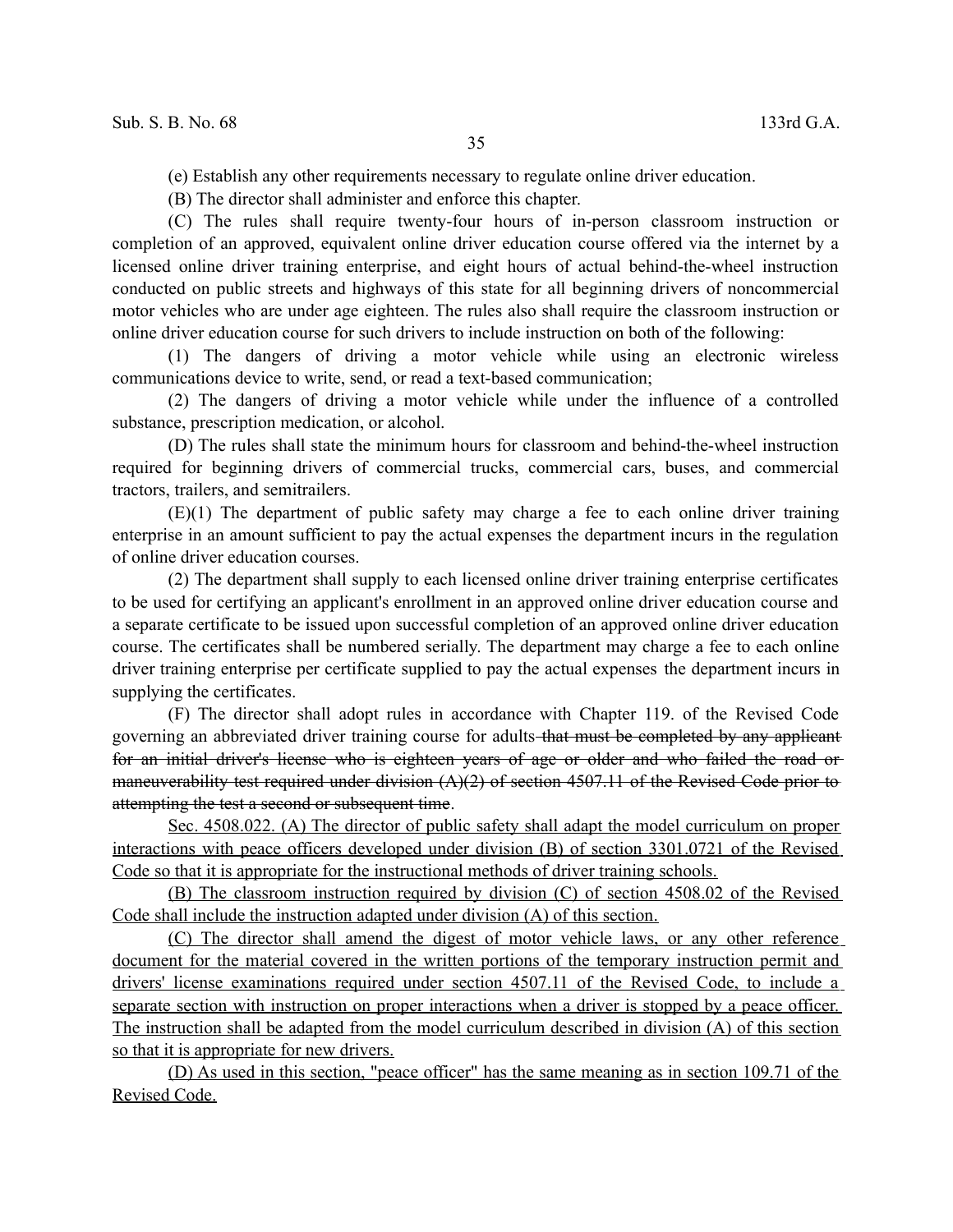Sec. 4510.10. (A) As used in this section<del>, "reinstatement</del>:

(1) "Reinstatement fees" means the fees that are required under section 4507.1612, 4507.45, 4509.101, 4509.81, 4511.191, 4511.951, or any other provision of the Revised Code, or under a schedule established by the bureau of motor vehicles, in order to reinstate a driver's or commercial driver's license or permit or nonresident operating privilege of an offender under a suspension.

(2) "Indigent" means a person who is a participant in any of the following programs:

(a) The supplemental nutrition assistance program administered by the department of job and family services pursuant to section 5101.54 of the Revised Code;

(b) The medicaid program pursuant to Chapter 5163. of the Revised Code;

(c) The Ohio works first program administered by the department of job and family services pursuant to section 5107.10 of the Revised Code;

(d) The supplemental security income program pursuant to 20 C.F.R. 416.1100;

(e) The United States department of veterans affairs pension benefit program pursuant to 38 U.S.C. 1521.

(B) Reinstatement fees are those fees that compensate the bureau of motor vehicles for suspensions, cancellations, or disqualifications of a person's driving privileges and to compensate the bureau and other agencies in their administration of programs intended to reduce and eliminate threats to public safety through education, treatment, and other activities. The registrar of motor vehicles shall not reinstate a driver's or commercial driver's license or permit or nonresident operating privilege of a person until the person has paid all reinstatement fees and has complied with all conditions for each suspension, cancellation, or disqualification incurred by that person.

(C) When a municipal court or county court determines in a pending case involving an offender that the offender cannot reasonably pay reinstatement fees due and owing by the offender relative to one or more suspensions that have been or will be imposed by the bureau of motor vehicles or by a court of this state, the court, by order, may undertake do either of the following:

(1) Undertake an installment payment plan or a payment extension plan for the payment of reinstatement fees due and owing to the bureau in that pending case. The court shall establish an installment payment plan or a payment extension plan under this division in accordance with the requirements of divisions  $(D)(1)$  and  $(2)$  of this section.

(2) Authorize the offender to perform community service in lieu of payment of the reinstatement fees.

A court that authorizes an offender to perform community service in lieu of paying reinstatement fees under this division shall provide the offender with documentation indicating completion of the court-ordered community service when the offender has completed that community service. In addition to complying with all other applicable requirements for reinstatement, other than payment of reinstatement fees, the offender shall provide the documentation of completion to the registrar when seeking reinstatement.

(D) Independent of the provisions of division (C) of this section, an offender who cannot reasonably pay reinstatement fees due and owing by the offender relative to a suspension that has been imposed on the offender may file a petition in the municipal court, county court, or, if the person is under the age of eighteen, the juvenile division of the court of common pleas in whose jurisdiction the person resides or, if the person is not a resident of this state, in the Franklin county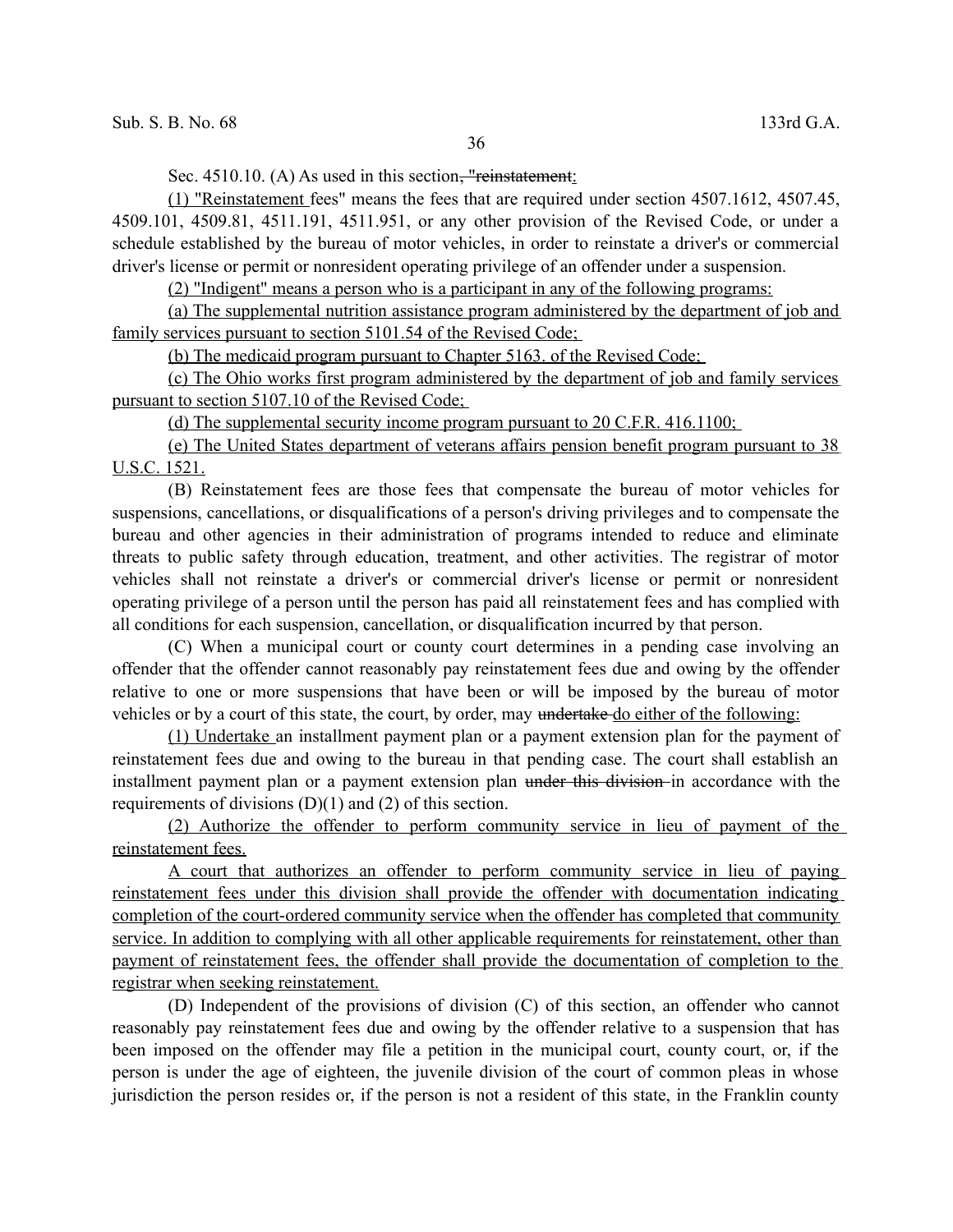municipal court or juvenile division of the Franklin county court of common pleas for an order that does either of the following, in order of preference:

(1) Establishes a reasonable payment plan of not less than fifty dollars per month, to be paid by the offender to the registrar of motor vehicles or an eligible deputy registrar, in all succeeding months until all reinstatement fees required of the offender are paid in full. If the person is making payments to a deputy registrar, the deputy registrar shall collect a service fee of ten dollars each time the deputy registrar collects a payment to compensate the deputy registrar for services performed under this section. The deputy registrar shall retain eight dollars of the service fee and shall transmit the reinstatement payments, plus two dollars of each service fee, to the registrar in the manner the registrar shall determine.

(2) If the offender, but for the payment of the reinstatement fees, otherwise would be entitled to operate a vehicle in this state or to obtain reinstatement of the offender's operating privileges, permits the offender to operate a motor vehicle, as authorized by the court, until a future date upon which date all reinstatement fees must be paid in full. A payment extension granted under this division shall not exceed one hundred eighty days, and any operating privileges granted under this division shall be solely for the purpose of permitting the offender occupational or "family necessity" privileges in order to enable the offender to reasonably acquire the delinquent reinstatement fees due and owing.

(E) If a municipal court, county court, or juvenile division enters an order of the type described in division (C) or division (D)(1) or (2) of this section, the court, at any time after the issuance of the order, may determine that a change of circumstances has occurred and may amend the order as justice requires, provided that the amended order also shall be an order that is permitted under division  $(C)$  or division  $(D)(1)$  or  $(2)$  of this section.

(F) If a court enters an order of the type described in division  $(C)$ ,  $(D)(1)$ ,  $(D)(2)$ , or  $(E)$  of this section, during the pendency of the order, the offender in relation to whom it applies is not subject to prosecution for failing to pay the reinstatement fees covered by the order.

 $(G)(1)$  In addition to divisions  $(A)$  to  $(F)$  of this section, the registrar, with the approval of the director of public safety and in accordance with Chapter 119. of the Revised Code, may adopt rules that permit do both of the following:

(a) Permit a person to pay reinstatement fees in installments in accordance with this division  $(G)(2)$  of this section;

(b) Permit a person who is indigent to apply for and receive a waiver of all reinstatement fees in accordance with division  $(G)(3)$  of this section. The

(2) The rules governing the bureau of motor vehicles installment plan may contain any of the following provisions:

 $(1)$  (a) A schedule establishing a minimum monthly payment amount;

 $(2)$  (b) If the person otherwise would have valid driving privileges but for the payment of the reinstatement fees, the registrar may record the person's driving privileges as "valid" so long as the person's installments are current.

 $(3)$  (c) If the person's installments are not current, the registrar may record the person's driving privileges as "suspended" or "failure to reinstate," as appropriate.

 $(4)$  (d) Any other provision the registrar reasonably may prescribe.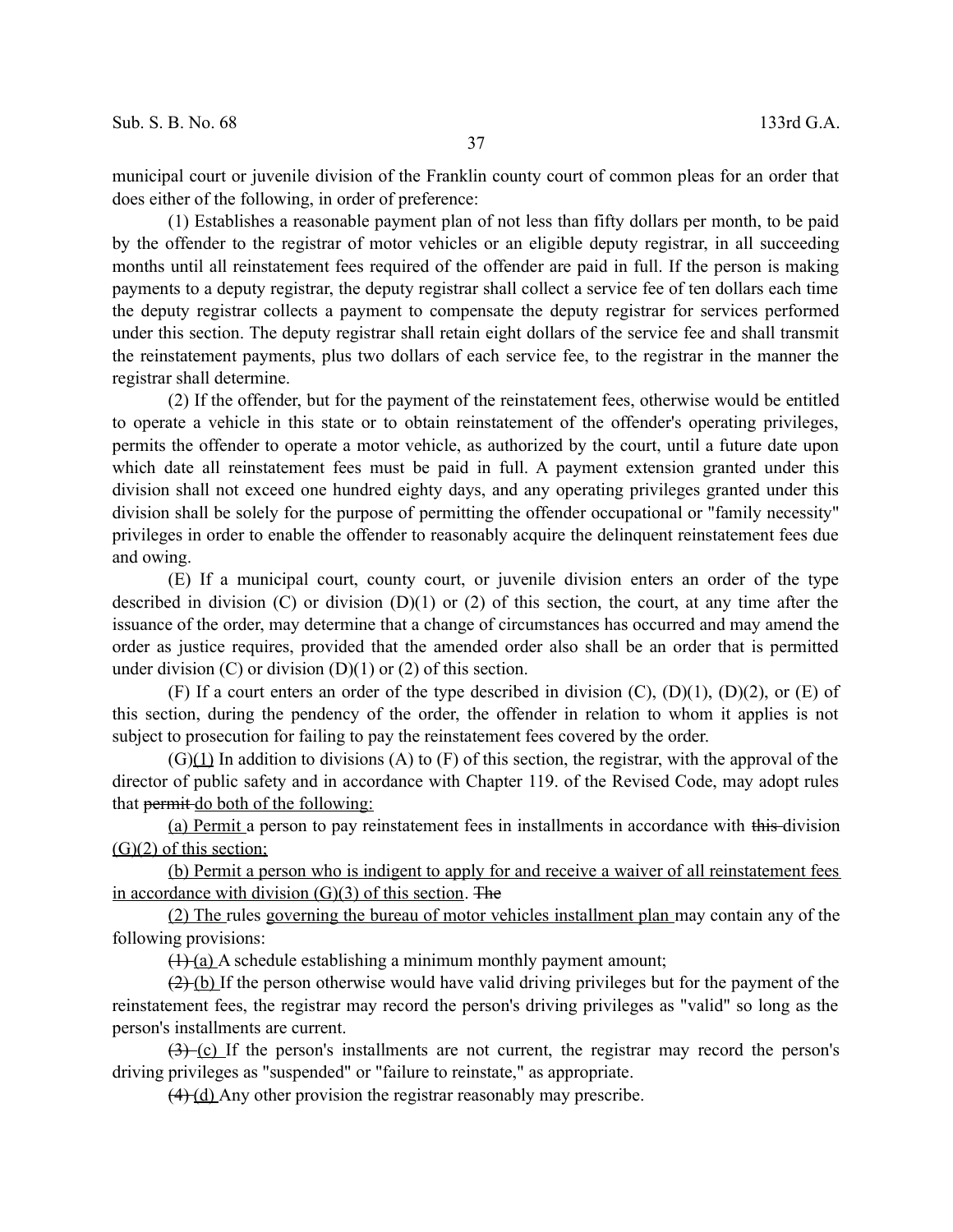(3) The rules governing the bureau of motor vehicles waiver plan may establish any of the following:

(a) The form of the application;

(b) The documentation required of a person to prove that the person is indigent;

(c) A process for recording the person's driving privileges as "valid" after the waiver of the reinstatement fees;

(d) Any other requirements or procedures the registrar determines are necessary for implementation of the waiver plan.

(H) Reinstatement fees are debts that may be discharged in bankruptcy.

Sec. 4511.521. (A) No person shall operate a motorized bicycle upon a highway or any public or private property used by the public for purposes of vehicular travel or parking, unless all of the following conditions are met:

(1) The person is fourteen or fifteen years of age and holds a valid probationary motorized bicycle license issued after the person has passed the test provided for in this section, or the person is sixteen years of age or older and holds either a valid commercial driver's license issued under Chapter 4506. or a driver's license issued under Chapter 4507. of the Revised Code or a valid motorized bicycle license issued after the person has passed the test provided for in this section, except that if a person is sixteen years of age, has a valid probationary motorized bicycle license and desires a motorized bicycle license, the person is not required to comply with the testing requirements provided for in this section;

(2) The motorized bicycle is equipped in accordance with the rules adopted under division (B) of this section and is in proper working order;

(3) The person, if under eighteen years of age, is wearing a protective helmet on the person's head with the chin strap properly fastened and the motorized bicycle is equipped with a rear-view mirror.

(4) The person operates the motorized bicycle when practicable within three feet of the right edge of the roadway obeying all traffic rules applicable to vehicles.

(B) The director of public safety, subject to sections 119.01 to 119.13 of the Revised Code, shall adopt and promulgate rules concerning protective helmets, the equipment of motorized bicycles, and the testing and qualifications of persons who do not hold a valid driver's or commercial driver's license. The test shall be as near as practicable to the examination required for a motorcycle operator's endorsement under section 4507.11 of the Revised Code. The test shall also require the operator to give an actual demonstration of the operator's ability to operate and control a motorized bicycle by driving one under the supervision of an examining officer.

(C) Every motorized bicycle license expires on the birthday of the applicant in the fourth or eighth year after the date it is issued, but in no event shall any based on the period of renewal requested by the applicant. No motorized bicycle license shall be issued for a period longer than four eight years. A person who is sixty-five years of age or older may only apply for a motorized bicycle license that expires on the birthday of the applicant in the fourth year after the date it is issued.

(D) No person operating a motorized bicycle shall carry another person upon the motorized bicycle.

(E) The protective helmet and rear-view mirror required by division (A)(3) of this section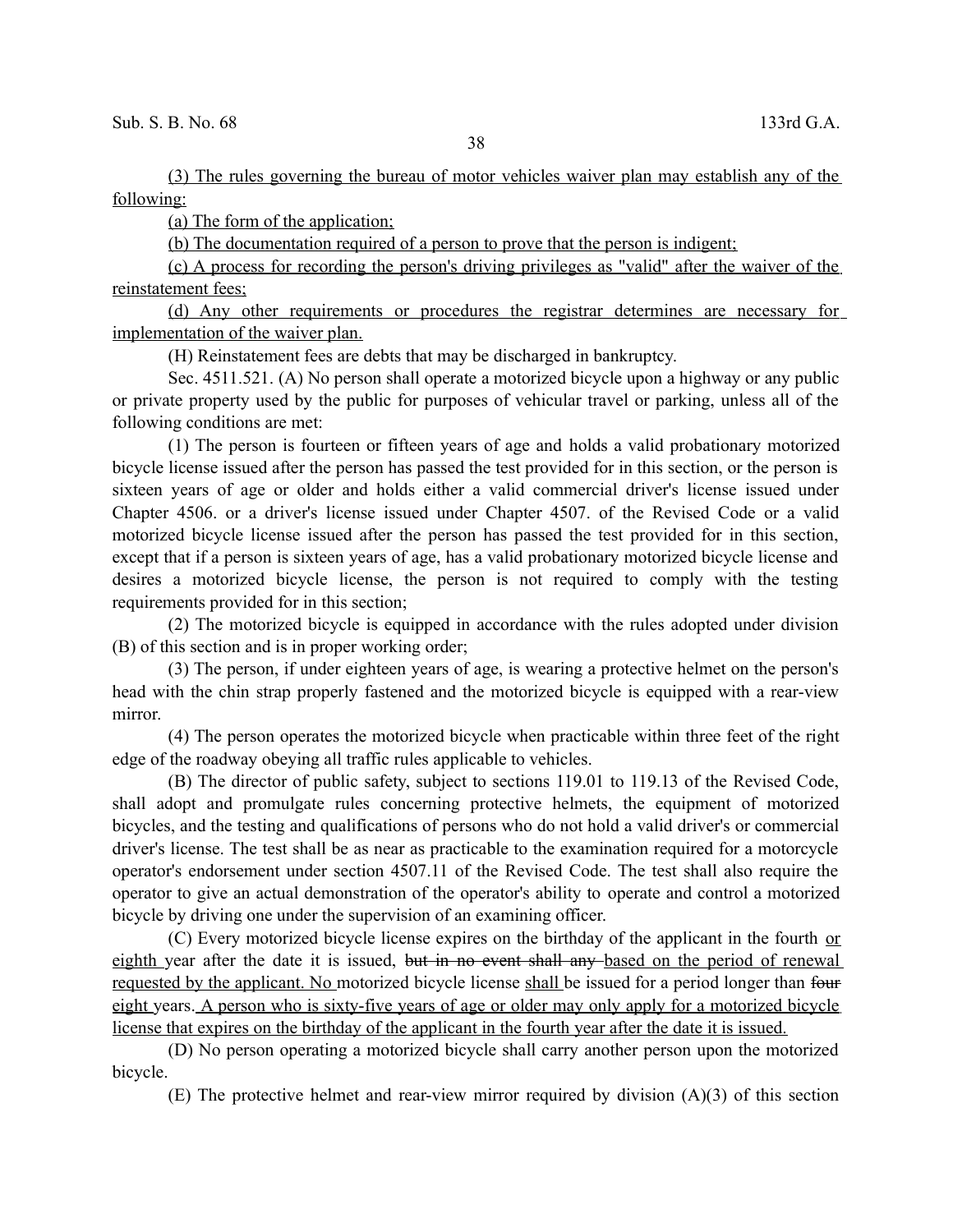shall, on and after January 1, 1985, conform with rules adopted by the director under division (B) of this section.

(F) Whoever violates division (A), (D), or (E) of this section is guilty of a minor misdemeanor.

Sec. 4779.08. (A) The Ohio occupational therapy, physical therapy, and athletic trainers board shall adopt rules in accordance with Chapter 119. of the Revised Code to carry out the purposes of this chapter, including rules prescribing all of the following:

(1) The form and manner of filing of applications to be admitted to examinations and for licensure and license renewal;

(2) Standards and procedures for formulating, evaluating, approving, and administering licensing examinations or recognizing other entities that conduct examinations;

(3) The form, scoring, and scheduling of licensing examinations;

(4) Fees for examinations and applications for licensure and license renewal;

(5) Fees for approval of continuing education courses;

(6) Procedures for issuance, renewal, suspension, and revocation of licenses and the conduct of disciplinary hearings;

(7) The schedule to be used for biennial renewal of licenses;

(8) Standards of ethical and professional conduct in the practice of orthotics, prosthetics, and pedorthics;

(9) Standards for approving national certification organizations in orthotics, prosthetics, and pedorthics;

(10) Fines for violations of this chapter;

(11) Standards for the recognition and approval of educational programs required for licensure, including standards for approving foreign educational credentials;

(12) Standards for continuing education programs required for license renewal;

(13) The amount, scope, and nature of continuing education activities required for license renewal, including waivers of the continuing education requirements;

(14) Provisions for making available the information described in section 4779.22 of the Revised Code;

(15) Requirements for criminal records checks of applicants under section 4776.03 of the Revised Code;

(16) Requirements for an individual who is not licensed under this chapter to practice prosthetics or orthotics and prosthetics to engage in the 3-D printing of open-source prosthetic kits;

(17) Requirements for an applicant to be eligible for an orthotics, prosthetics, or orthotics and prosthetics license because of the applicant's unique and exceptional qualifications based on the recommendations submitted to the board by the orthotics, prosthetics, and pedorthics advisory council under section 4779.35 of the Revised Code, including standards for satisfactory evidence that demonstrate the applicant's qualifications through the applicant's education, experience, or training.

(B) The board may adopt any other rules necessary for the administration of this chapter.

(C) All fees received by the board under this section shall be deposited in the state treasury to the credit of the occupational licensing and regulatory fund established in section 4743.05 of the Revised Code.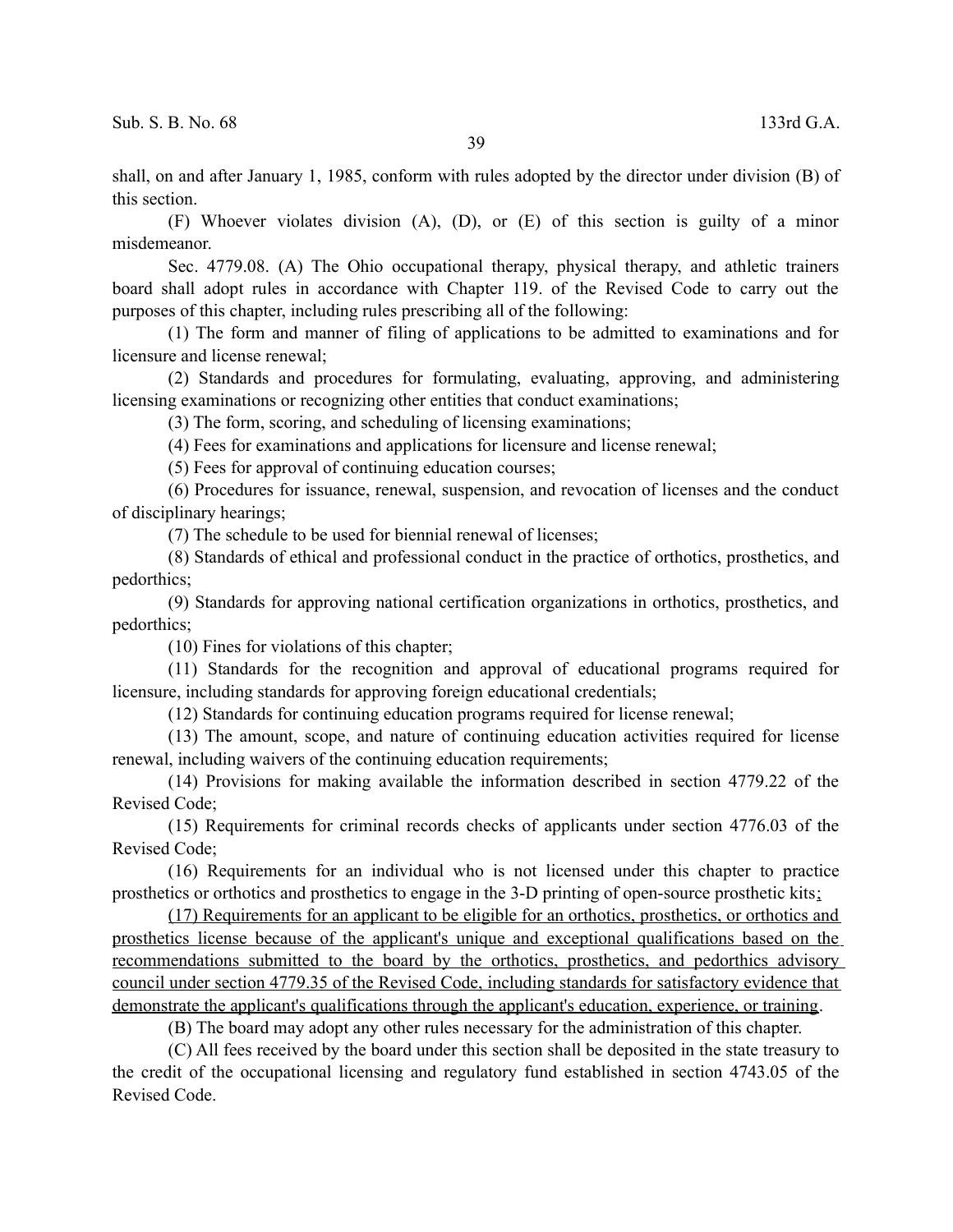Sec. 4779.10. To  $(A)$  Except as provided in division  $(B)$  of this section, to be eligible for a license to practice orthotics, an applicant must meet the following requirements:

 $(A)(1)$  On the date of application, the applicant has practiced orthotics for not less than eight months under the supervision of an individual licensed under this chapter to practice orthotics.

 $(B)$  (2) The applicant has completed an orthotics residency program approved by the Ohio occupational therapy, physical therapy, and athletic trainers board under section 4779.27 of the Revised Code.

 $(\bigoplus_{i=1}^{\infty} (3)$  One of the following is the case:

 $(1)$  (a) The applicant holds a bachelor's degree in orthotics and prosthetics from an accredited college or university whose orthotics and prosthetics program is recognized by the board under section 4779.25 of the Revised Code or an equivalent educational credential from a foreign educational institution recognized by the board.

(2) (b) The applicant holds a bachelor's degree in a subject other than orthotics and prosthetics or an equivalent educational credential from a foreign educational institution recognized by the board and has completed a certificate program in orthotics recognized by the board under section 4779.26 of the Revised Code.

(B) The board may issue a license to practice orthotics to an applicant with unique and exceptional qualifications who meets the requirements to be issued the license established by rules adopted under section 4779.08 of the Revised Code.

Sec. 4779.11.  $\text{To}(\mathsf{A})$  Except as provided in division (B) of this section, to be eligible for a license to practice prosthetics, an applicant must meet the following requirements:

 $(A)$  (1) On the date of application, the applicant has practiced prosthetics for not less than eight months under the supervision of an individual licensed under this chapter to practice prosthetics.

(B) (2) The applicant has completed a prosthetics residency program approved by the Ohio occupational therapy, physical therapy, and athletic trainers board under section 4779.27 of the Revised Code.

 $(\bigoplus_{i=1}^n (3))$  One of the following is the case:

 $(1)$  (a) The applicant holds a bachelor's degree in orthotics and prosthetics from an accredited college or university whose orthotics and prosthetics program is recognized by the board under section 4779.25 of the Revised Code or an equivalent educational credential from a foreign educational institution recognized by the board.

 $(2)$  (b) The applicant holds a bachelor's degree in a subject other than orthotics and prosthetics or an equivalent educational credential from a foreign educational institution recognized by the board and has completed a certificate program in prosthetics recognized by the board under section 4779.26 of the Revised Code.

(B) The board may issue a license to practice prosthetics to an applicant with unique and exceptional qualifications who meets the requirements to be issued the license established by rules adopted under section 4779.08 of the Revised Code.

Sec. 4779.12. To  $(A)$  Except as provided in division  $(B)$  of this section, to be eligible for a license to practice orthotics and prosthetics, an applicant must meet the following requirements:

 $(A)$  (1) On the date of application, the applicant has practiced orthotics and prosthetics for not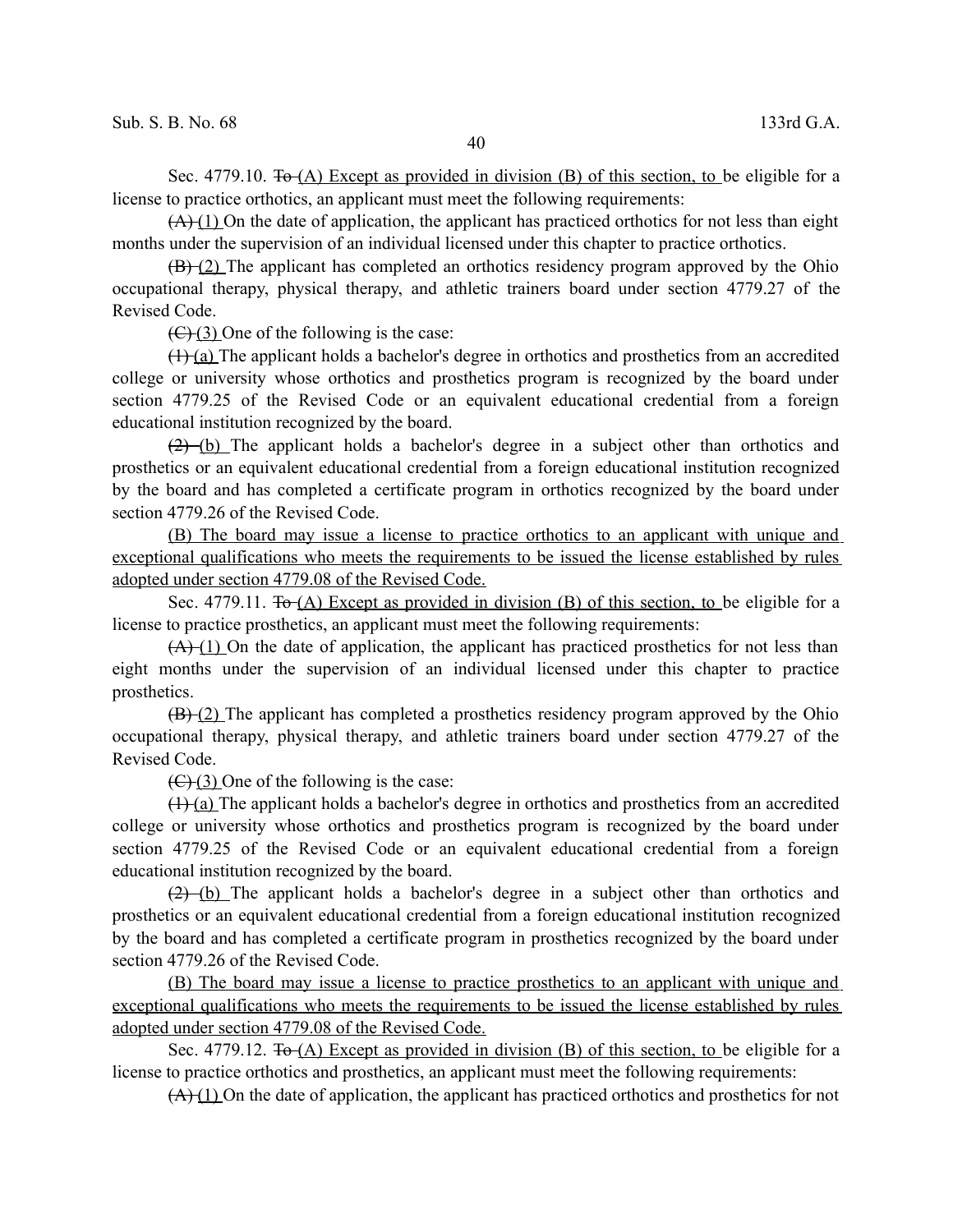less than eight months under the supervision of an individual licensed under this chapter to practice orthotics and prosthetics.

(B) (2) The applicant has completed an orthotics and prosthetics residency program approved by the Ohio occupational therapy, physical therapy, and athletic trainers board under section 4779.27 of the Revised Code.

 $(\bigoplus_{i=1}^n A_i)$  One of the following is the case:

 $(1)$  (a) The applicant holds a bachelor's degree in orthotics and prosthetics from an accredited college or university whose orthotics and prosthetics program is recognized by the board under section 4779.25 of the Revised Code or an equivalent educational credential from a foreign educational institution recognized by the board.

 $(2)$  (b) The applicant holds a bachelor's degree in a subject other than orthotics and prosthetics or an equivalent educational credential from a foreign educational institution recognized by the board and has completed a certificate program in orthotics and prosthetics recognized by the board under section 4779.26 of the Revised Code.

(B) The board may issue a license to practice orthotics and prosthetics to an applicant with unique and exceptional qualifications who meets the requirements to be issued the license established by rules adopted under section 4779.08 of the Revised Code.

Sec. 4779.17. The Ohio occupational therapy, physical therapy, and athletic trainers board shall issue a license under section 4779.09 of the Revised Code to practice orthotics, prosthetics, orthotics and prosthetics, or pedorthics without examination to an applicant who meets all of the following requirements:

(A) Applies to the board in accordance with section 4779.09 of the Revised Code;

(B) Holds a license to practice orthotics, prosthetics, orthotics and prosthetics, or pedorthics issued by the appropriate authority of another state;

(C) One of the following applies:

(1) In the case of an applicant for a license to practice orthotics, the applicant meets the requirements in divisions  $(B)$  and  $(C)$   $(A)(2)$  and  $(3)$  of section 4779.10 of the Revised Code.

(2) In the case of an applicant for a license to practice prosthetics, the applicant meets the requirements in divisions  $(B)$  and  $(C)$   $(A)(2)$  and  $(3)$  of section 4779.11 of the Revised Code.

(3) In the case of an applicant for a license to practice orthotics and prosthetics, the applicant meets the requirements in divisions  $(B)$  and  $(C)$   $(A)(2)$  and  $(3)$  of section 4779.12 of the Revised Code.

(4) In the case of an applicant for a license to practice pedorthics, the applicant meets the requirements in divisions (B) and (C) of section 4779.13 of the Revised Code.

(D) All fees received by the board under this section shall be deposited in the state treasury to the credit of the occupational licensing and regulatory fund established in section 4743.05 of the Revised Code.

Sec. 4779.18. (A) The Ohio occupational therapy, physical therapy, and athletic trainers board shall issue a temporary license to an individual who meets all of the following requirements:

(1) Applies to the board in accordance with rules adopted under section 4779.08 of the Revised Code and pays the application fee specified in the rules;

(2) Is eighteen years of age or older;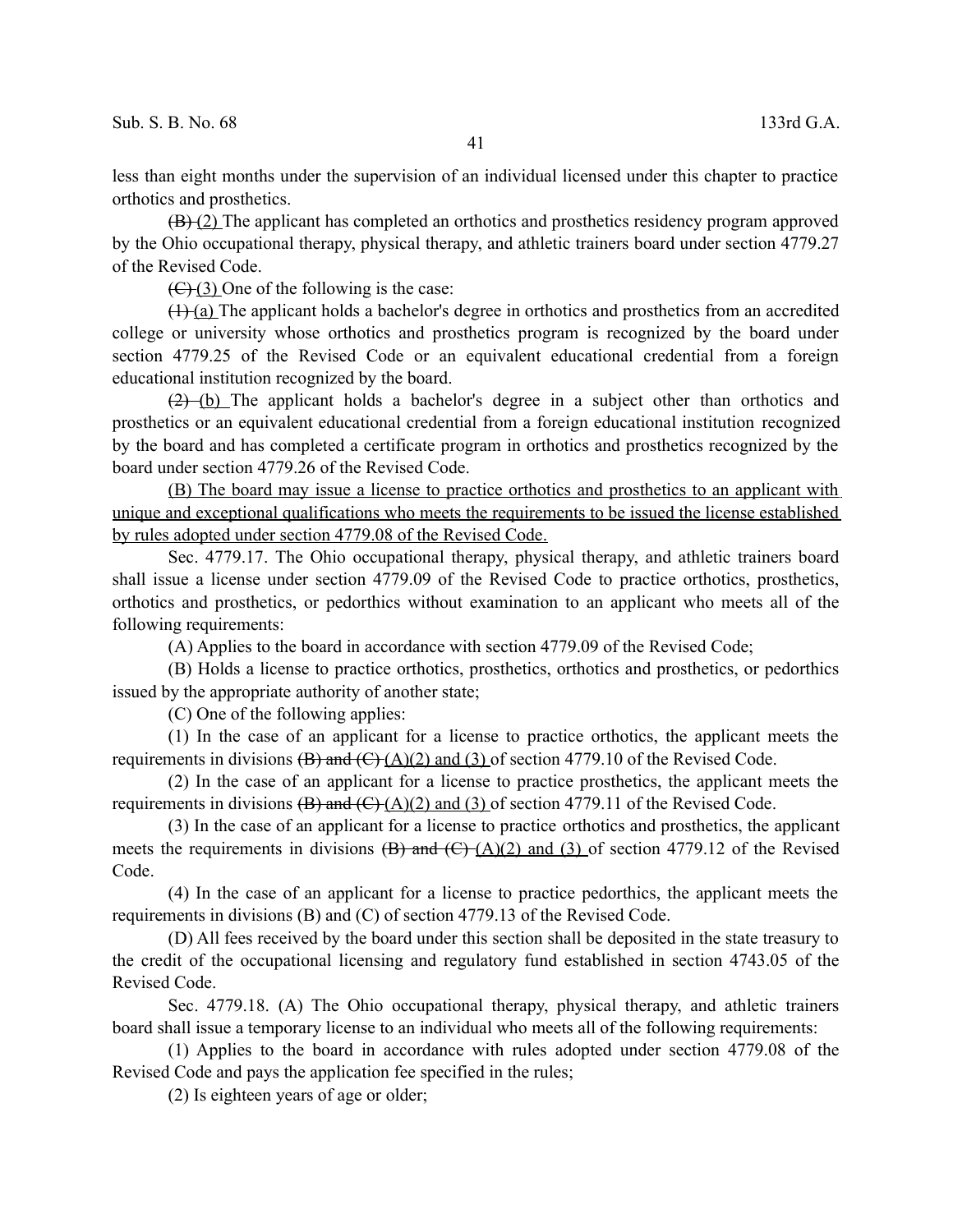(3) Is of good moral character;

(4) One of the following applies:

(a) In the case of an applicant for a license to practice orthotics, the applicant meets the requirements in divisions  $(B)$  and  $(C)$   $(A)(2)$  and  $(3)$  of section 4779.10 of the Revised Code.

(b) In the case of an applicant for a license to practice prosthetics, the applicant meets the requirements in divisions  $\overline{(B)}$  and  $\overline{(C)}$   $\overline{(A)(2)}$  and  $\overline{(3)}$  of section 4779.11 of the Revised Code.

(c) In the case of an applicant for a license to practice orthotics and prosthetics, the applicant meets the requirements in divisions  $(B)$  and  $(C)$   $(A)(2)$  and  $(3)$  of section 4779.12 of the Revised Code.

(d) In the case of an applicant for a license to practice pedorthics, the applicant meets the requirements in divisions (B) and (C) of section 4779.13 of the Revised Code.

(B) A temporary license issued under this section is valid for one year and may be renewed once in accordance with rules adopted by the board under section 4779.08 of the Revised Code.

An individual who holds a temporary license may practice orthotics, prosthetics, orthotics and prosthetics, or pedorthics only under the supervision of an individual who holds a license issued under section 4779.09 of the Revised Code in the same area of practice.

(C) All fees received by the board under this section shall be deposited in the state treasury to the credit of the occupational licensing and regulatory fund established in section 4743.05 of the Revised Code.

Sec. 4779.35. (A) The Ohio occupational therapy, physical therapy, and athletic trainers board shall appoint an orthotics, prosthetics, and pedorthics advisory council for the purpose of advising the board on issues relating to the practice of orthotics, prosthetics, and pedorthics and the investigation of complaints regarding the practice of orthotics, prosthetics, and pedorthics.

The advisory council shall consist of not more than five individuals knowledgeable in the area of orthotics, prosthetics, and pedorthics. A majority of the council members shall be individuals actively engaged in the practice of orthotics, prosthetics, and pedorthics who meet the requirements for licensure under Chapter 4779. of the Revised Code.

The Ohio orthotics and prosthetics association, or its successor organization, may nominate the names of up to three qualified individuals for consideration by the board in making appointments for each vacancy on the council.

(B) Not later than ninety days after the effective date of this section January 1, 2018, the board shall make initial appointments to the council. Members shall serve three-year staggered terms of office in accordance with rules adopted by the board. Thereafter, terms of office shall be for three years, with each term ending on the same day of the same month as did the term that it succeeds. A council member shall continue in office subsequent to the expiration date of the member's term until a successor is appointed and takes office, or until a period of sixty days has elapsed, whichever occurs first. Each council member shall hold office from the date of appointment until the end of the term for which the member was appointed.

(C) With approval from the director of administrative services, members may receive an amount fixed under division (J) of section 124.15 of the Revised Code for each day the member is performing the member's official duties and be reimbursed for actual and necessary expenses incurred in performing those duties.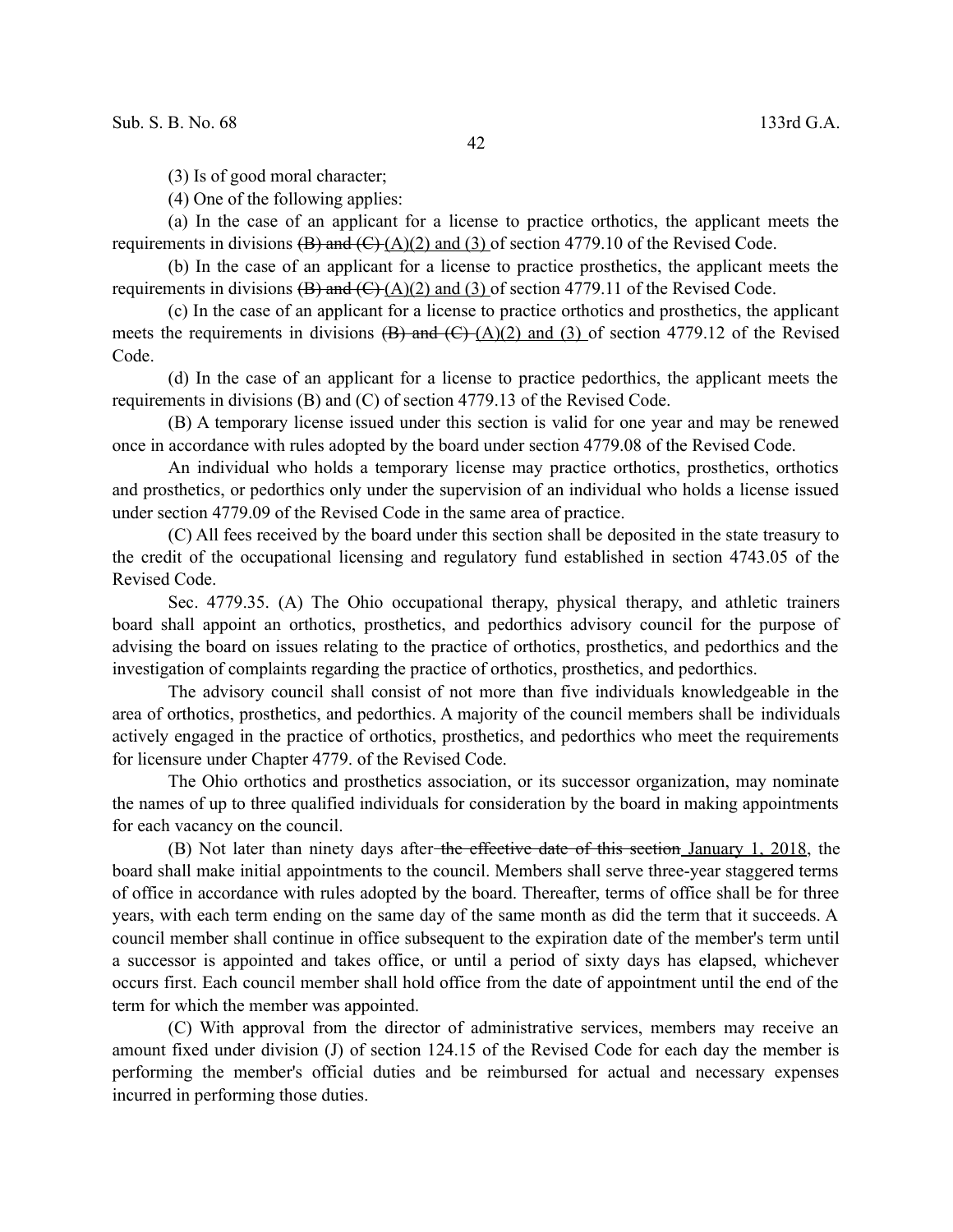(D) The council shall meet at least four times per year and at such other times as may be necessary to carry out its responsibilities.

(E) The council shall submit to the board recommendations concerning all of the following:

(1) Requirements for issuing a license to practice orthotics, prosthetics, and pedorthics, including the educational and experience requirements that must be met to receive a license;

(2) Existing and proposed rules pertaining to the practice of orthotics, prosthetics, and pedorthics and the administration and enforcement of this chapter;

(3) Standards for the approval of educational programs required to qualify for licensure and continuing education programs for licensure renewal;

(4) Procedures for the issuance and renewal of licenses;

(5) Fees for the issuance and renewal of a license to practice orthotics, prosthetics, and pedorthics;

(6) Standards of practice and ethical conduct in the practice of orthotics, prosthetics, and pedorthics;

(7) Complaints concerning alleged violation of Chapter 4779. of the Revised Code or grounds for the suspension, revocation, refusal to issue, or issuance of probationary licenses;

(8) The safe and effective practice of orthotics, prosthetics, and pedorthics;

(9) Requirements for issuing a license to practice orthotics, prosthetics, or orthotics and prosthetics to an applicant with unique and exceptional qualifications, including standards for satisfactory evidence for the applicant to be eligible for the license.

SECTION 2. That existing sections 109.73, 109.803, 3301.0721, 3314.03, 3326.11, 3328.24, 4503.102, 4505.071, 4506.08, 4506.13, 4506.14, 4507.09, 4507.11, 4507.21, 4507.23, 4507.24, 4507.30, 4507.50, 4507.52, 4508.02, 4510.10, 4511.521, 4779.08, 4779.10, 4779.11, 4779.12, 4779.17, 4779.18, and 4779.35 of the Revised Code are hereby repealed.

SECTION 3. The amendment by this act of sections 4506.08, 4506.14, 4507.09, 4507.23, 4507.24, 4507.50, 4507.52, and 4511.521 of the Revised Code establishing the eight-year option for the renewal of driver's licenses and state identification cards applies on and after July 1, 2021.

SECTION 4. The General Assembly, applying the principle stated in division (B) of section 1.52 of the Revised Code that amendments are to be harmonized if reasonably capable of simultaneous operation, finds that the following sections, presented in this act as composites of the sections as amended by the acts indicated, are the resulting versions of the sections in effect prior to the effective date of the sections as presented in this act:

Section 3314.03 of the Revised Code as amended by both H.B. 164 and H.B. 166 of the 133rd General Assembly.

Section 3326.11 of the Revised Code as amended by both H.B. 164 and H.B. 166 of the 133rd General Assembly.

Section 3328.24 of the Revised Code as amended by H.B 164 and H.B. 166 of the 133rd General Assembly.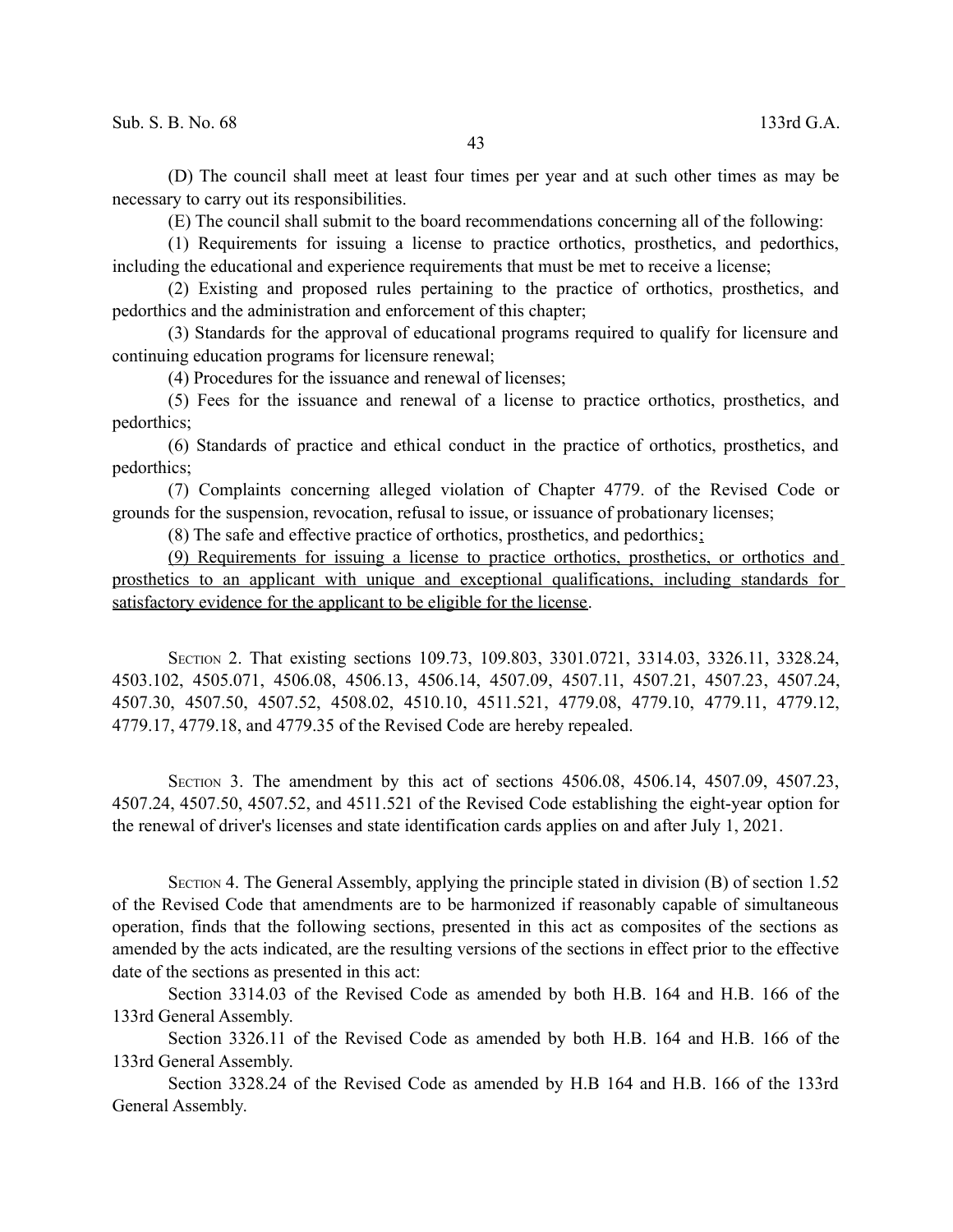*Speaker \_\_\_\_\_\_\_\_\_\_\_\_\_\_\_\_\_\_\_ of the House of Representatives.*

44

*President \_\_\_\_\_\_\_\_\_\_\_\_\_\_\_\_\_\_\_ of the Senate.*

Passed \_\_\_\_\_\_\_\_\_\_\_\_\_\_\_\_\_\_\_\_\_\_\_\_, 20\_\_\_\_

Approved \_\_\_\_\_\_\_\_\_\_\_\_\_\_\_\_\_\_\_\_\_\_\_\_, 20\_\_\_\_

*Governor.*